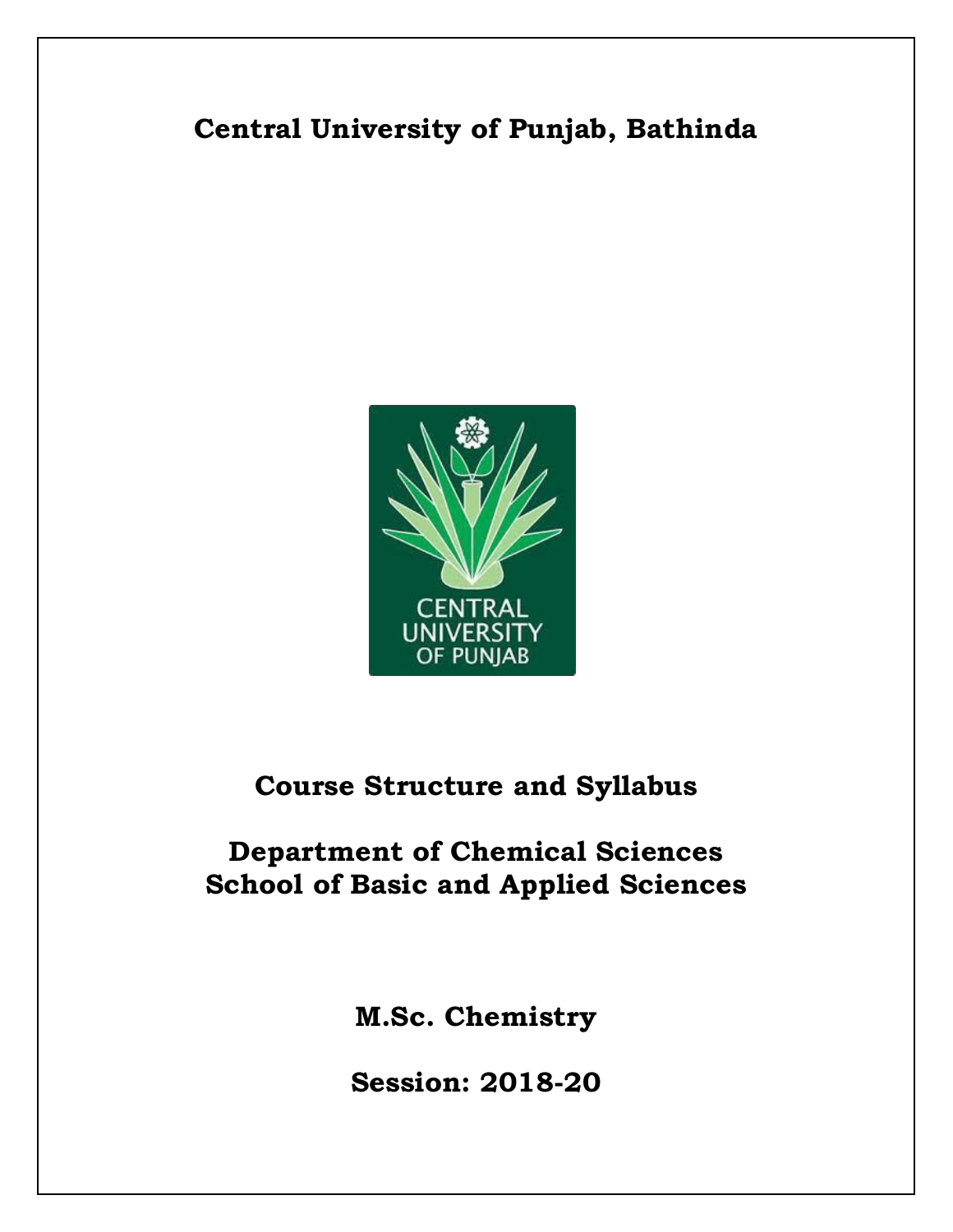| S.<br>No.      | Paper<br>Code      | <b>Course Title</b>                                                                               | Course<br>Type | L              | T        | P              | Cr             |
|----------------|--------------------|---------------------------------------------------------------------------------------------------|----------------|----------------|----------|----------------|----------------|
| $\mathbf{1}$   | CHM.506<br>CHM.507 | Fundamental<br>Biology<br>$(Non-$<br>medical group)<br>Fundamental Mathematics<br>(Medical group) | CF             | $\overline{2}$ |          |                | 2              |
| $\overline{2}$ | <b>CHM.508</b>     | Analytical Chemistry<br>and<br><b>Instrumental Methods</b>                                        | CF             | 3              |          |                | 3              |
| 3              | CHM.509            | Inorganic Chemistry-1                                                                             | CC             | 3              | ÷.       | $\sim$         | 3              |
| $\overline{4}$ | CHM.510            | Organic Chemistry-I                                                                               | CC             | 3              |          |                | 3              |
| 5              | CHM.511            | Physical Chemistry-I                                                                              | CC             | 3              |          |                | 3              |
| 6              | CHM.512            | Quantum Chemistry                                                                                 | CC             | 3              |          |                | 3              |
| $\overline{7}$ | CHM.513            | Practical Inorganic Chemistry-I<br>(P)                                                            | CC             |                |          | $\overline{4}$ | $\overline{2}$ |
| 8              | CHM.514            | Practical Organic Chemistry-I (P)                                                                 | CC             |                |          | 4              | $\overline{2}$ |
| $\mathbf Q$    | <b>XXX</b>         | Inter-Disciplinary Course (ID)<br>from<br>other<br>(Opt-<br>any one<br>Departments)               | EC             | $\overline{2}$ | $\equiv$ |                | $\overline{2}$ |
| 10.            | CHM.541            | Seminar                                                                                           | EC             |                |          |                | $\mathbf{1}$   |
|                |                    | <b>Total</b>                                                                                      |                | 20             | 0        | 8              | 24             |

**CC**: Core Course, **EC**: Elective Course, **CF**: Compulsory Foundation, **EF**: Elective Foundation

**L: Lectures T: Tutorial P: Practical Cr: Credits**

**Mode of Transaction:** Lecture, Demonstration, Lecture cum demonstration, Dialogue Mode, Experimentation, Problem solving, Seminar.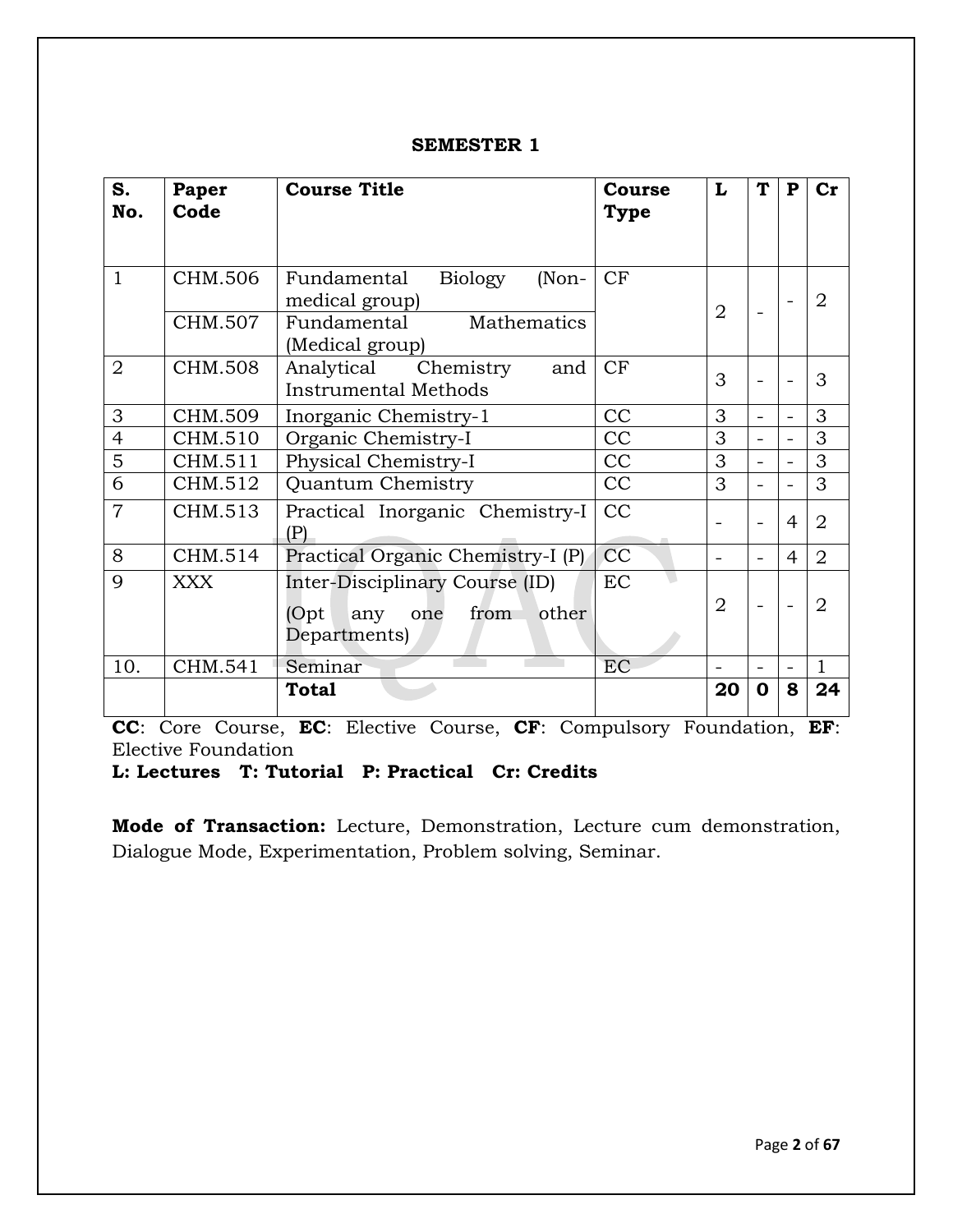| S.<br>No.      | Paper<br>Code | <b>Course Title</b>                                                       | <b>Course</b><br><b>Type</b> | L                        |   |                | T P Cr         |
|----------------|---------------|---------------------------------------------------------------------------|------------------------------|--------------------------|---|----------------|----------------|
| 1              | CHM.521       | Inorganic Chemistry-II                                                    | CC                           | 3                        |   |                | 3              |
| $\overline{2}$ | CHM.522       | Organic Chemistry-II                                                      | CC                           | 3                        |   |                | 3              |
| 3              | CHM.523       | Physical Chemistry-II                                                     | CC                           | 3                        |   |                | 3              |
| $\overline{4}$ | CHM.524       | Spectroscopic Analysis                                                    | CF                           | 3                        |   |                | 3              |
| 5              | CHM.525       | Molecular Spectroscopy                                                    | CC                           | 3                        |   |                | 3              |
| 6              | CHM.526       | Practical Inorganic Chemistry-II (P)                                      | CC                           |                          |   | 4 <sup>1</sup> | 2              |
| $\overline{7}$ | CHM.527       | Practical Physical Chemistry- II (P)                                      | CC                           | -                        |   | 4 <sup>1</sup> | $\overline{2}$ |
| 8              | CHM.542       | Seminar                                                                   | EC                           | $\overline{\phantom{0}}$ |   |                | 1              |
| 9              | XXX           | Inter-Disciplinary Course (ID)<br>(Opt any one from other<br>Departments) | EC                           | $\overline{2}$           | - |                | $\overline{2}$ |
| 10.            | <b>XXX</b>    | Value Added Course                                                        | ΕF                           | $\overline{1}$           |   |                | $\mathbf{1}$   |
|                |               | <b>Total</b>                                                              |                              | 18                       | 1 | 8 <sup>1</sup> | 23             |

**CC**: Core Course, **EC**: Elective Course, **CF**: Compulsory Foundation, **EF**: Elective Foundation

**Mode of Transactions:** Lecture, Demonstration, Lecture cum demonstration, Experimentation, Problem solving, Brain storming, Tutorial, Case study, Dialogue Mode, Seminar.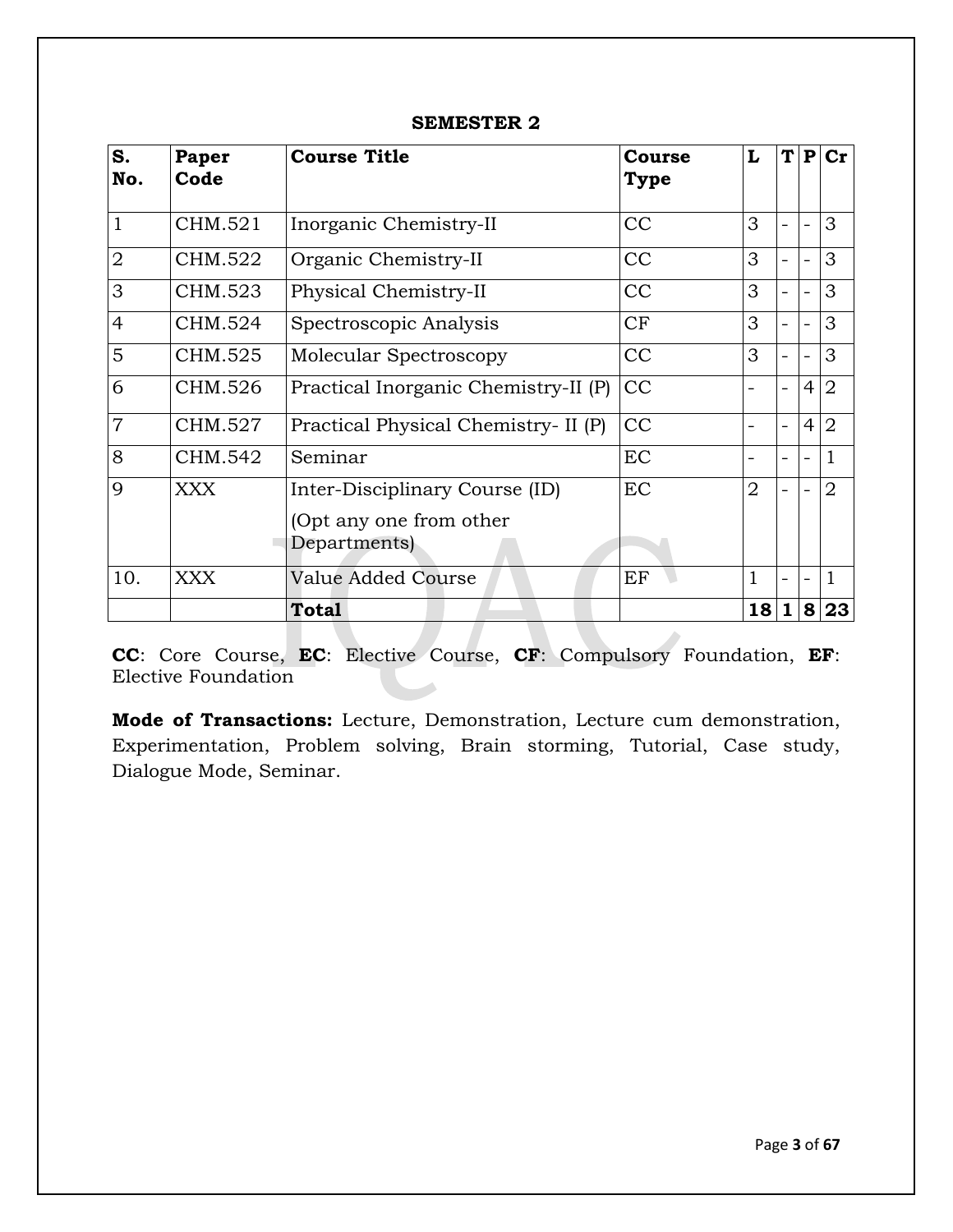| S.<br>No. | Paper<br>Code | <b>Course Title</b>                       | Course<br>Type | L              | T P                      |                | Cr             |
|-----------|---------------|-------------------------------------------|----------------|----------------|--------------------------|----------------|----------------|
| 1.        | CHM.551       | Inorganic Chemistry-III                   | CC             | 3              |                          |                | 3              |
| 2.        | CHM.552       | Organic Chemistry-III                     | <b>CC</b>      | 3              | -                        |                | 3              |
| 3.        | CHM.553       | Bioinorganic and Biophysical<br>Chemistry | CC             | 3              |                          |                | 3              |
| 4.        | CHM.556       | <b>Research Methodology</b>               | CF             | $\overline{4}$ |                          |                | $\overline{4}$ |
| 5.        | CHM.554       | Practical Organic Chemistry-III (P)       | CC             |                |                          | $\overline{4}$ | $\overline{2}$ |
| 6.        | CHM.555       | Practical Physical Chemistry-III<br>(P)   | CC             |                | $\overline{\phantom{0}}$ | $\overline{4}$ | $\overline{2}$ |
| 7.        | $XXX^*$       | Value Added Course                        | CF             | $\mathbf{1}$   | -                        |                | $\mathbf{1}$   |
| 8.        | CHM.599       | Project                                   | <b>EC</b>      |                |                          | 12             | 6              |
|           | <b>Total</b>  |                                           |                | 14             | $\sim$                   | 20             | 24             |

**CC**: Core Course, **EC**: Elective Course, **CF**: Compulsory Foundation, **EF**: Elective Foundation

**Mode of Transactions:** Lecture, Demonstration, Lecture cum demonstration, Experimentation, Problem solving, Brain storming, Tutorial, Case study, Dialogue Mode, Project.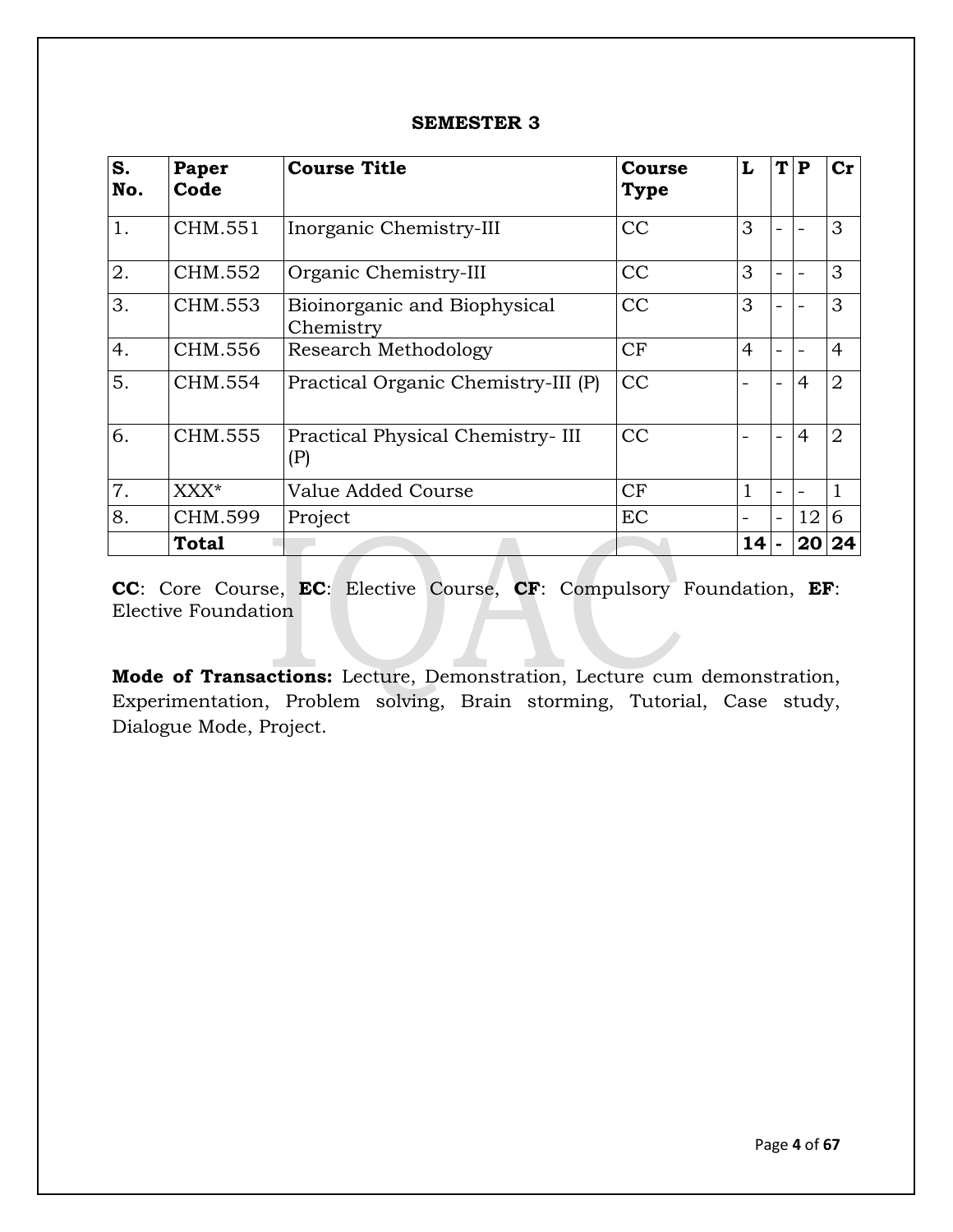| S.<br>No.    | Paper<br>Code                         | <b>Course Title</b><br>Course<br>Type  |           | L               | T                        | $\mathbf{P}$ | $cr$           |
|--------------|---------------------------------------|----------------------------------------|-----------|-----------------|--------------------------|--------------|----------------|
| $\mathbf{1}$ | CHM.571                               | Polymer and Solid State<br>Chemistry   | CC        | $\overline{4}$  |                          |              | $\overline{4}$ |
| 2.           | CHM.572                               | Concepts in Chemistry -I               | CC        | $\overline{2}$  |                          |              | $\overline{2}$ |
| 3.           | CHM.573                               | Concepts in Chemistry -II              | CC        |                 |                          |              | $\overline{2}$ |
| 4.           | CHM.599                               | Project                                | EC        | ÷.              | $\overline{\phantom{0}}$ | 12           | 6              |
|              | Opt any one of the following courses: |                                        |           |                 |                          |              |                |
| 5.           | CHM.574                               | Advanced Organic Synthesis             | <b>EC</b> | $\overline{4}$  |                          |              | 4              |
|              | CHM.575                               | <b>Chemistry of Natural Products</b>   |           |                 |                          |              |                |
|              | CHM.576                               | Organotransition Metal Chemistry       |           |                 |                          |              |                |
|              | CHM.577                               | <b>Environmental Chemistry</b>         |           |                 |                          |              |                |
|              |                                       | Opt any one of the following courses:  |           |                 |                          |              |                |
| 6.           | CHM.578                               | Inorganic Photochemistry               | EC        | $\overline{4}$  |                          |              | 4              |
|              | CHM.579                               | Current Trends in Organic<br>Synthesis |           |                 |                          |              |                |
|              | CHM.580                               | Supramolecular Chemistry               |           |                 |                          |              |                |
|              | CHM.581                               | <b>Material Chemistry</b>              |           |                 |                          |              |                |
|              |                                       | <b>Total</b>                           |           | 16 <sup>1</sup> |                          |              | 22             |

**CC**: Core Course, **EC**: Elective Course, **CF**: Compulsory Foundation, **EF**: Elective Foundation

**Mode of Transactions:** Lecture, Demonstration, Lecture cum demonstration, Experimentation, Problem solving, Brain storming, Tutorial, Case study, Dialogue Mode, Project.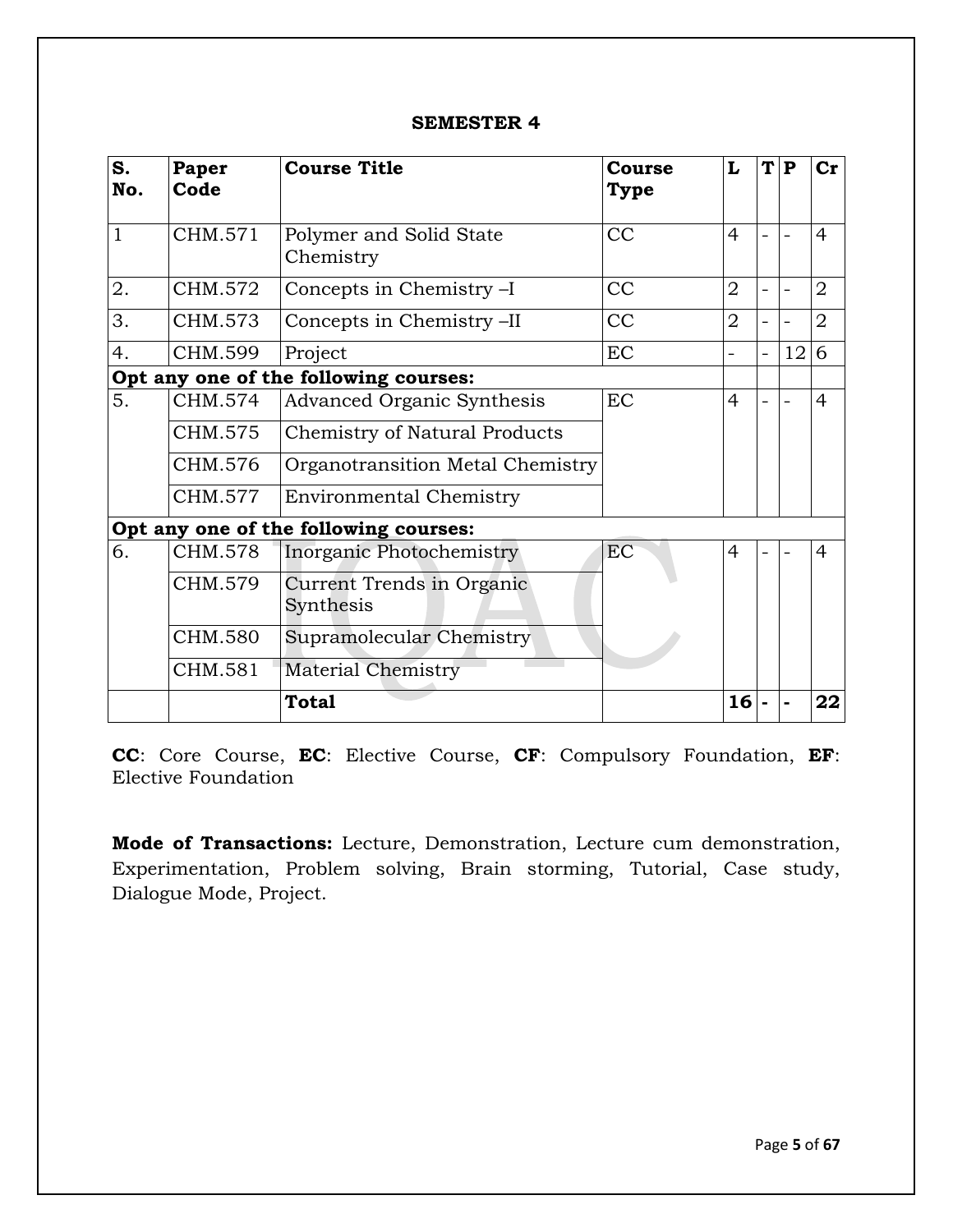# **Course Title: Fundamental Biology (Non-medical group) Paper Code: CHM.506**

## **Total Contact Hours: 30**

**Learning objective:** To impart knowledge of molecular structure and interactions present in various bio-molecules that assist in functioning and organization of biological cell.

**Unit 1 7 Hours Introduction:** Cell structure and functions, thermodynamics and kinetics of biological processes, ATP. Water – physical properties and structure of water molecules, Interactions in aqueous solutions, Role of water in life, pH, Acidic and basic buffers, Biological buffers, solution equilibria, Henderson-Hasselbalch equation, Hofmeister series, Chaotropic and kosmotropic ions/cosolvents.

## **Unit 2 7 Hours**

**Amino Acids and Peptides:** Classification and properties of amino acids, peptide and polypeptides, primary structures, structure of peptide bond, synthesis of peptides, N-terminal, C-terminal and sequence determination.

**Carbohydrates:** Biologically important monosaccharides, disaccharides and polysaccharides, glycoproteins, role of sugars in biological recognition.

**Proteins:** Secondary structure of proteins with emphasize on supramoelcular characteristics of  $\Box$ -helix,  $\Box$ -sheets, supersecondary structure and triple helix structure of collagen, tertiary structure of protein-folding, quaternary structure of protein, in-vivo and in-vitro protein folding, protein misfolding and conformational diseases.

**Nucleic Acids:** Purine and pyrimidine bases, nucleotides, nucleosides, base pairing via H-bonding, structure of ribonucleic acids (RNA) and deoxyribonucleic acids (DNA), double helix model of DNA, different types of RNA and their functions, the chemical basis for heredity, overview of replication of DNA, transcription, translation and genetic code, genome sequencing and PCR techniques.

Lipids: Lipid classification, lipid bilayers, liproproteins-composition. high density (HDL) and low-density (LDL) lipoproteins and function, membrane proteins - integral membrane proteins.

## **Course Outcome:**

After this course completion, the students will acquire knowledge of

1. Molecular structure and interactions present in proteins, nucleic acids, carbohydrates and lipids.

# **Unit 3 8 Hours**

## **Unit 4 8 Hours**

## $L |T| P$  Cr  $\overline{0}$   $\overline{0}$   $\overline{2}$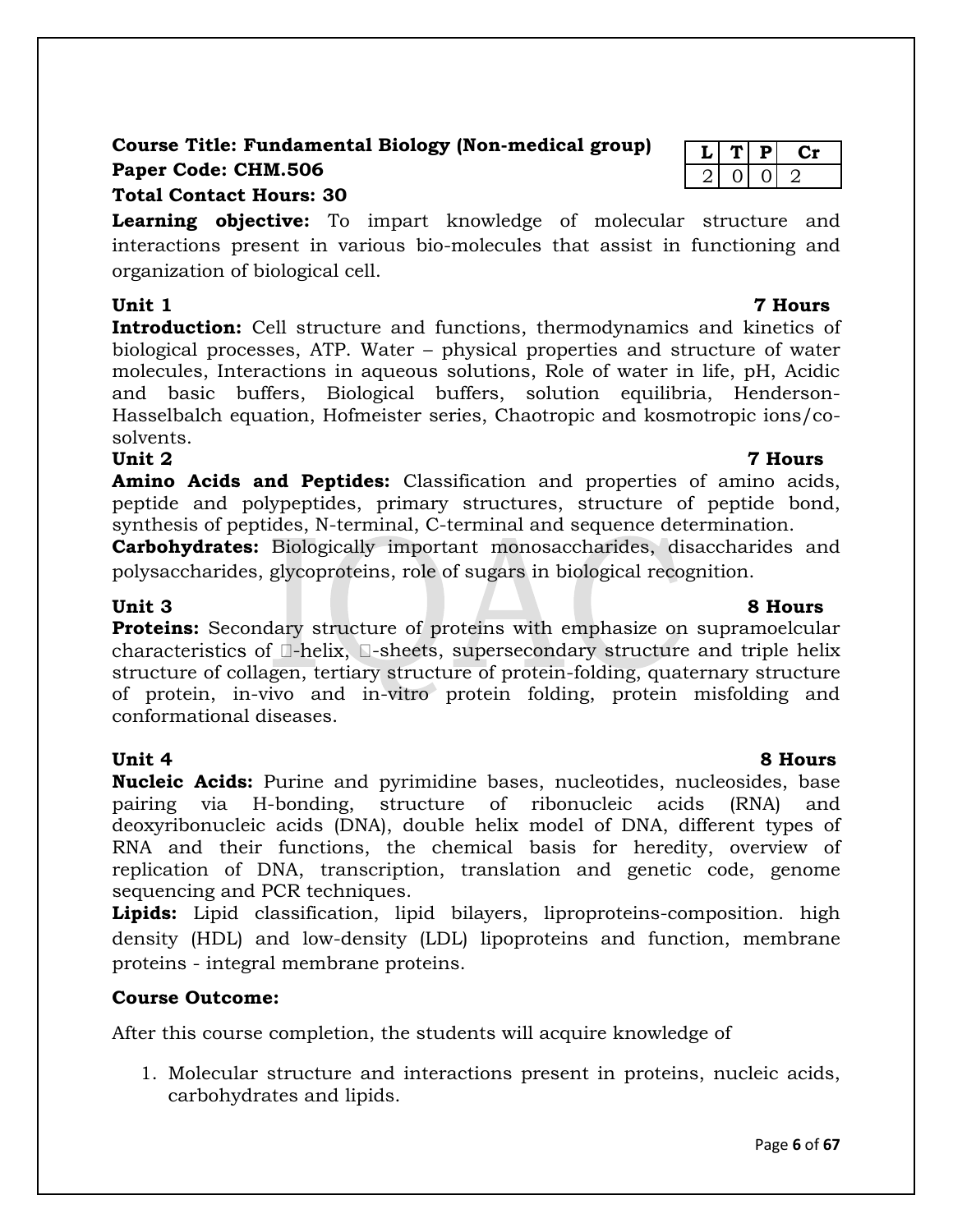- 2. Organization and working principles of various components present in living cell.
- 3. Physical principles of structure, function, and folding of biomolecules.

## **SUGGESTED READINGS**

- 1. Voet, D., Voet, J. G., and Pratt, C. W. (2008). *Principle of Biochemistry*. John Wiley and Sons .
- 2. Berg, J. M., Stryer, L., and Tymoczko, J. L. (2015). *Stryer Biochemie*. Springer-Verlag.
- 3. Garrett, R. H., and Grisham, C. M. (2013). *Biochemistry*, Brooks/Cole, Cengage Learning.
- 4. Conn, E., and Stumpf, P. (2009). *Outlines of Biochemistry*. John Wiley and Sons.

# **Course Title: Fundamental Mathematics (Medical group) Paper Code: CHM.507**

## **Total Contact Hours: 30**

**Learning objective:** To provide students with knowledge, abilities and insight in mathematics so that they can understand, correlate and quantify the physical principles of chemical system.

## **Trigonometry and Algebra**

Trigonometric functions of sum and differences of angles, addition and subtraction formulas.

Quadratic equations and their solutions: binomial theorem, binomial expansion, finding middle term, general term. Common series and expansions used in chemistry.

**Complex Algebra:** complex numbers, the graphical interpretation of complex numbers, [characterizations of the exponential function,](http://en.wikipedia.org/wiki/Characterizations_of_the_exponential_function) the trigonometric functions of complex argument ( $e^{i\theta}$ ,  $e^{-i\theta}$ ).

## **Differential Calculus**

Functions, limits, L'Hospital rule and its application, differentiation, physical significance, basic rules of differentiation, maxima and minima, exact and inexact differentials, partial differentiation.

**Marix Algebra:** Addition and multiplication; inverse, adjoint and transpose of matrices, matrix equation, Introduction to vector spaces, matrix eigen values and eigen vectors, diagonalization, determinants (examples from Huckel theory).

# **Unit 1 7 Hours**

 $L[T|P|$  Cr  $0 \mid 0 \mid 2$ 

## **Unit 2 8 Hours**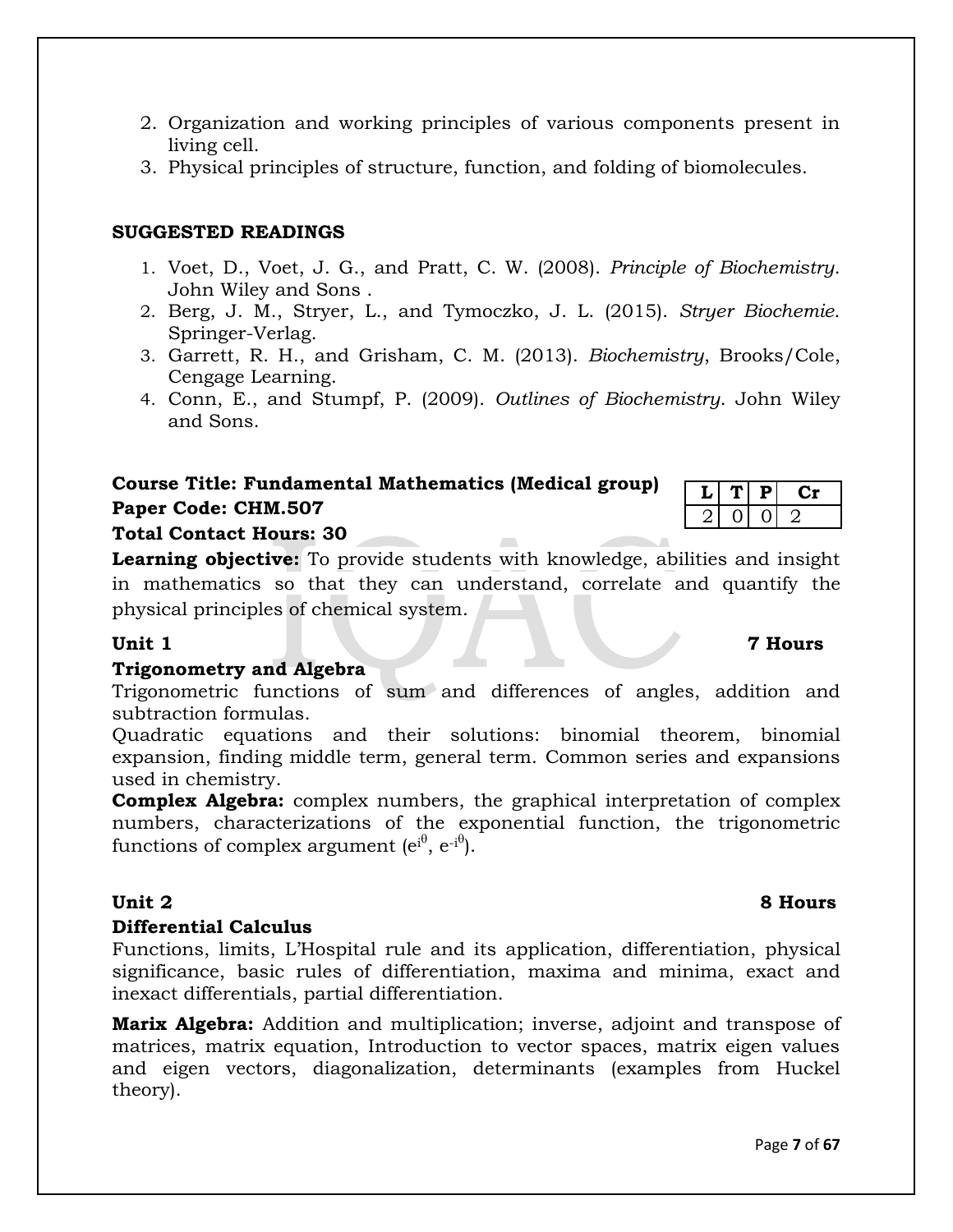# **Integral Calculus**

Basic rules for integration, integration by parts, partial fraction and substitution, definite integrals, evaluation of definite and some standard integrals related to chemistry

## **Unit 4 7 Hours**

## **Elementary Differential Equations**

Variables-separable and exact, first-order differential equations, homogenous, exact and linear equations. Applications to chemical kinetics, quantum chemistry, etc. solutions of differential equations by the power series method, spherical harmonics, second order differential equations and their solutions.

## **Course Outcome:**

1. The completion of this course will enable the students to solve the complex problems in quantum chemistry, statistical thermodynamics, molecular spectroscopy, chemical kinetics, group theory, etc in the latter stage of M.Sc. chemistry programme.

## **SUGGESTED READINGS**

- 1. Steiner, E. (2008). *The Chemistry Maths Book*. Oxford University Press.
- 2. Doggett, G., and Sutcliffe, B. T. (1995). *Mathematics for Chemistry*. Longman Pub Group.
- 3. Daniels, F. (2003). *Mathematical Preparation for Physical Chemistry.* McGraw Hill Publishers.
- 4. Tebbutt, P. (1998). *Basic Mathematics for Chemists*. Chichester: Wiley.

| <b>Course Title: Analytical Chemistry and Instrumental</b> |  |
|------------------------------------------------------------|--|
| Methods                                                    |  |
| Paper Code: CHM.508                                        |  |
| <b>Total Contact Hours: 45</b>                             |  |

**Learning objective:** To impart knowledge of various analytical and instrumental methods for chemical characterization and analysis.

## **Unit 1 11 Hours**

**Quantitative Analysis:** Linear regression, covariance and correlation coefficient. Standard reference materials, criteria for selection of analytical method. Concepts important to quantitative analysis, classification of methods for quantitative analysis, choice of method for analysis, theory of volumetric and gravimetric methods of analysis.

**Thermogravimetry:** TGA, DTA, DSC - Instrumentation, methodology, applications.

## **Unit 3 8 Hours**

 $T|P|$  Cr

3 0 0 3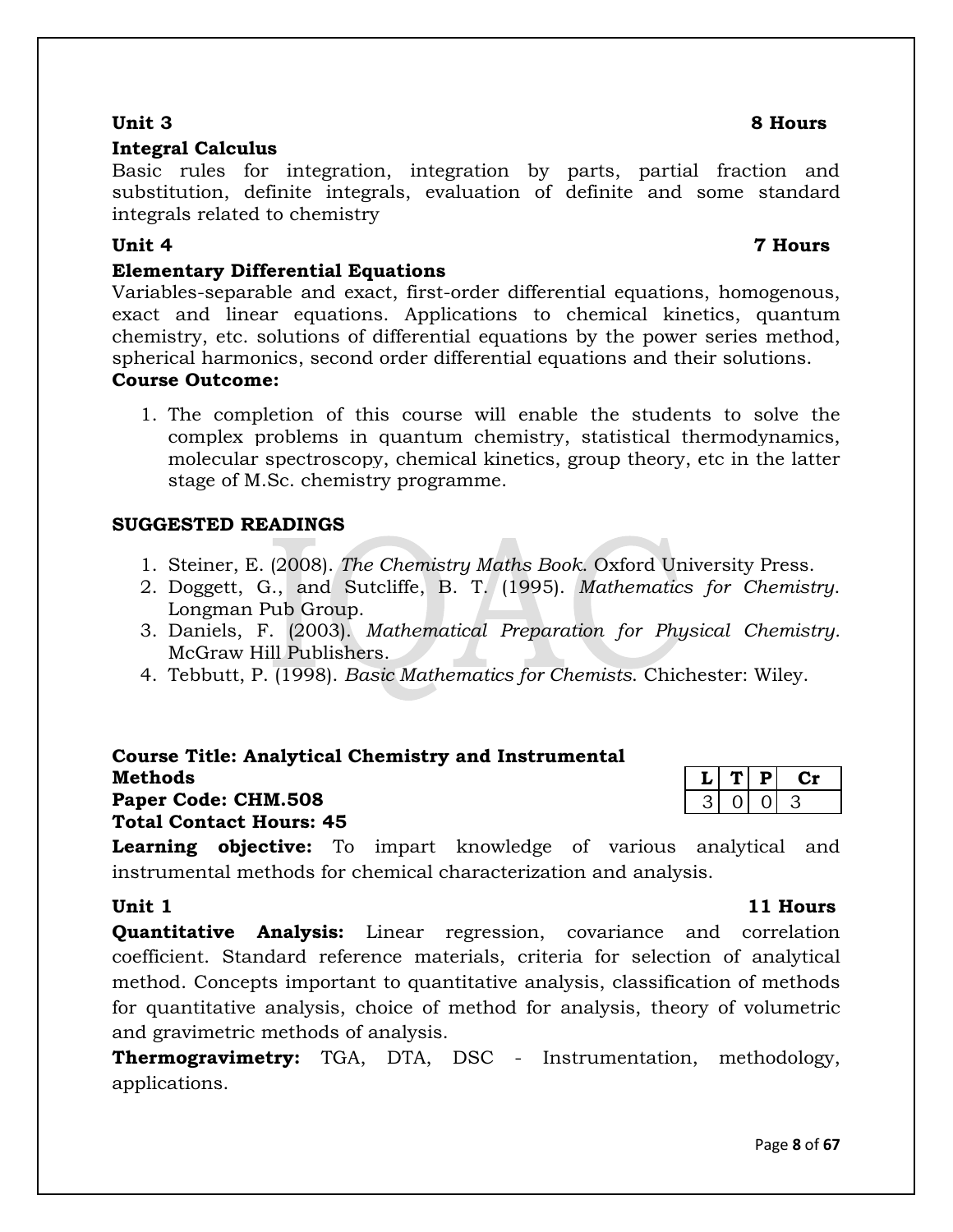**Analytical Spectroscopy:** Principle, applications and limitations of spectrophotometery, Beer-Lambert law, analysis of mixtures, sources and treatment of interferences and detection limits to be considered in each of the techniques, fluorescence spectrometry, atomic absorption spectrometry (AAS); flame AAS, electrothermal AAS (ETAAS).

## **Unit 3 12 Hours**

**Potentiometry –** General principles, reference electrodes, ion selective electrodes, ion selective electrode construction, membrane electrode, glass electrodes, liquid membrane electrodes, biosensors ISFET and MOSFETS.

**Coulometry:** Basic principles of electrogravimetry, ohmic potential, kinetic and concentration polarization, overpotential, constant current and constant potential coulometry. coulometric titrations and application.

**Voltammetry:** Principles, dropping mercury electrode (DME), polarography, half-wave potential, diffusion current and Illkovic equation, different wave forms–linear scan, square scan and triangular scan, cyclic voltammetry, voltammograms. Anion/cation striping voltametry and its applications.

## **Unit 4** 11 **Hours**

**Chromatography:** Partition and distribution, principles of chromatography, plate and rate theory. retention time and retention factor, resolution and separation factor; general idea about adsorption, partition and column chromatography, paper and thin layer chromatography, gas chromatography (GC) and high performance liquid chromatography (HPLC) - instrumentation, methodology and applications. SFC LC, hyphenated techniques, LC-MS and LC-MS/MS. Ion exchange resins and extraction, Ion Chromatography, anion supressors and ion speciation analysis.

**Course Outcome: The** students will acquire knowledge of

- 1. Various analytical methods and their applications
- 2. Various instrumental methods and their applications.
- 3. Further the student should be able to figure out the analytical process and instrumental method to be advised for a particular problem in hand

## **SUGGESTED READINGS**

- 1. Skoog, D. A., Holler, F. J., and Crouch, S. R. (2017). *Principles of Instrumental Analysis*. Cengage learning.
- 2. Willard, H. H., Merritt Jr, L. L., Dean, J. A., and Settle Jr, F. A. (1988). *Instrumental Methods of Analysis.* CBS Publishers.

## **Unit 2 11 Hours**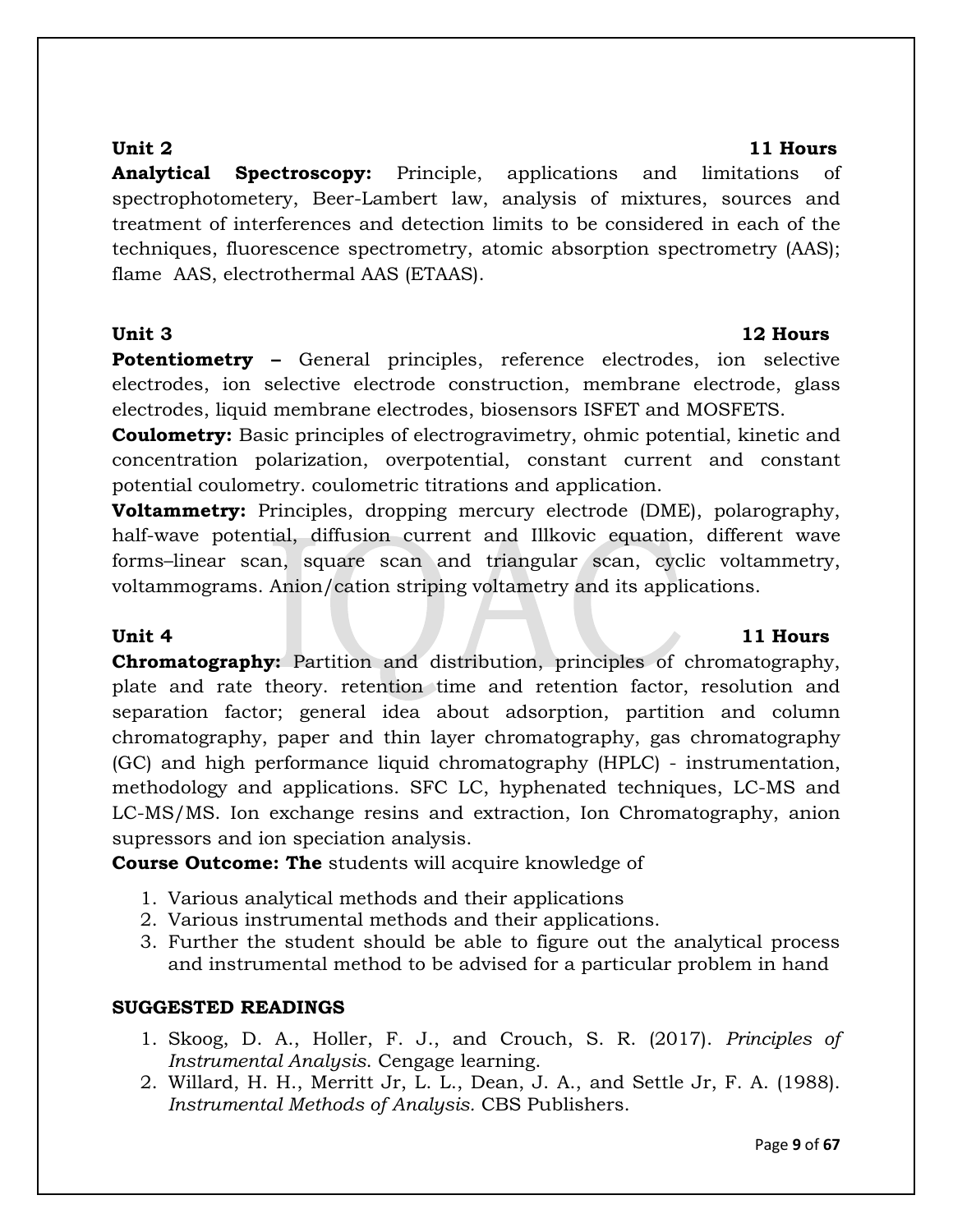- 3. Mendham, J., Denney, R. C., Barnes, J. D., and Thomas, M. J. K. (2008). *Vogel's Textbook of Quantitative Chemical Analysis*, Dorling Kindersley.
- 4. Skoog, D. A., West, D. M., Holler, F. J., and Crouch, S. (2013). *Fundamentals of Analytical Chemistry*. Nelson Education.
- 5. Christian, G. D. (1994). *Analytical Chemistry*. John Wiley and Sons, USA, 331.
- 6. Bard, A. J., and Faulkner, L. R. (2001). *Electrochemical Methods*. John Wiley New York, *669*.
- 7. Rouessac, F., and Rouessac, A. (2013). *Chemical Analysis: Modern Instrumentation Methods and Techniques*. John Wiley and Sons.
- 8. Danzer, K. (2007). *Analytical Chemistry: Theoretical and Metrological Fundamentals*. Springer Science and Business Media.

# **Course Title: Inorganic Chemistry - I Paper Code: CHM.509**

## **Total Contact Hours: 45**

**Learning objective:To** introduce theories, reaction mechanism and stability of the coordination complexes, and theirmagnetic and electronic properties.

## **Unit 1** 11 **Hours**

## **Metal-Ligand Equilibria in Solution**

Stepwise and overall formation constant and their interaction, trends in stepwise constants,factors affecting the stability of metal complexes with reference to the nature of metal ionand ligand, chelate effect and its thermodynamic origin, determination of binary formationconstants by spectrophotometry and potentiometric (pH) methods.

## **Unit 2 11 Hours**

## **Reaction Mechanisms of Transition Metal Complexes**

Introduction, potential energy diagram and reactivity of metal complexes, ligand substitution reactions, labile and inert metal complexes, acid hydrolysis, factors affecting acid hydrolysis, base hydrolysis, conjugate base mechanism, anation reaction, substitution reactions in square planar complexes, trans effect, mechanism of the substitution reaction reactions without metal ligand bond cleavage, electron transfer processes outer and inner sphere.

## **Unit 3 12 Hours**

Ligand field theory and molecular orbital theory; nephelauxetic series, structural distortion and lowering of symmetry, electronic, steric and Jahn-Teller effects on energy levels, conformation of chelate ring, structural

# $T|P|$  **Cr**  $0 \mid 0 \mid 3$

## Page **10** of **67**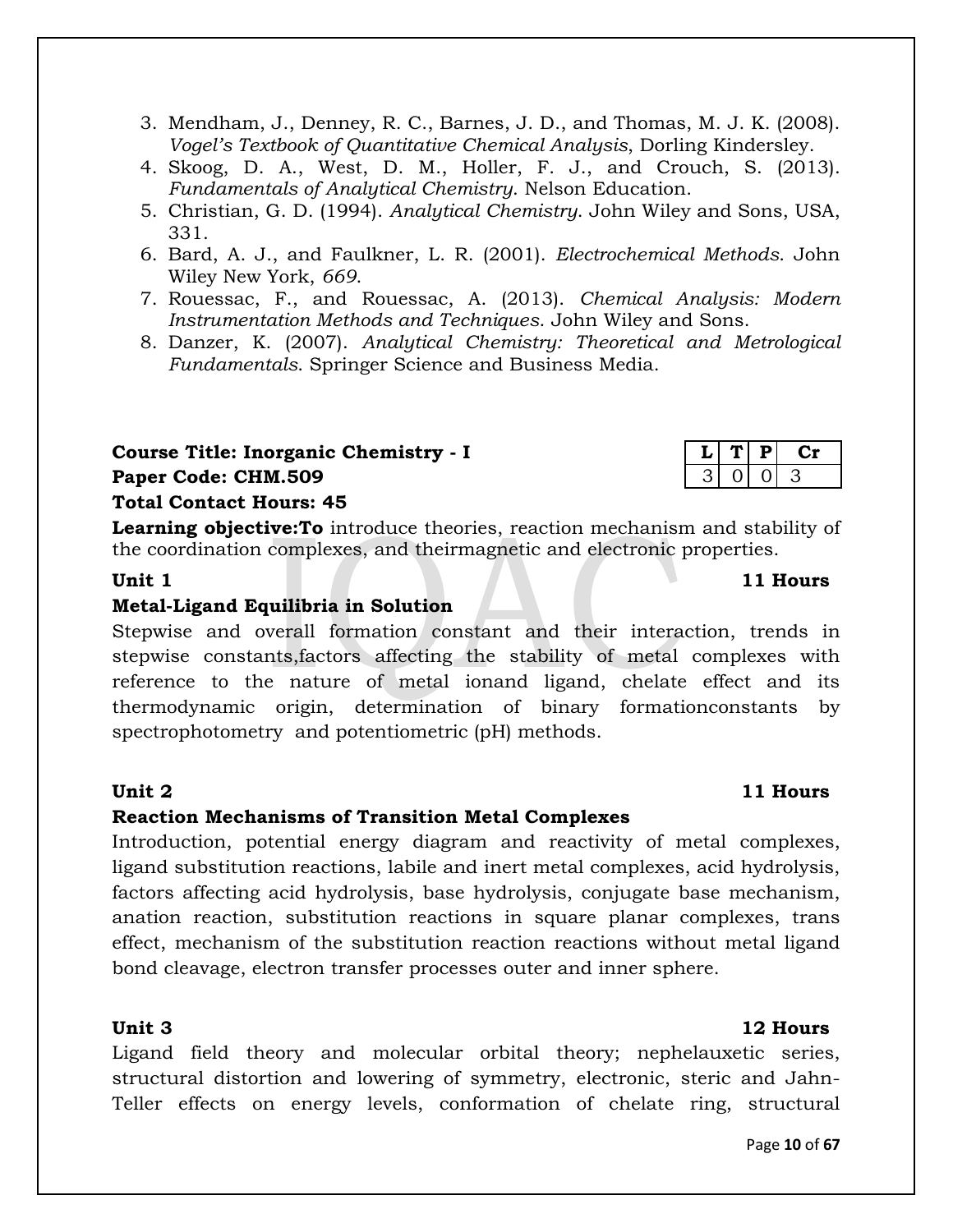equilibrium, magnetic properties of transition metal ions and free ions presentive, effects of L-S coupling on magnetic properties, quenching of orbital angular momentum by crystal fields in complexes in terms of splitting. effect of spin-orbit coupling and A, E and T states mixing.

## **Crystal Fields Splitting**

Spin-spin, orbital-orbital and spin orbital coupling, LS and J-J coupling schemes, determination of all the spectroscopic terms of  $p<sup>n</sup>$ ,  $d<sup>n</sup>$  ions, determination of the ground state terms for  $p^n$ ,  $d^n$ ,  $f^n$  ions using L.S. scheme, determination of total degeneracy of terms, order of interelectronic repulsions and crystal field strength in various fields, spin orbit coupling parameters  $(\lambda)$ energy separation between different j states, the effect of octahedral and tetrahedral fields on S, P, D and F terms. Splitting patterns of and G, H and I terms. selection rules of electronic transitions in transition metal complexes, relaxation of the selection rule in centrosymmetric and non-centrosymmetric molecules, Orgel diagrams, Tanabe Sugano diagrams, spectrochemical series, band intensities, factors influencing band widths.

**Course Outcome:** The completion of this course will enable the students toacquire knowledge of

- 1. Reaction mechanism, formation constant and stability of the coordination complexes.
- 2. Interpretation of the electronic and magnetic properties.

## **SUGGESTED READINGS**

- 1. Cotton, F. A., and Wilkinson, G. (1988). *Advanced Inorganic Chemistry* (Vol. 545). New York: Wiley.
- 2. Huheey, J. E., Keiter, E. A., Keiter, R. L., and Medhi, O. K. (2006). *Inorganic Chemistry: Principles of Structure and Reactivity*. Pearson Education India.
- 3. Greenwood, N. N., and Earnshaw, A. (2012). *Chemistry of the Elements*. Elsevier.
- 4. Miessler, G. L. and Tarr, D. A. (2011) *Inorganic Chemistry*, Pearson Education.
- 5. Atkins, P. (2010). *Shriver and Atkins' Inorganic Chemistry*. Oxford University Press, USA.
- 6. Dutta, R. L., and Syamal, A. (1993). *Elements of Magnetochemistry*. Affiliated East-West Press.
- 7. Drago, R. S. (1992) *Physical Methods for Chemists*. Saunders College Publishing.

# **Unit 4 11 Hours**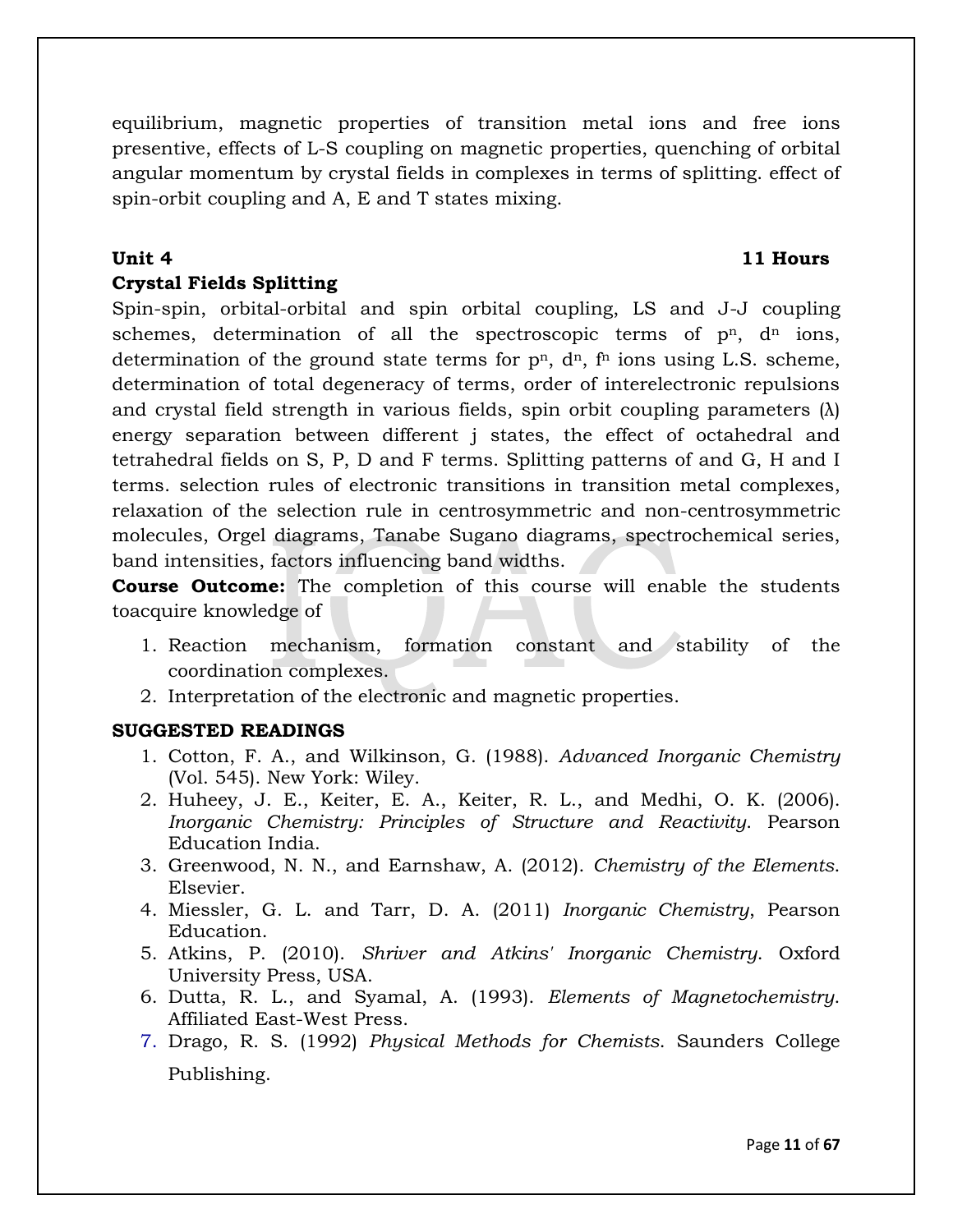## **Course Title: Organic Chemistry-I Paper Code: CHM.510 Total Contact Hours: 45**

**Learning objective:** To impart knowledge of structure reactivity relationship, reactive intermediates and mechanism of general organic reactions including substitution, elimination and addition.

## **Unit 1 11 Hours**

**Reaction mechanism, structure and reactivity:** Classification and determination of reaction mechanisms kinetic and thermodynamic control, Hammond's postulate, Curtin-Hammett principle, methods of determining mechanisms, isotope effects, effect of structure on reactivity:Hammett equation, Taft equation.

**Reactive intermediates:** Generation, structure and reactions of carbocations, carbanions, free radicals, carbenes, nitrenes and benzynes. Neighbouring group participation, classical and non-classical carbocations, phenonium ions and norbornyl system.

**Aromaticity:** Aromaticity in benzenoid and non-benzenoid compounds,antiaromaticity, homoaromatic compounds.

## **Unit 2 11 Hours**

**Aliphatic nucleophilic substitution reaction:** The  $\text{Sn}^2$ ,  $\text{Sn}^1$ , mixed  $\text{Sn}^2$  and  $\text{Sn}^1$ the  $S_N$ <sup>i</sup> mechanism. nucleophilic substitution at an allylic, aliphatic and vinylic carbon. reactivity effects of substrate structure, attacking nucleophile, leaving group and reaction medium, ambident nucleophile, regioselectivity, competition between $S_N^2$  and  $S_N^1$  mechanisms.

**Aromatic nucleophilic substitution:** The S<sub>N</sub>Ar, bimolecular displacement mechanism and benzyne mechanism, reactivity effect of substrate structure, leaving group and attacking nucleophile.

**Aromatic electrophilic substitution:** The arenium ion mechanism, orientation and reactivity, energy profile diagrams, *ortho/para* ratio, *ipso* attack, orientation in other ring systems, quantitative treatment of reactivity in substrates and electrophiles.

**Elimination reactions:** E2, E1 and E1cB mechanisms and their spectrum, orientation of the double bond, effects of substrate structures, attacking base, the leaving group and the medium, mechanism and orientation in pyrolytic elimination.

**Addition to carbon-carbon multiple bonds:** Mechanistic and stereochemical aspects of addition reactions involving electrophiles, nucleophiles and free radicals, addition of halogen polar reagents to alkenes, Regio- and

## **L T P Cr** 3 0 0 3

# **Unit 3 12 Hours**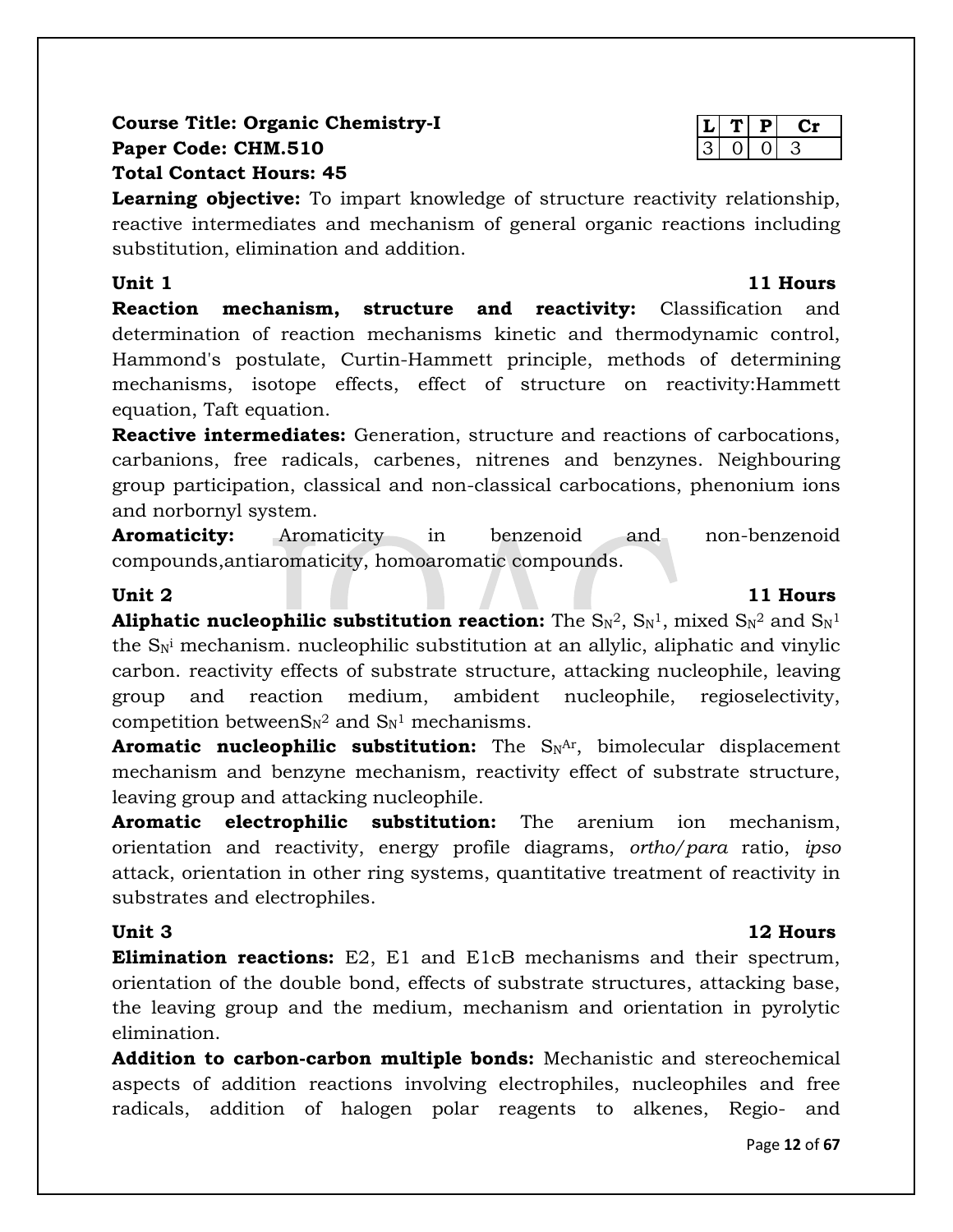chemoselectivity, orientation and reactivity, hydroboration, epoxidation and hydroxylation.

## **Unit 4** 11 Hours

**Addition to carbon-hetero multiple bonds:** Structure and reactivity of carbonyl group towards nucleophilic addition: addition of CN, ROH, RSH,  $H<sub>2</sub>O$ , hydride ion, ammonia derivatives, LiAlH<sub>4</sub>, NaBH<sub>4</sub>, organozinc and organolithium reagents to carbonyl and conjugated carbonyl compounds, Arndt-Eistert synthesis.Mechanism of condensation reactions involving enolates: Aldol, Knoevenagel, Claisen, Dieckmann, Mannich, Benzoin, Perkin and Stobbe reactions.Carboxylic acids and derivatives, hydrolysis of esters and amides, ammonolysis of esters.

**Course Outcome:** Students will acquire the knowledge of

- 1. Structure activity relationship and methods for determination of mechanism of various organic reactions.
- 2. Mechanistic aspects in nucleophilic and electrophilic substitution.
- 3. Mechanistic aspects in addition and elimination reactions.

## **SUGGESTED READINGS**

- 1. Clayden, J., Greeves, N., Warren, S. and Wothers, P. (2012) *Organic Chemistry.* 2012, Oxford University Press.
- 2. Finar, I. L. (1996). *Textbook of Organic Chemistry*. *ELBS*, Pearson Education UK.
- 3. McMurry, J. (1996). *Organic Chemistry*, Brooks. Cole, New York, 657.
- 4. Smith, M. B., and March, J. (2013). *March's Advanced Organic Chemistry: Reactions, Mechanisms, and Structure*. John Wiley and Sons.
- 5. Ahluwalia, V. K., and Parashar, R. K. (2011). *Organic Reaction Mechanisms*. Narosa Publishing House (P) Ltd.
- 6. Bansal, R. K. (2012). *A Textbook of Organic Chemistry*. New Age International.
- 7. Bansal R.K. (2010) *Organic Reaction Mechanism.* New Age International (P) Ltd.
- 8. Kalsi, P.S. (2010) *Organic Reactions and Their Mechanisms.* New Age International, New Delhi.
- 9. Lowry, T. H. and Richardson K. S. (1998) *Mechanism and Theory in Organic Chemistry,* Addison-Wesley Longman Inc., New York.
- 10. Morrison, R.T. and Boyd, R.N. (2011) *Organic Chemistry,* Prentice- Hall of India.
- 11. Mukherjee, S.M. and Singh, S.P. (2009) *Reaction Mechanism in Organic Chemistry.* Macmillan India Ltd., New Delhi.
- 12. Robert, J. D. and Casereo, M.C. (1977) *Basic Principle of Organic Chemistry***.** Addison-Wesley.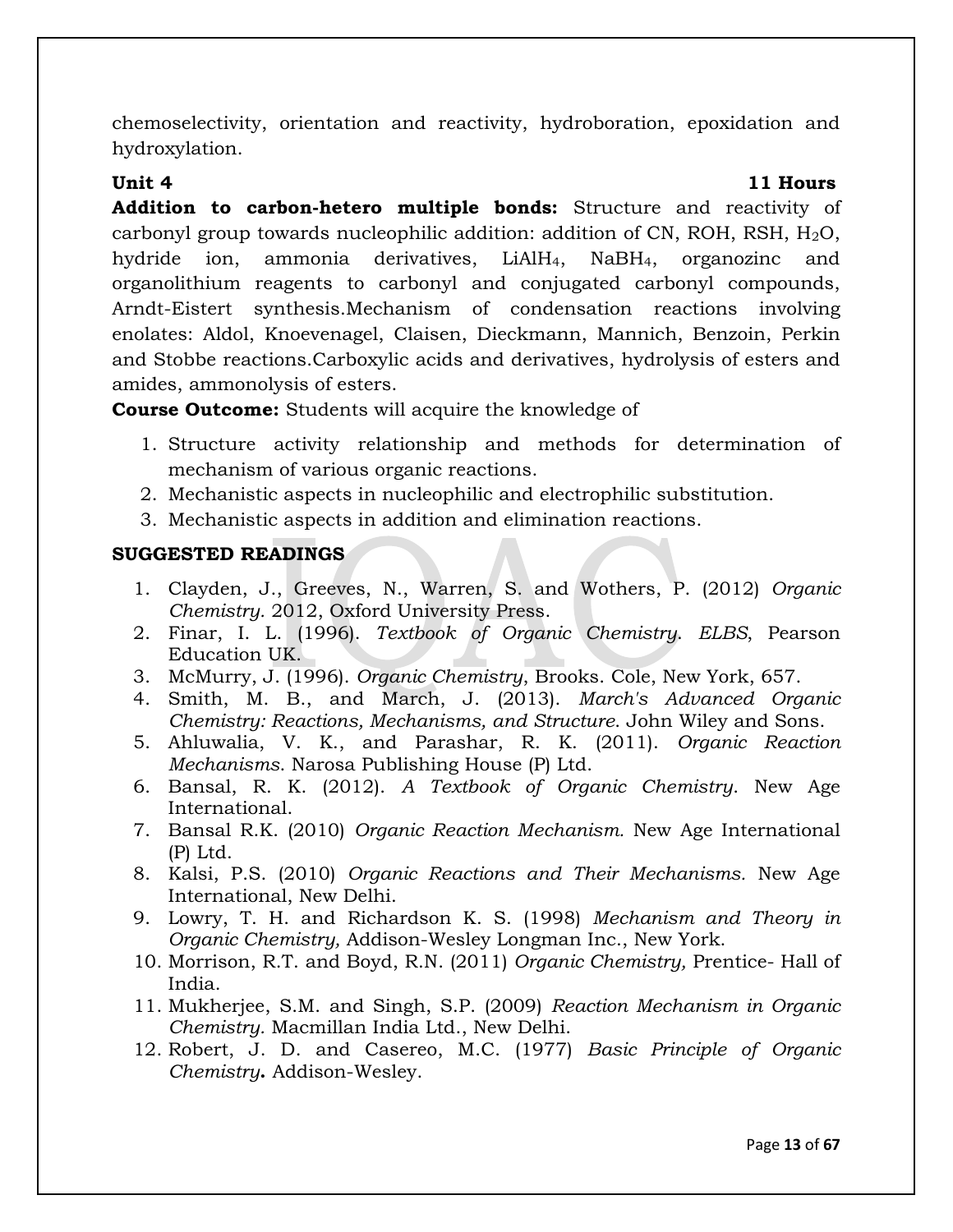- 13. Solomon, T.W.G, Fryhle, C.B. and [Snyder,](http://www.wiley.com/WileyCDA/Section/id-302475.html?query=Scott+A.+Snyder) S. A. (2013) *Organic Chemistry*. John Wiley and Sons, Inc.
- 14. Sykes, P. A. (1997) *Guide Book to Mechanism in Organic Chemistry,* Prentice Hall.

## **Course Title: Physical Chemistry-I**

## **Paper Code: CHM.511**

## **Total Contact Hours: 45**

**Learning objective:** To impart knowledge of advanced classical and statistical thermodynamics.

## **Unit 1 11 Hours**

**Partial Molar Properties and Fugacity:** Partial molar properties. Chemical potential of a perfect gas, dependence of chemical potential on temperature and pressure, Gibbs- Duhem equation, fugacity, its importance and determination, standard state for gases.

**Thermodynamics of Simple Mixtures:** Thermodynamic functions for mixing of perfect gases. Chemical potential of liquids. Raoult's law, thermodynamic functions for mixing of liquids (ideal solutions only). Real solutions and activities. Activity coefficient; determination of activity and activity coefficients.

**Solid-Liquid Solutions:** Solutions of nonelectrolytes and electrolytes. Colligative properties of solutions, such as osmotic pressure, depression of the freezing point and elevation of the boiling point.

**Phase transition:** Phase rule, water, CO<sub>2</sub> phase transition, binary and ternary component phase transitions. Clausius-Clapeyron equation and its application to solid-liquid, liquid-vapour and solid-vapour equilibria.

## **Unit 3 12 Hours**

**Statistical Thermodynamics:** Statistical concepts and examples, Thermodynamic probability and entropy, Partition function, molar partition function, thermodynamic properties in term of molecular partition function for diatomic molecules, monoatomic gases, rotational, translational, vibrational and electronic partition functions for diatomic molecules, calculation of equilibrium constants in term of partition function.

**Theories of Statistical Thermodynamics:** Concept of Maxwell-Boltzmann, Bose-Einstein and Dermi-Dirac statistics, Difference between Maxwell-Boltzmann, Bose-Einstein and Fermi-Dirac statistics, Applications of Maxwell-Boltzmann, Bose-Einstein and Fermi-Dirac statistics., Monoatomic solids, theories of specific heat for solids.

**Course Outcome:** The students will acquire knowledge of

## **Unit 2 11 Hours**

# **Unit 4** 11 **Hours**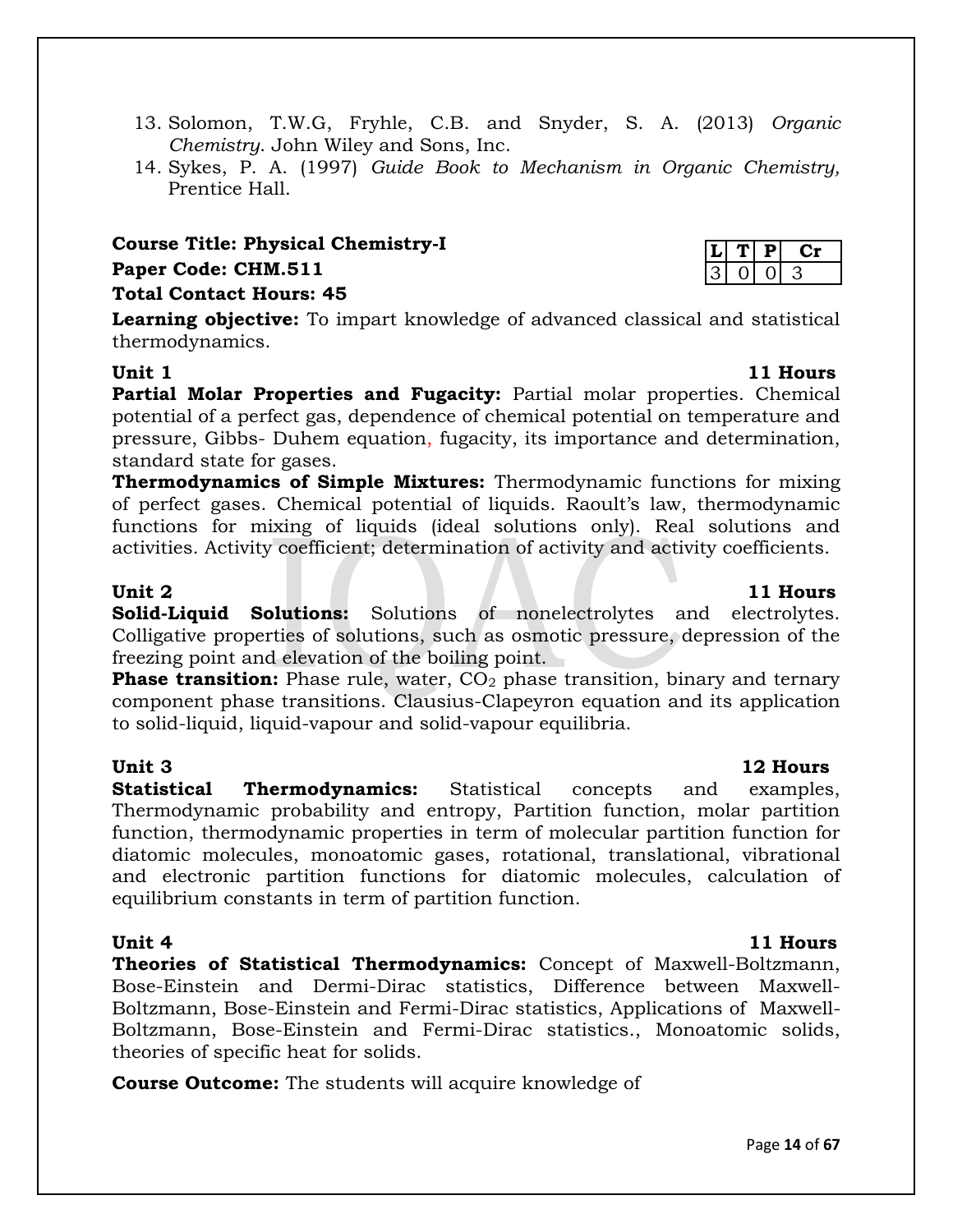- 1. Classical thermodynamics and understanding thermodynamic phenomenon in a chemical system
- 2. Statistical thermodynamics and understanding thermodynamic properties in terms of partition functions,
- 3. Maxwell-Boltzmann, Bose-Einstein and Fermi-Dirac statistics, theories of specific heat for solids.

## **SUGGESTED READINGS**

- 1. Barrow, G. M. (2007) *Physical Chemistry*. Tata McGraw-Hill Publishers.
- 2. Kapoor, K. L. (2011) *Text Book of Physical Chemistry*. 3/5, Macmillan Publishers.
- 3. Atkins, P. and De Paula, J. (2009) *Atkins' Physical Chemistry.* Oxford University Press.
- 4. McQuarrie, D. A. and Simon, J. D. (1998) *Physical Chemistry: A Molecular Approach*. Viva Books.
- 5. Moore, J. W. and Pearson, R. G.(1981) *Kinetics and Mechanism.* John Wiley and Sons.
- 6. Silbey, R. J. Alberty, R. A. and Bawendi, M. G. (2004) *Physical Chemistry*. Wiley-Interscience Publication.
- 7. Engel, T., Reid, P. and Hehre, W. (2012) *Physical Chemistry*. Pearson Education.
- 8. Puri, B.R., Sharma L.R. and Pathania, M.S. (2013) *Principles of Physical Chemistry.* Vishal Publishing Company.
- 9. [Rastogi,](http://www.vikaspublishing.com/author-details/r-p-rastogi/3280) R. P. and [Mishra,](http://www.vikaspublishing.com/author-details/r-r-mishra/3281) R. R. (2013) *An Introduction to Chemical Thermodynamics.* Vikas Publishing
- 10. Rajaram, J. and Kuriacose, J. C.(2013) *Chemical Thermodynamics, Classical, Statistical and Irreversible Thermodynamics*. Pearson Education.
- 11. Laurendeau N. M.(2005) *Statistical Thermodynamics: Fundamentals and Applications*. Cambridge University Press.
- 12. Nash, L. K. (2012) *Elements of Statistical Thermodynamics*. Dover Publication Inc.
- 13. Hill, T. L. (1986) *An Introduction to Statistical Thermodynamics*. Dover Publications Inc.

# **Course Title: Quantum Chemistry**

# **Paper Code: CHM.512**

## **Total Contact Hours: 45**

**Learning objective:** To acquire knowledge of the quantum chemical description of chemical bonding, reactivity and their applications in molecular spectroscopy and inorganic chemistry.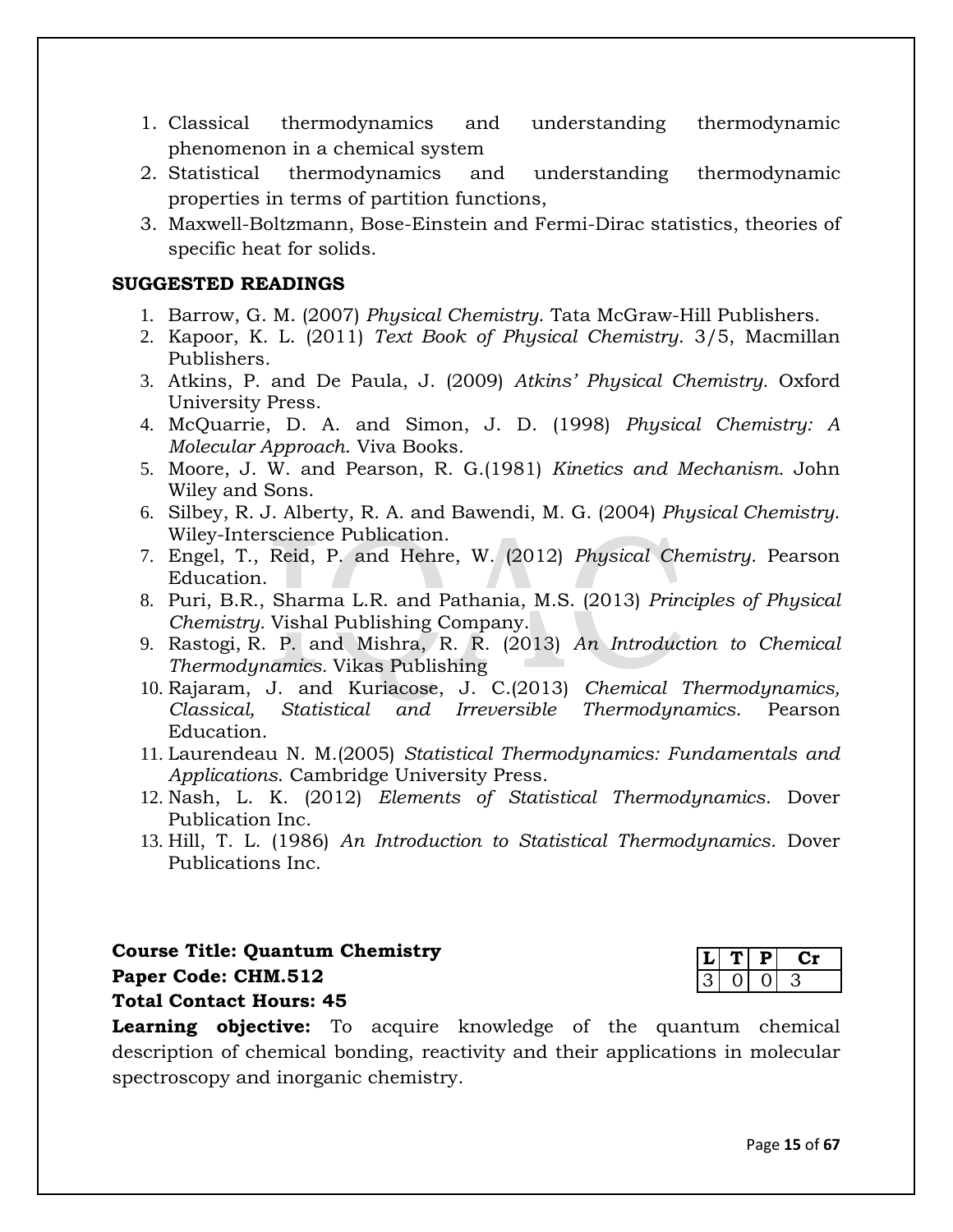**Fundamental Background:** Review of essential mathematical concepts required for quantum chemistry, Postulates of quantum mechanics, Eigen values and Eigen functions, operators, Schrodinger equation- Free particle and particle in a box and its application (*i.e.,* quantum tunnelling effect), onedimensional harmonic oscillator and rigid rotor, particle in a ring, particle on a sphere, hydrogen like atoms.

## **Unit 2 11 Hours**

**Approximate Methods:** The variation theorem and its application, linear variation principle, perturbation theory up to second order in energy and its applications.

**Angular Momentum:** Ordinary angular momentum, generalized angular momentum, Eigen functions and Eigen values for angular momentum, Ladder operator, addition of angular momenta, spin, antisymmetry and Pauli exclusion principle, Slatter determinantal wave functions.

**Electronic Structure of Atoms:** Electronic configuration, term symbols and spectroscopic states, Russell-Saunders terms and J-J coupling schemes, Term separation energies of pn and dn configurations, Magnetic effects: spin-orbit coupling and Zeeman splitting.

Unit 4 11 **Hours Born-Oppenheimer Approximation:** LCAO-MO and VB treatments of the H<sub>2</sub><sup>+</sup> and  $H_2$ , hybridization and valence MOs of  $H_2O$  and NH<sub>3</sub>. Huckel Theory of acyclic and cyclic conjugated systems, bond order and charge density calculations. Introduction to the SCF.

**Course Outcome :**The students will acquire knowledge of

- 1. Schrodinger equation for a particle in a box and quantum chemical description.
- 2. Electronic and Hamiltonian operators for molecules.
- 3. Quantum chemical description of angular momentum and term symbols for a one and many-electron systems.
- 4. Born-Oppenheimer approximation, the Pauli principle, Hund's rules, Hückel theory and the variation principle.

# **SUGGESTED READINGS**

- 1. Levine, I.N. (2000) *Quantum Chemistry*. Pearson Education Inc.
- 2. Chandra, A.K. (1994) *Introductory Quantum Chemistry*. Tata Mcgraw-Hill.
- 3. Prasad, R.K., (2009) *Quantum Chemistry*. New Age Science.

# Page **16** of **67**

## **Unit 1 11 Hours**

# **Unit 3 12 Hours**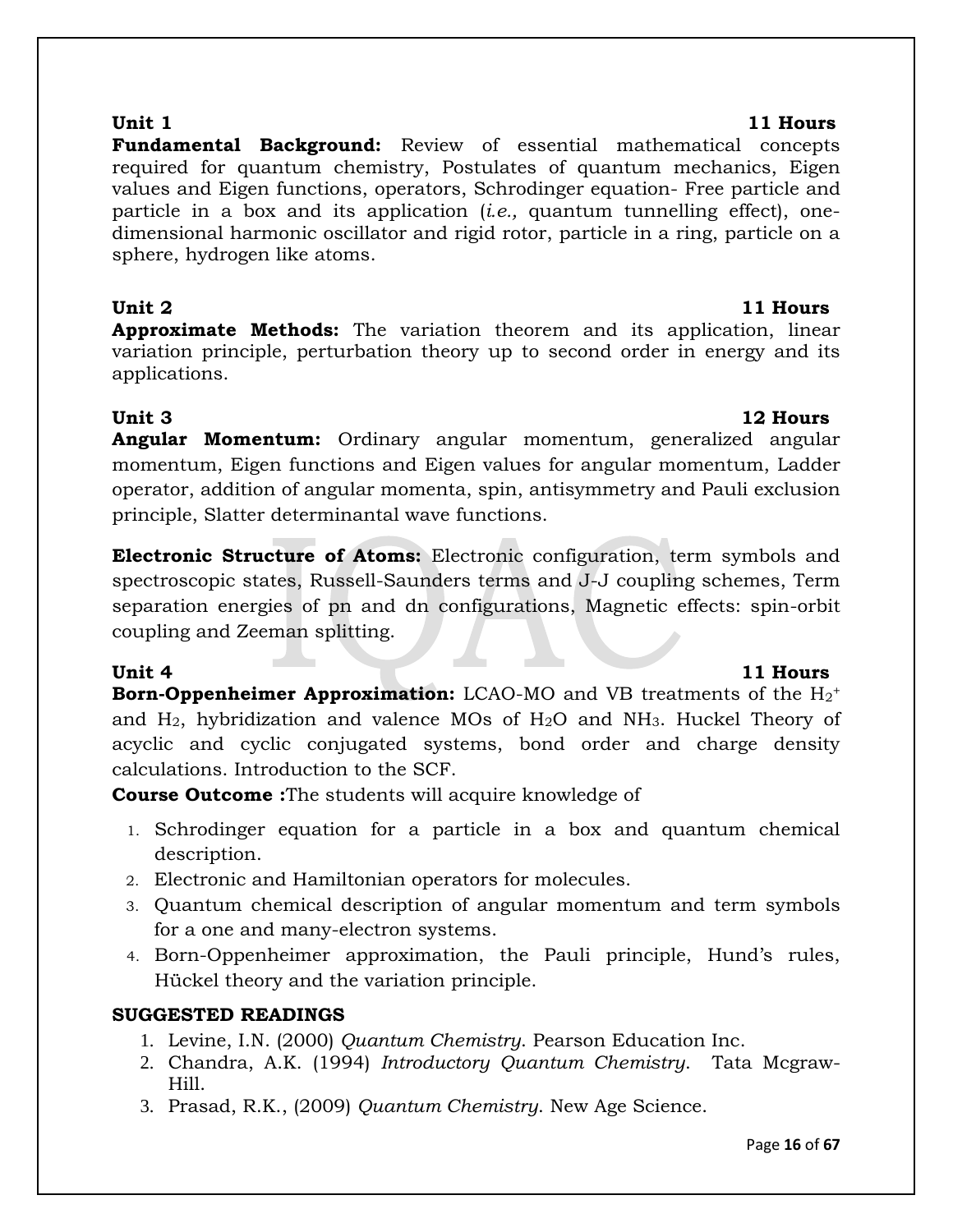- 4. McQuarrie, D. A. and Simon, J. D. (1998) *Physical Chemistry: A Molecular Approach.* Viva Books.
- 5. Murrell, J.N., Kettle S.F.A. and Tedder, J. M. (1965) *Valence Theory*. John Wiley Publishers.
- 6. Lowe, J. P. and Peterson, K.(2006) *Quantum Chemistry*. Academic Press.

| Course Title: Practical Inorganic Chemistry-I (P) |  |
|---------------------------------------------------|--|
| Paper Code: CHM.513                               |  |
| <b>Contact Hours: 60</b>                          |  |

**Learning objective:** To impart knowledge of various techniques for analysis of inorganic compounds.

## **Experiments:**

## **Introduction to good laboratory practices in chemistry.**

## **Gravimetric Estimation**

- 1. Determination of  $Ba^{2+}$  as its sulphate/chromate.
- 2. Estimation of lead as its lead sulfate.
- 3. Estimation of Nickel (II) as its nickel dimethyl glyoximate.
- 4. Estimation of  $Cu^{2+}$ as cuprous thiocyanate.

## **Precipitation Titrations**

- 5. AgNO<sup>3</sup> standardization by Mohr's method.
- 6. Volhard's method for Cl- determination.

## **Oxidation-Reduction Titrations**

- 7. Standardization of KMnO<sub>4</sub>with sodium oxalate and determination of Ca<sup>2+</sup> ion.
- 8. Standardization of ceric sulphate with Mohr's salt and determination of  $Cu<sup>2+</sup>$ , NO<sub>2</sub> and C<sub>2</sub>O<sub>4</sub><sup>-2</sup> ions.
- 9. Standardization of  $K_2Cr_2O_7$  with  $Fe^{2+}$  and determination of  $Fe^{3+}$  (Ferric alum)
- 10. Standardization of hypo solution with potassium iodate /  $K_2Cr_2O_7$  and determination of available  $Cl_2$  in bleaching powder, Sb<sup>3+</sup> and Cu<sup>2+</sup>.
- 11. Determination of hydrazine with  $KIO<sub>3</sub>$  titration.

## **Course outcome:** The students will acquire knowledge of

- 1. Volumetric and gravimetric analysis of cations and anions.
- 2. Standardization and titrations of various inorganic compounds.

## **SUGGESTED READINGS**

1. Pass, G. and Sutcliffe H. (1979) *Practical Inorganic Chemistry*. Chapman and Hall Ltd.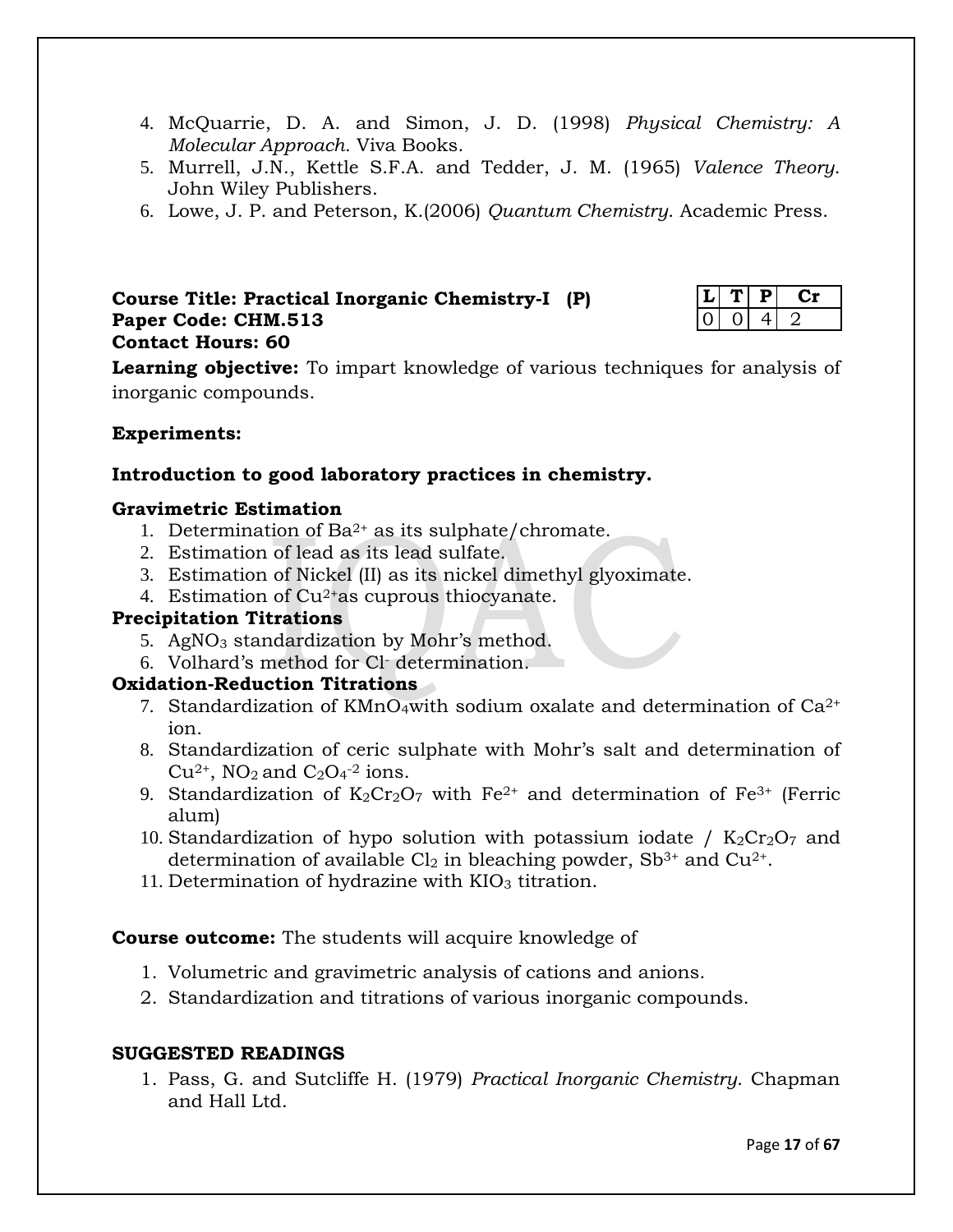- 2. Jolly, W.L. (1961) *Synthetic Inorganic Chemistry*. Prentice Hall, Inc.
- 3. Nakamoto, K. (1997) *Infrared and Raman Spectra of Inorganic and Coordination Compounds: Part A and B*. John Wiley and Sons,.
- 4. Mendham, J., Denney, R.C., Barnes, J.D. and Thomas, M. J. K. (2000) *Vogel's Textbook of Quantitative Chemical Analysis,* Pearson Education Ltd.
- 5. Svehla, G. and Sivasankar, B. (1996) *Vogel's Qualitative Inorganic Analysis*. Pearson Education Ltd.
- 6. Skoog, D.A., Holler, F.J. and Crouch, S.R. (2007) *Principles of Instrumental Analysis*. Thomson Learning.

# **Course Title: Practical Organic Chemistry-I (P) Paper Code: CHM.514**

# **Total Contact Hours: 60**

**Learning objective:** To develop experimental skills of various separation, drying, purification techniques and their application in synthesis.

## **Experiments:**

## **Safety and Handling of hazardous chemicals:**

- (i) Good laboratory practices, handling and disposal of hazardous chemicals.
- (ii) Awareness about different types of glassware, heating devices, how to conduct organic reaction etc.

**Solvent Drying**: Use of sodium metal for drying of toluene and precautions while quenching the residual sodium. Drying of DCM using  $P_2O_5$  and safe disposal of residual  $P_2O_5$ .

## **A. Techniques**:

**Chromatography:** Thin layer chromatography (TLC): Monitoring the progress of chemical reactions, R<sup>f</sup> values: identification of unknown organic compounds by comparing the  $R_f$  values with known standards. Column chromatography.

**Purification Techniques**: crystallization, distillation, sublimation.

Determination of melting point and mixed melting point.

- **B. Single Stage Synthesis**: Synthesis of compounds and their purification, aspects such as conversion, theoretical yield and percentage yield should be paid attention. (Attempt any seven)
	- 1 Synthesis of chalcones *via* Claisen-Schmidt condensation.
	- 2 Reduction of benzophenone to benzhydral using NaBH4.
	- 3 Conversion of benzaldehyde to cinnamic acid (Knoevenagel condensation)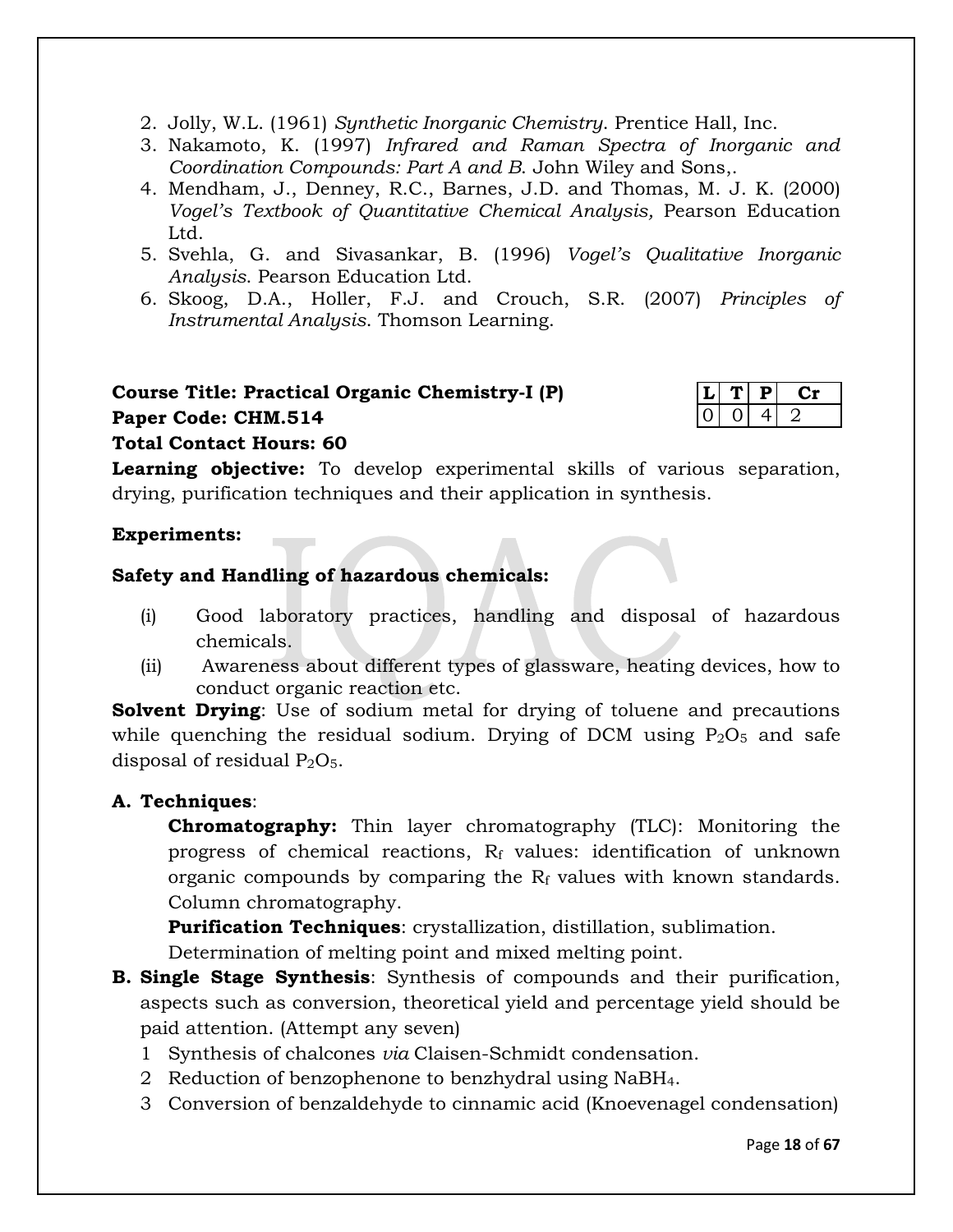- 4 Conversion of benzaldehyde to dibenzylidene acetone (Aldol condensation)
- 5 To prepare phenylpropene *via* dehydration of corresponding phenylpropanol.
- 6 Preparation of bromohydrin from phenylpropene.
- 7 To prepare ethyl cinnamate *via* acid catalyzed esterification of cinnamic acid.
- 8 Conversion of phthalic anhydride to phthalimide
- 9 Synthesis of Phenytoin.
- 10 Synthesis of alcohol *via* addition of Grignard reagent to an aldehyde.
- **C.** ChemDraw-Sketch: Draw the structure of simple aliphatic, aromatic, heterocyclic organic compounds with substituents. Get the correct IUPAC name and predict the UV, IR and 1H-NMR signal analysis.

**Course Outcome:** The students will acquire knowledge of

- 1. Good laboratory practices including safe handling of hazardous chemicals, laboratory glassware and equipment(s).
- 2. Drying of various solvents using sodium metal and  $P_2O_5$  and their disposal.
- 3. Various techniques such as thin layer chromatography, column chromatography besides extraction/workup of reaction mixture, distillation and crystallization.
- 4. Importance of reaction conditions for a particular reaction and their mechanism.

## **SUGGESTED READINGS**

- 1. Harwood, L.M. and Moody, C.J. (1989) *Experimental Organic Chemistry*. Blackwell Scientific Publishers.
- 2. Vogel, A.I. (1978) *Textbook of Practical Organic Chemistry*. ELBS, Longman Group Ltd.
- 3. Mann, F.G. and Saunders, B.C. (1975) *Practical Organic Chemistry*. Orient Longman Pvt. Ltd.
- 4. Leonard, J. and Lygo, B.(1995) *Advanced Practical Organic Chemistry*. Chapman and Hall,.
- 5. Armarego, W.L. and Chai, C. (2012) *Purification of Laboratory Chemicals*. Butterworth-Heinemann.
- 6. Young, J.A. (1991) *Improving Safety in the Chemical Laboratory: A Practical Guide.* Wiley Publishing.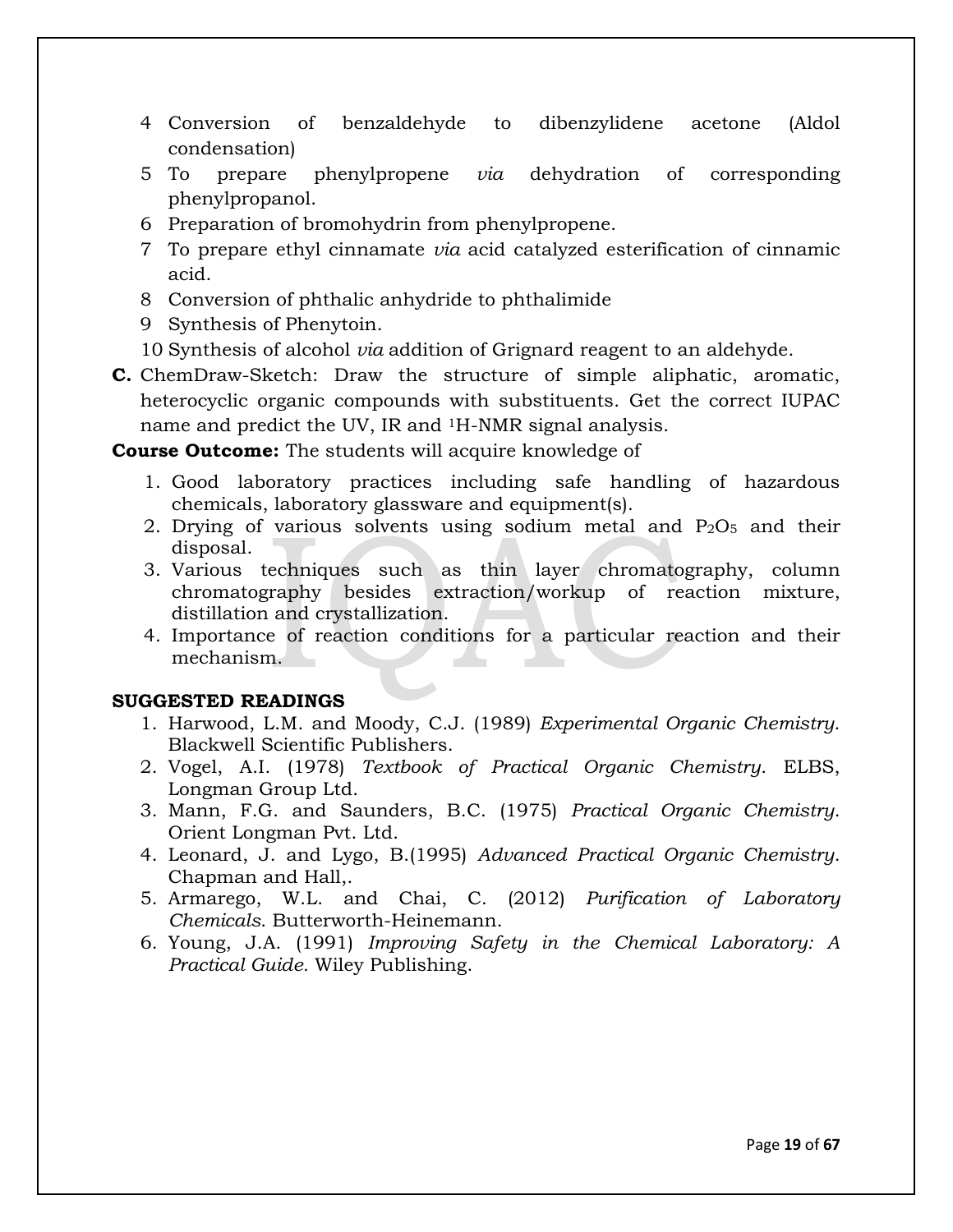# **Course Title: Seminar Paper Code: CHM.541 Total Contact Hours: 15**

| critical |  |
|----------|--|
| ⊤mııst   |  |

**L T P Cr**

0 1 0 1

**Learning objective:** The course would develop scientific aptitude, thinking, research writing and research presentation. The seminar must include discussion on topics such as awareness about weapons of mass destruction (chemical, biological, radiological, and nuclear weapons), disarmament, peaceful uses of chemistry, International Regulation of Biological and Chemical or Weapons of Mass Destruction.

**Course Outcome: The** student would be able to

- 1. Investigate various aspects related to the chemistry problem.
- 2. Appreciate the literature and its relevance to his/her topic of interest
- 3. Technical write and presentation of the chemical problem in hand.
- 4. Should generate interest in current topics of research and commercial worth of chemistry.

## **SEMESTER 2**

## **Course Title: Inorganic Chemistry-II Paper Code: CHM.521 Total Contact Hours: 45**

**Learning objective:** To introduce the concepts and importance of symmetry and group theory in solving chemical problems and clusters of boranes, orgnaometallics, inorganic chains, rings and cages.

# **Unit 1 11 Hours**

## **Symmetry**

Symmetry elements, symmetry operations and their matrix representation, group postulates and types, multiplication tables, point group determination,

## **Group theory**

Determination of reducible and irreducible representations, character tables, construction of character tables for  $C_2v$ ,  $C_3v$ , use of symmetry in obtaining symmetry of orbitals in molecules.

**Unit 3 12 Hours**

# **L T P Cr** 3 0 0 3

# **Unit 2 11 Hours**

Page **20** of **67**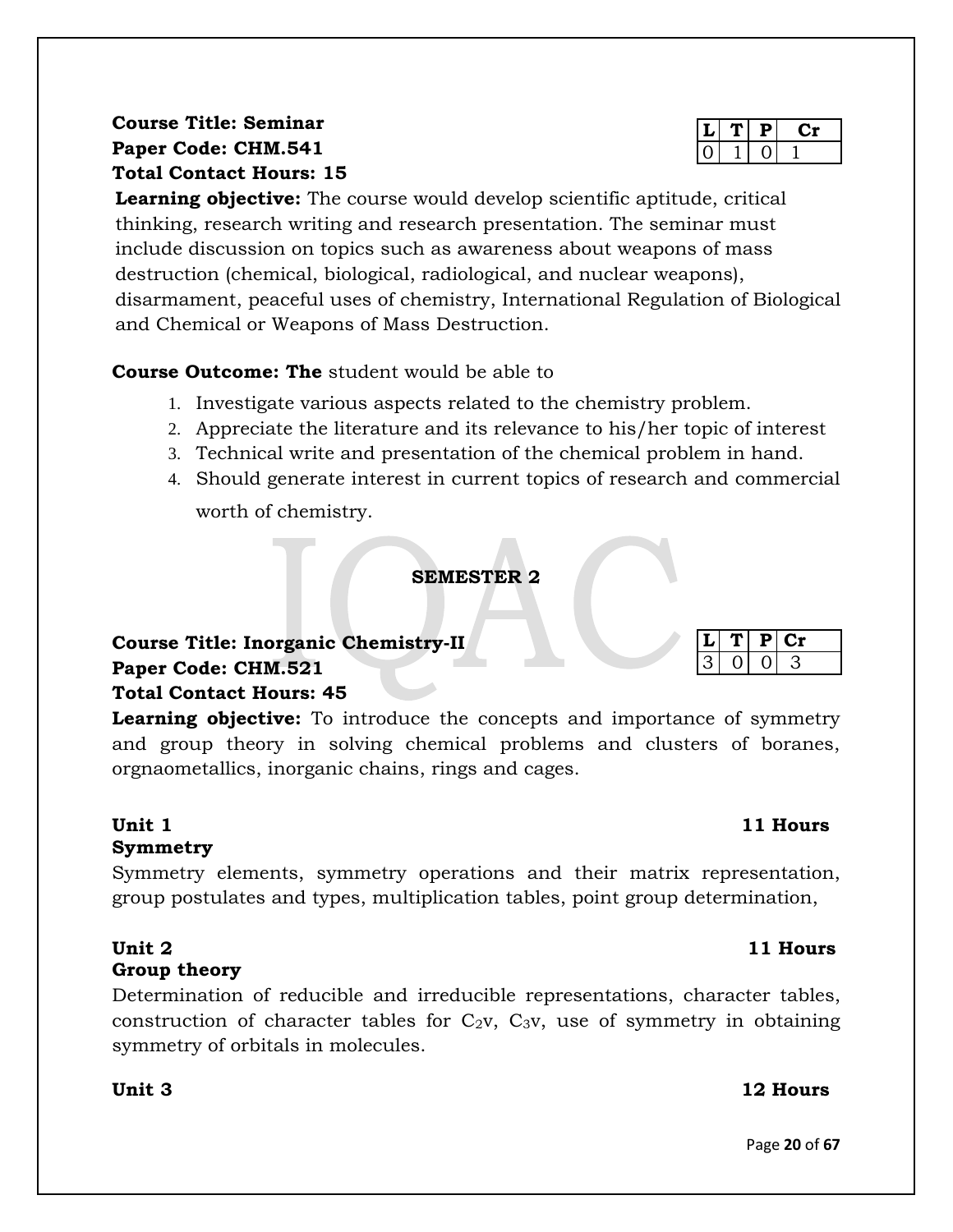## **Metal Complexes**

Organic-transition metal chemistry, complexes with π-acceptor and σ-donor ligands, 18-electron and 16-electron rules, isolobal analogy, Synthesis and important reaction of metal carbonyls.Structure and bonding ofmetal carbonyls,metal nitrosyl, dinitrogen and dioxygencomplexes, tertiary phosphine as ligand andvibrational spectra of metal carbonyls for bonding and structure elucidation,

## **Inorganic cages**

## **Unit 4 11 Hours**

Metallocenes, metal cluster compounds, metal-metal bond, and non-carbonyl clusters, fluxional molecules. Cage compounds of boron: boron cage compounds, boranes, carboranes and metallocenecarboranes.

## **Course Outcome:** The students will acquire knowledge of

- 1. Concepts to realize point group withinchemical structure, character tables and projection operator techniques.
- 2. Application of symmetry and group theory in spectroscopy.
- 3. Structural properties of organometallic complexes and their uses.

## **SUGGESTED READINGS**

- 1. Cotton, F. A., and Wilkinson, G. (1988). *Advanced Inorganic Chemistry* (Vol. 545). New York: Wiley.
- 2. Huheey, J. E., Keiter, E. A., Keiter, R. L., and Medhi, O. K. (2006). *Inorganic Chemistry: Principles of Structure And Reactivity*. Pearson Education India.
- 3. Greenwood, N. N., and Earnshaw, A. (2012). *Chemistry of the Elements*. Elsevier.
- 4. Lever, A.B.P. (1984) *Inorganic Electronic Spectroscopy*. Elsevier Science Publishers B.V.
- 5. Atkins, P. (2010). *Shriver and Atkins' Inorganic Chemistry*. Oxford University Press, USA.
- 6. Dutta, R. L., and Syamal, A. (1993). *Elements of Magnetochemistry*. Affiliated East-West Press.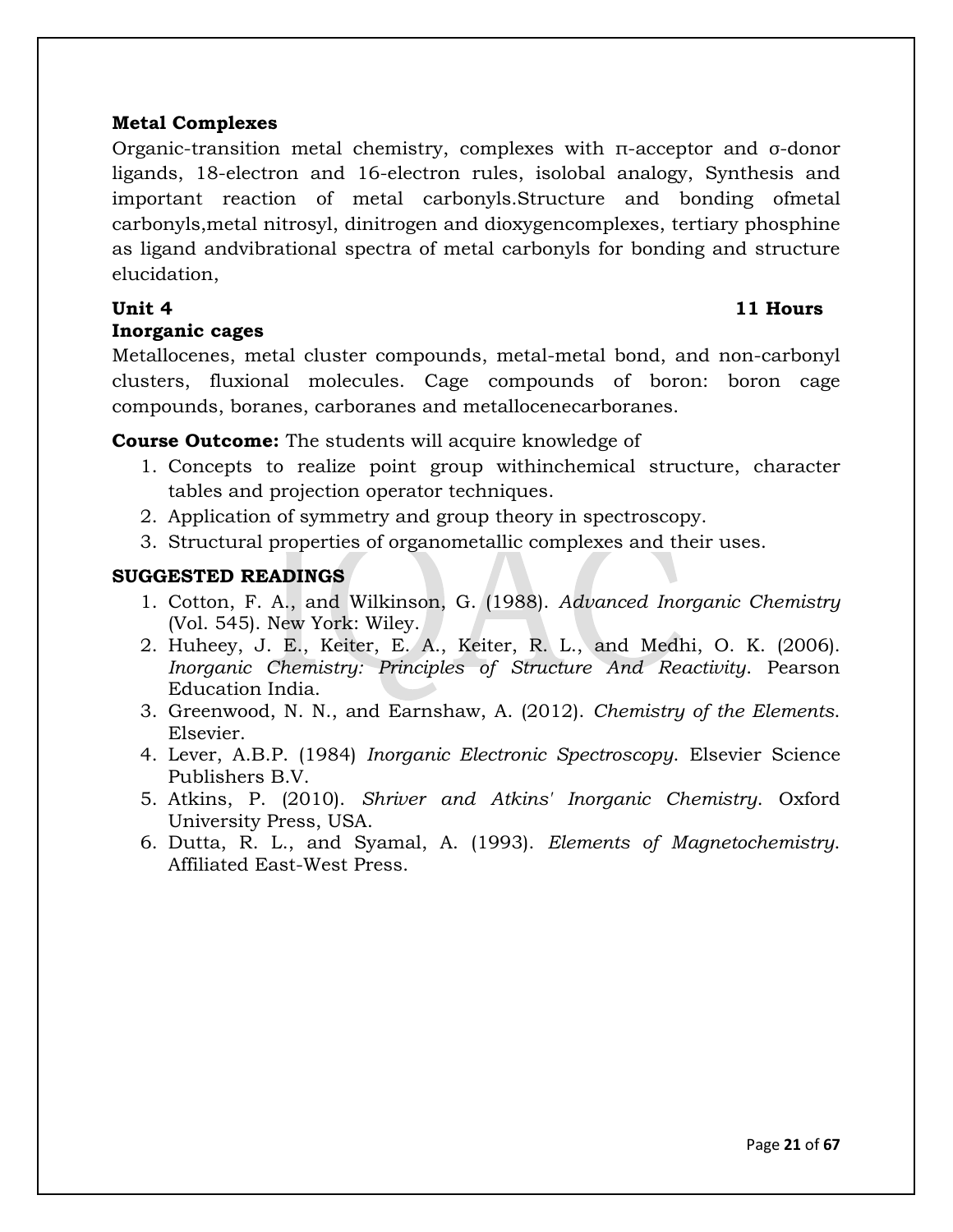## **Course Title: Organic Chemistry-II Paper Code: CHM.522 Total Contact Hours: 45**

**Learning objective:** To impart knowledge of stereochemical aspects of organic compounds, pericyclic, photochemical reactions and molecular rearrangements.

## **Unit 1 11 Hours**

**Stereochemistry:** chirality, projection formulae, configurational and conformational isomerism in acyclic and cyclic compounds; stereogenicity, stereoselectivity, diastereoselectivity, D/L, R/S, *E*/*Z* and *cis*/*trans* configurational notations, *threo* and *erythro* isomers, optical purity, enantiotopic and diastereotopic atoms, groups and faces, stereospecific and stereoselective synthesis, optical activity in the absence of chiral carbon (biphenyls, allenes and spiranes), chirality due to helical shape, conformational analysis of cyclic compounds such as cyclopentane, cyclohexane, cyclohexanone derivatives, decalins, 1,2, 1,3-, 1,4-disubstituted cyclohexane derivatives and D-Glucose, effect of conformation on reactivity,

**Unit 2 11 Hours Photochemistry:** Jablonski diagram, singlet and triplet states, photosensitization, quantum efficiency, photochemistry of carbonyl compounds, Norrish type-I and type-II cleavages, Paterno-Buchi reaction, Photoreduction, Di  $π$  – methane rearrangement.

Photochemistry of aromatic compounds, Photo-Fries reactions of anilides, Photo-Fries rearrangement, Barton reaction, Singlet molecular oxygen reactions.

## **Pericyclic chemistry:**

Introduction, Phases, nodes and symmetry properties of molecular orbitals in ethylene, 1,3-butadiene, 1,3,5- hexatriene, allyl cation, allyl radical, pentadienyl cation and pentadienyl radical.

**Electrocyclic reactions**: Conrotation and disrotation, 4n and 4n+2 systems. Woodward-Hoffmann rules.(i) Symmetry properties of HOMO of open chain partner (ii) Conservation of orbital symmetry and correlation diagrams.

**Cycloaddition reactions**: Suprafacial and antarafacial interactions.  $π<sup>2</sup> + π<sup>2</sup>$ and  $\pi^4$  +  $\pi^2$  cycloadditions and stereochemical aspects. Diels-Alder reaction.Woodward-Hoffmann Selection rules. Explanation for the mechanism by (i) Conservation of orbital symmetry and correlation diagrams (ii) FMO theory

# **Unit 3 12 Hours**

**L T P Cr**

 $0\vert$  0 3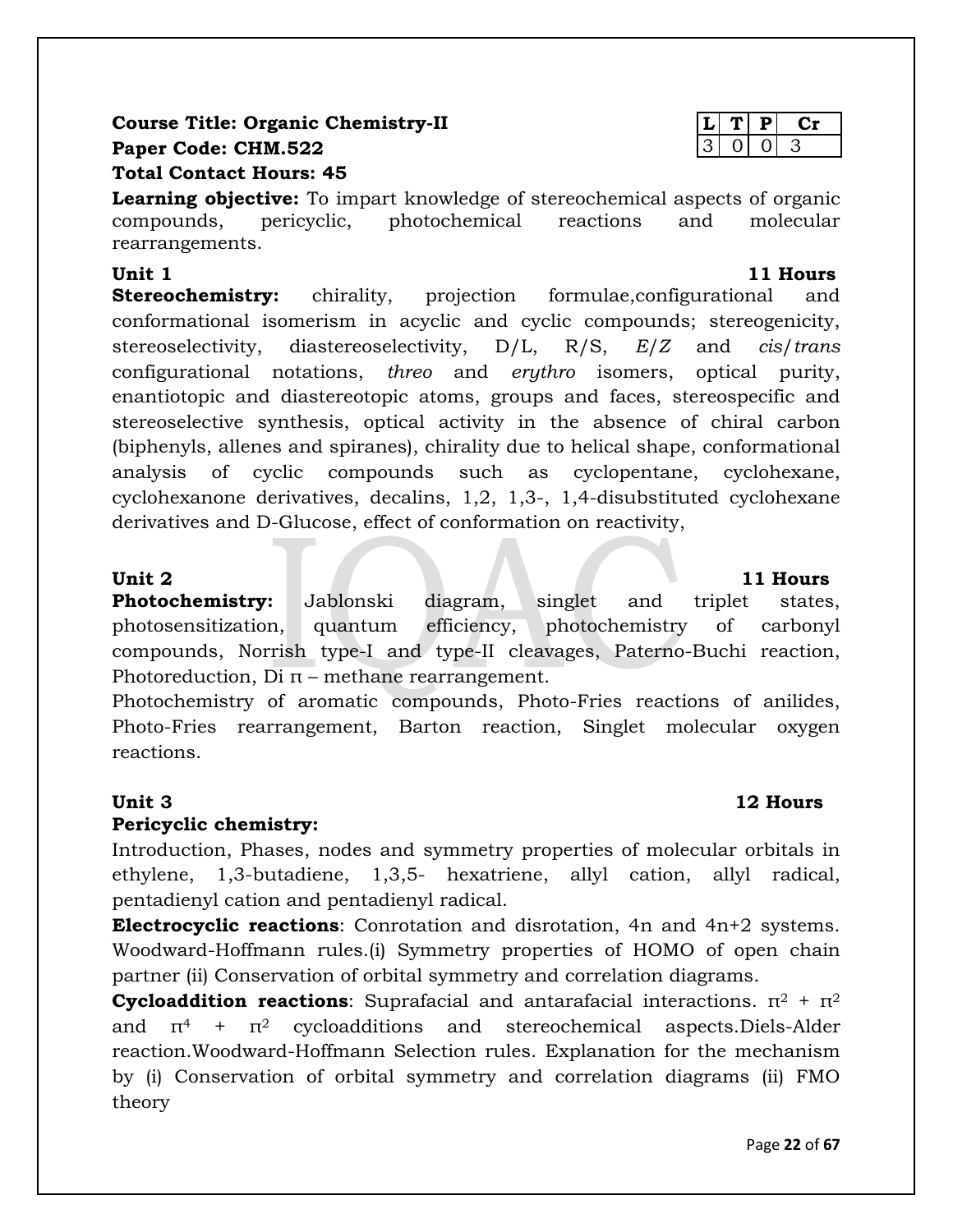**Sigmatropic reactions**: [1,j] and [i,j] shifts; suprafacial and antarafacial, selection rules for [l, j] shifts; Cope and Claisen rearrangements; explanation for the mechanism by (i) symmetry properties of HOMO (ii) Introduction to cheletropic reactions and the explanation of mechanism by FMO theory.

## **Unit 4 11 Hours**

**Rearrangements:** General mechanistic considerations-nature of migration, migratory aptitude, mechanistic study of the following rearrangements: Pinacol-pinacolone, Wagner-Meerwein, Benzil-Benzillic acid, Favorskii, Neber, Beckmann, Hofmann, Curtius, Schmidt, Carroll, Claisen, Cope, Gabriel– Colman, Smiles and Sommelet–Hauser rearrangements.

**Selective Name Reactions**: Ene/Alder-ene reaction, Dakin reaction, Reformatsky, Robinson annulation, Michael addition,Hofmann-Loffler Fretag, Chichibabin reaction.

**Course Outcome:** The students will acquire knowledge of

- 1. Conformational analysis of cyclic and acyclic compounds, chirality and reactivity.
- 2. Basic principles of photochemical reactions, photochemistry of carbonyl and aromatic compounds.
- 3. Various thermally or photochemically driven pericyclic reactions and explanation for their stereochemical aspects.
- 4. Various molecular rearrangements and their application in organic synthesis for the conversion of different functional group.

## **SUGGESTED READINGS**

- 1. Clayden, J., Greeves, N., Warren, S. and Wothers, P. (2012). *Organic Chemistry.* Oxford University Press.
- 2. Bansal, R. K. (2012). *A Textbook of Organic Chemistry*. New Age International.
- 3. Carey, F. A., and Sundberg, R. J. (2007). *Advanced Organic Chemistry: Part A: Structure and Mechanisms*. Springer Science and Business Media.
- 4. Kalsi, P. S. (2010). *Stereochemistry Conformation and Mechanism*. New Age International.
- 5. Eliel, E. L., and Wilen, S. H. (2008). *Stereochemistry of Organic Compounds*. John Wiley and Sons.
- 6. Carey, F. A., and Sundberg, R. J. (2007). *Advanced Organic Chemistry: Part B*. Springer Science and Business Media.
- 7. Finar, I. L. (1996). *Textbook of Organic Chemistry*. *ELBS*, Pearson Education UK.
- 8. Katritzky, A. R., Ramsden, C. A., Joule, J. A., and Zhdankin, V. V. (2010). *Handbook of Heterocyclic Chemistry*. Elsevier.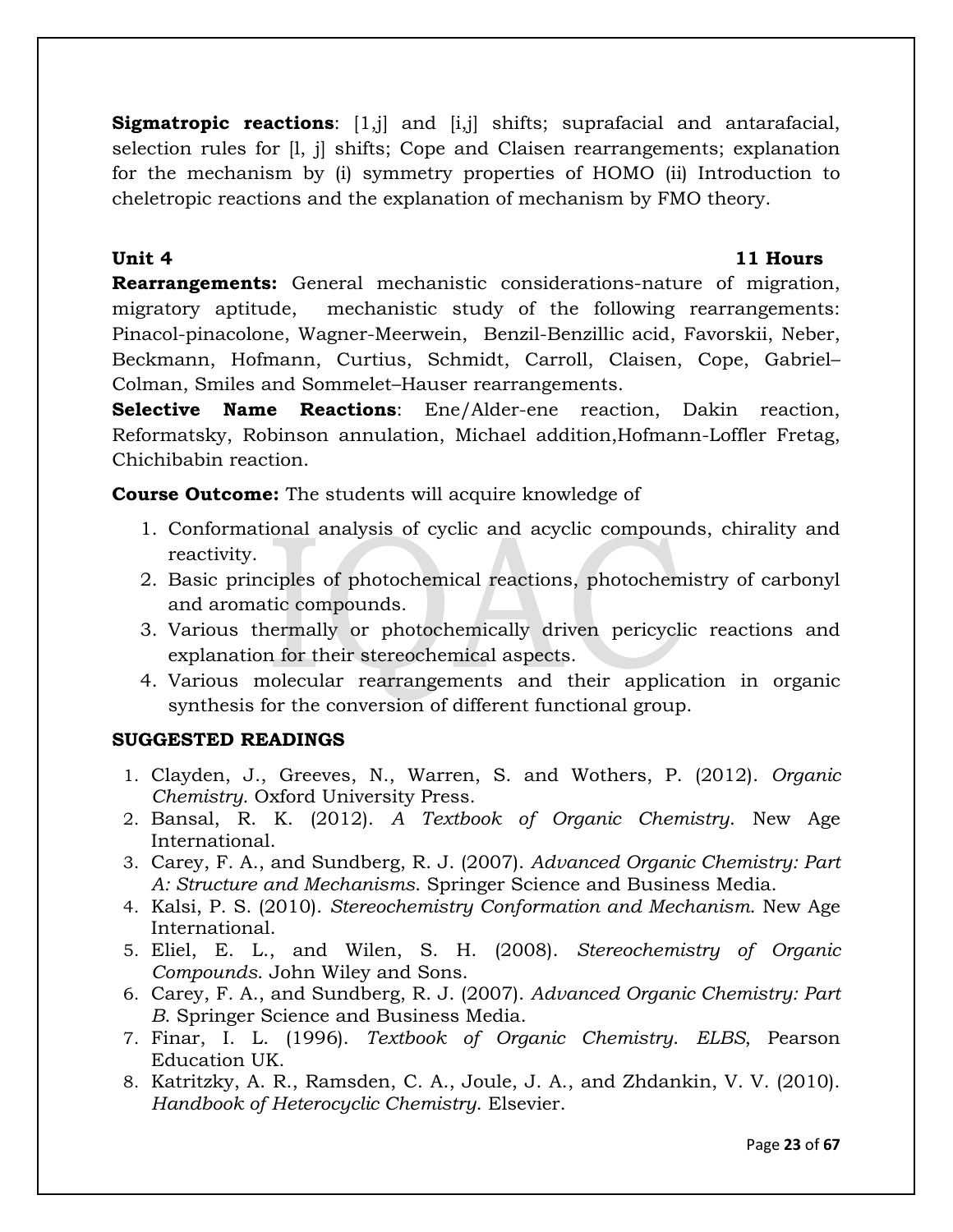- 9. Norman, R.O.C. and Coxon, J.M. (1998). *Principles of Organic Synthesis*. Blackie Academic and Professional.
- 10.Fleming, I. (2015). *Pericyclic Reactions*. Oxford University Press.
- 11.Singh, J. (2005). *Photochemistry and Pericyclic Reactions*. New Age International.
- 12. McMurry, J. (1996). *Organic Chemistry*, Brooks. Cole, New York, 657.

**Course Title: Physical Chemistry-II Paper Code: CHM.523 Total Contact Hours: 45**

**Learning objective:** To impart knowledge of applications of electrochemistry, reaction kinetics, surface reaction, adsorption and catalysis.

**Unit 1 12 Hours Electrochemistry:** Activity-coefficients, mean activity coefficients; Debye-Huckel treatment of dilute electrolyte solutions, derivation of Debye-Huckel limiting law, extended Debye-Huckel law and conductometric titrations.

**Electrochemical Cells:** Concentration cells with and without liquid junction, thermodynamics of reversible electrodes and reversible cells, potentiometric titration.

## **Unit 2** 11 **Hours**

**Reaction Kinetics:** Complex reactions, steady state approximation, determination of mechanisms of complex chemical reactions, temperature dependence of rate constant, Arrhenius and Eyring equations and their applications, collision and transition state theories of rate constant, treatment of unimolecular reactions, steric factor, ionic reactions: salt effect,.

**Unit 3 11 Hours Photochemical Reactions and Processes:** Measurement of fluorescence and phosphorescence lifetimes and photoinduced electron transfer rates, photosensitization, quenching and photodimerization.

**Fast Reaction Kinetics:** Introduction to time-resolved techniques for absorption and emission measurements, plug flow reactor, continuous stirred flow reactor, relaxation method, study of kinetics of fast reactions by millisecond stopped-flow, nanosecond flash photolysis techniques, detection and kinetics of reactive intermediates,

 $Cr$ 

3 0 0 3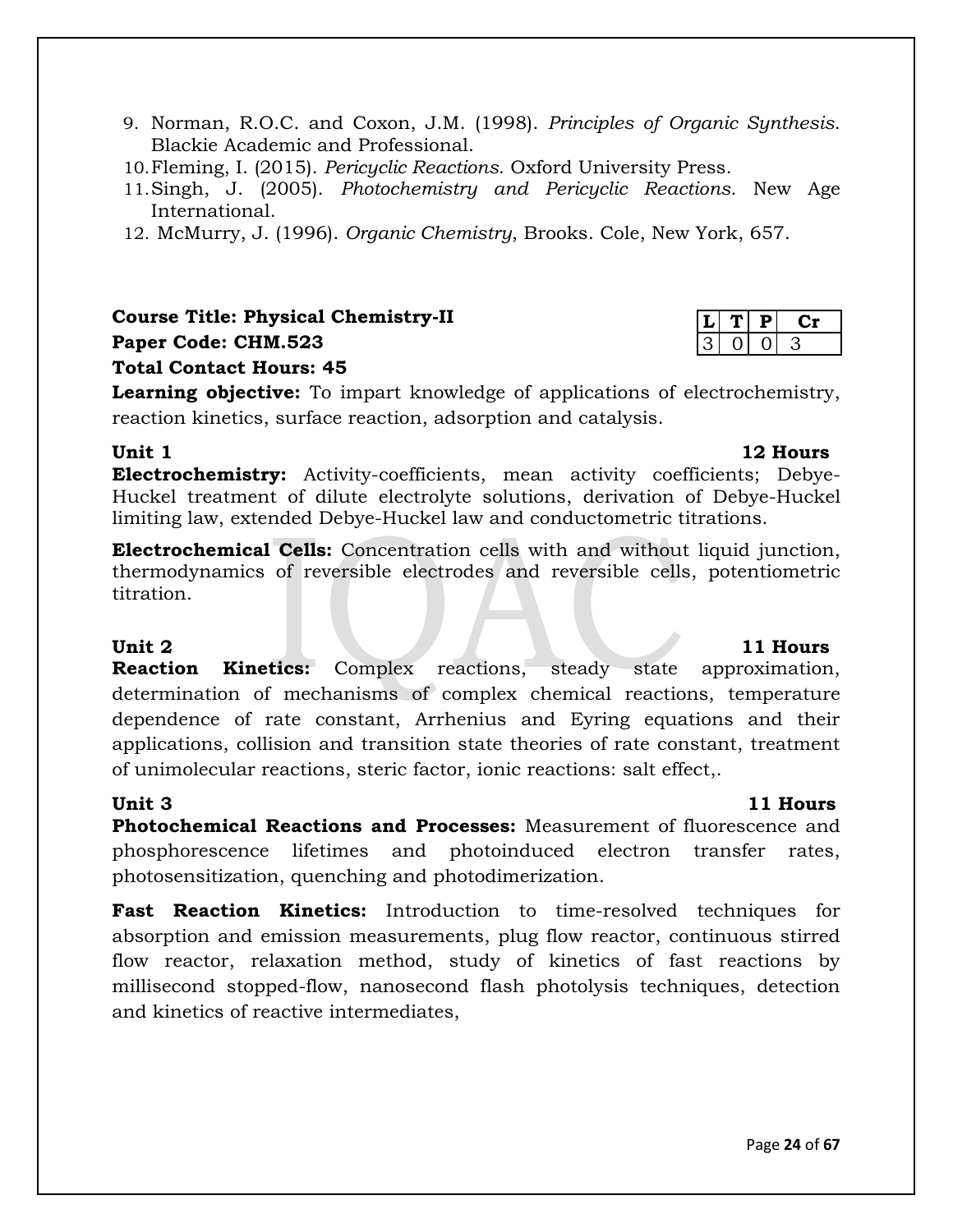## **Unit 4 11 Hours**

**Adsorption and Catalysis:** Colloids and their stability, Adsorption of solids, Gibbs adsorption isotherm, BET adsorption isotherm, Langmuir and Fredulich Isotherms. Homogeneous catalysis and heterogeneous catalysis, enzyme catalysis. Michealis-Menten mechanism, Lineweaver-Burk Plot, competitive, non-competitive and uncompetitive bindings, kinetics of catalytic reactions.

**Course Outcome:** The students will acquire knowledge of

- 1. Redox processes in electrochemical systems, Debye-Huckel theory and determination of activity and activity coefficient.
- 2. Mechanism for chemical reactions for optimizing the experimental conditions,
- 3. Kinetics of fast reactions by ultrafast methods and techniques
- 4. Application of homogeneous and heterogeneous catalysis in chemical synthesis
- 5. Importance of adsorption process and catalytic activity at the solid surfaces

## **SUGGESTED READINGS**

- 1. Laidler, K. J. (1987). *Chemical Kinetics*. Pearson Education Ltd.
- 2. Atkins, P. and De Paula, J. (2009) *Atkins' Physical Chemistry.* Oxford University Press.
- 3. Silbey, R. J. Alberty, R. A. and Bawendi, M. G. (2004) *Physical Chemistry*. Wiley-Interscience Publication.
- 4. Engel, T. and Reid, P. (2012). *Thermodynamics, Statistical Thermodynamics, and Kinetics*. Pearson Education.
- 5. Lakowicz, J. R. (2006). *Principles of Fluorescence Spectroscopy*. Springer.
- 6. Barrow, G. M. (2007) *Physical Chemistry*. Tata McGraw-Hill Publishers.
- 7. Kapoor, K. L. (2011) *Text Book of Physical Chemistry*. 3/5, Macmillan Publishers.
- 8. McQuarrie, D. A. and Simon, J. D. (1998) *Physical Chemistry: A Molecular Approach*. Viva Books.
- 9. Moore, J. W., and Pearson, R. G. (1981). *Kinetics and Mechanism*. John Wiley and Sons.
- 10. Raj, G. (2002). *Surface Chemistry (Adsorption)*. Goel Publishing House.
- 11. Moore, J. W. and Pearson, R. G.(1981) *Kinetics and Mechanism.* John Wiley and Sons.
- 12. Puri, B.R., Sharma L.R. and Pathania, M.S. (2013) *Principles of Physical Chemistry.* Vishal Publishing Company.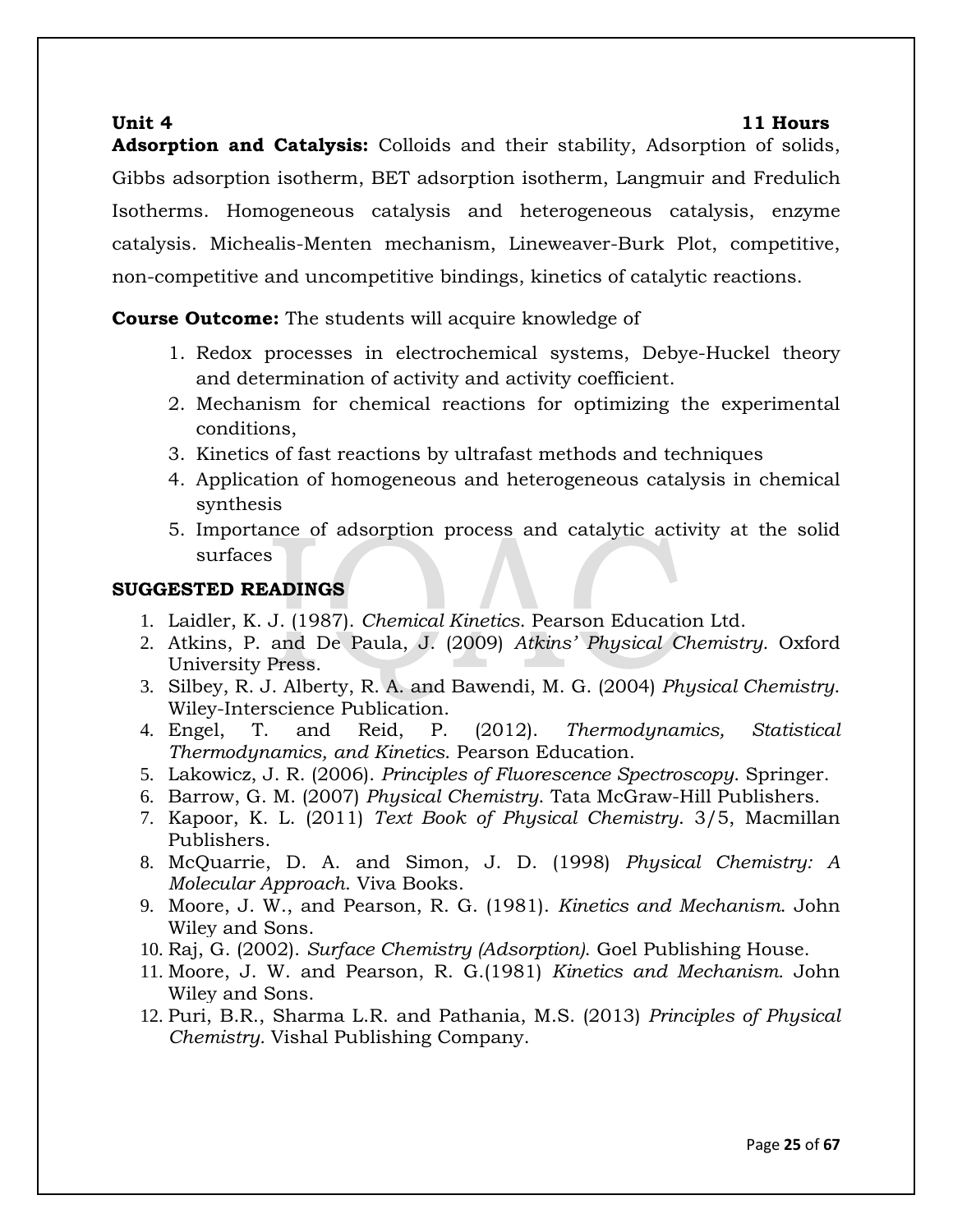## **Course Title: Spectroscopic Analysis Paper Code: CHM.524 Total Contact Hours: 45**

**Learning objective:** To get familiarized with various spectroscopic techniques such as UV, IR, NMR and Mass spectroscopy and illustrate their application for structural elucidation of organic molecules.

## **Unit 1 11 Hours**

**UV-Visible spectroscopy**: Introduction, role of solvents, chromophores and their interaction with UV-visible radiation. Woodward-Fieser rule for conjugated dienes and carbonyl compounds

**Infrared Spectroscopy:** Infrared radiation and its interaction with organic molecules, vibrational mode of bonds, effect of hydrogen bonding and conjugation on absorption bands, interpretation of IR spectra. FTIR.

**Nuclear magnetic resonance spectroscopy**: Introduction, chemical shift, isotopic nuclei, reference standards and solvents. 1H- NMR spectra: spin-spin coupling, effect of deuteration, coupling constants, integration of signals, interpretation of spectra, decoupling, double resonance and shift reagent methods, long range coupling, resonance of other nuclei e.g. 19F, 15N, 31P.

**<sup>13</sup>C NMR**: Introduction, nuclear overhauser enhancement (NOE), DEPT techniques, 2D NMRCorrelation spectroscopy (COSY), Homo COSY (1H-<sup>1</sup>H COSY), Hetro COSY (1H-13C COSY, HMQC), long range 1H-<sup>13</sup>C COSY (HMBC), NOESY, <sup>13</sup>C NMR spectra, their interpretation and applications.

**Mass spectrometry**: Basic principles and brief outline of instrumentation. Ion formation: EI, CI, FAB, MALDI, ESI, metastable ion, McLafferty rearrangement, nitrogen rule, fragmentation process of organic molecules in relation to molecular structure determination.Relative abundance of isotopes, High resolution mass spectrometry (HRMS).Recent advances in mass spectrometry.

## **Course Outcome:** The students will be able to

- 1. Understand the importance of various methods of spectroscopy analysis (UV, IR, NMR and MS)
- 2. Solve the structural problems based on UV-Vis, IR, 1H NMR, 13C NMR and mass spectral data.

## $Cr$ 3

## **Unit 2 12 Hours**

# **Unit 4** 11 **Hours**

## Unit 3 11 **Hours**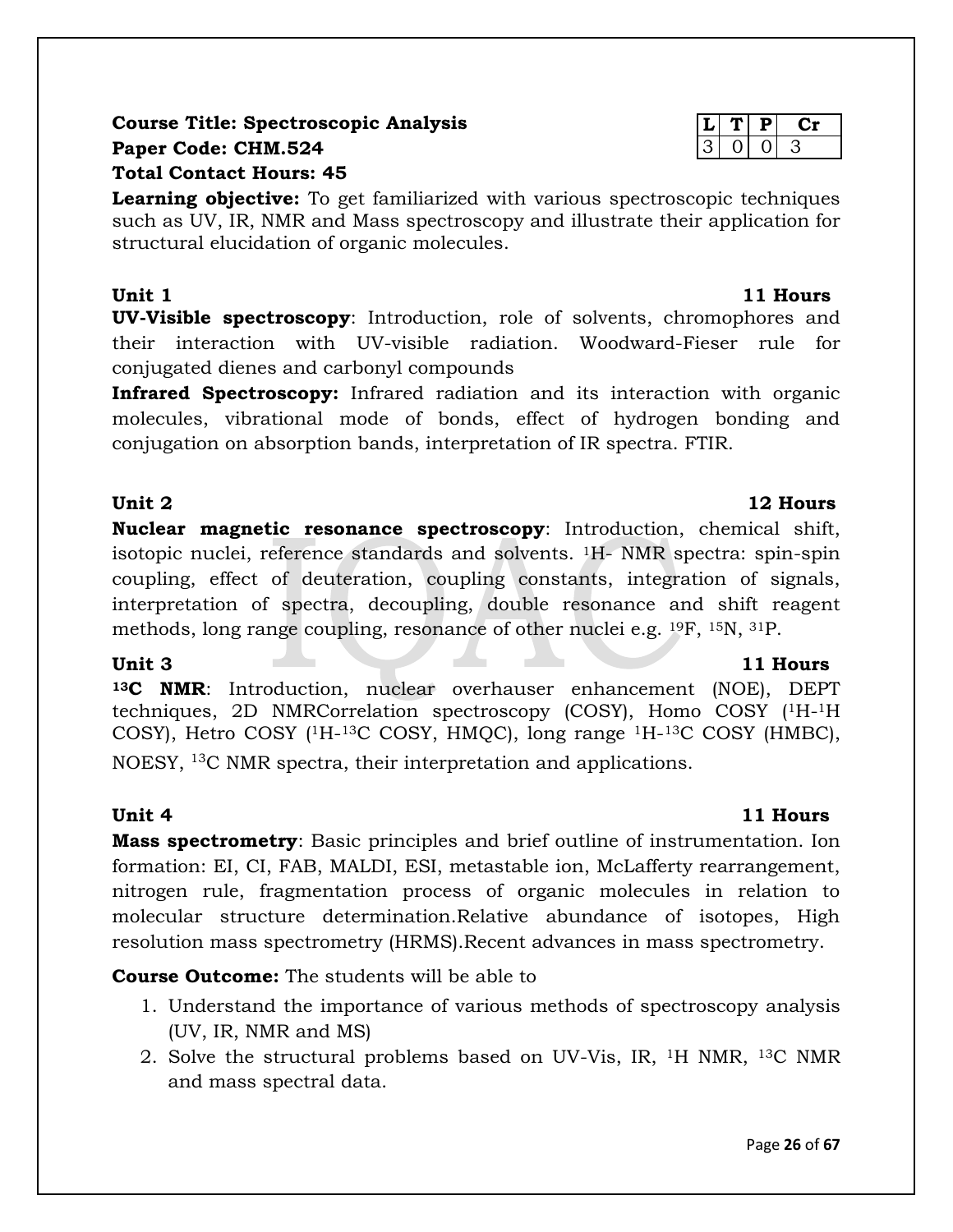## **SUGGESTED READINGS**

- 1. Banwell, C. N., and McCash, E. M. (1994). *Fundamentals of molecular spectroscopy* (Vol. 851). New York: McGraw-Hill.
- 2. Dyer, J. R. (1965). *Applications of absorption spectroscopy of organic compounds*. Phi Learning.
- 3. Kalsi, P. S. (2007). *Spectroscopy of organic compounds*. New Age International.
- 4. Kemp, W. (1998). Organic spectroscopy, ELBS.
- 5. Khopkar, S. M. (1998). *Basic concepts of analytical chemistry*. New Age International.
- 6. [Melinda, J.D.](http://www.flipkart.com/author/melinda-j-duer/) (2010). *Introduction to solid NMR Spectroscopy*. Wiley India Pvt Ltd.
- 7. Mendham, J., Denney, R. C., Barnes, J. D., and Thomas, M. J. K. (2008). Vogel's Textbook of Quantitative Chemical Analysis, Dorling Kindersley.
- 8. Pavia, D. L., Lampman, G. M., Kriz, G. S., and Vyvyan, J. A. (2008). *Introduction to spectroscopy*. Cengage Learning.
- 9. Silverstein, R. M., Webster, F. X., Kiemle, D. J., and Bryce, D. L. (2014). *Spectrometric identification of organic compounds*. John wiley and sons.
- 10. Gross, J. H. (2006). *Mass spectrometry: A textbook*. Springer Science and Business Media.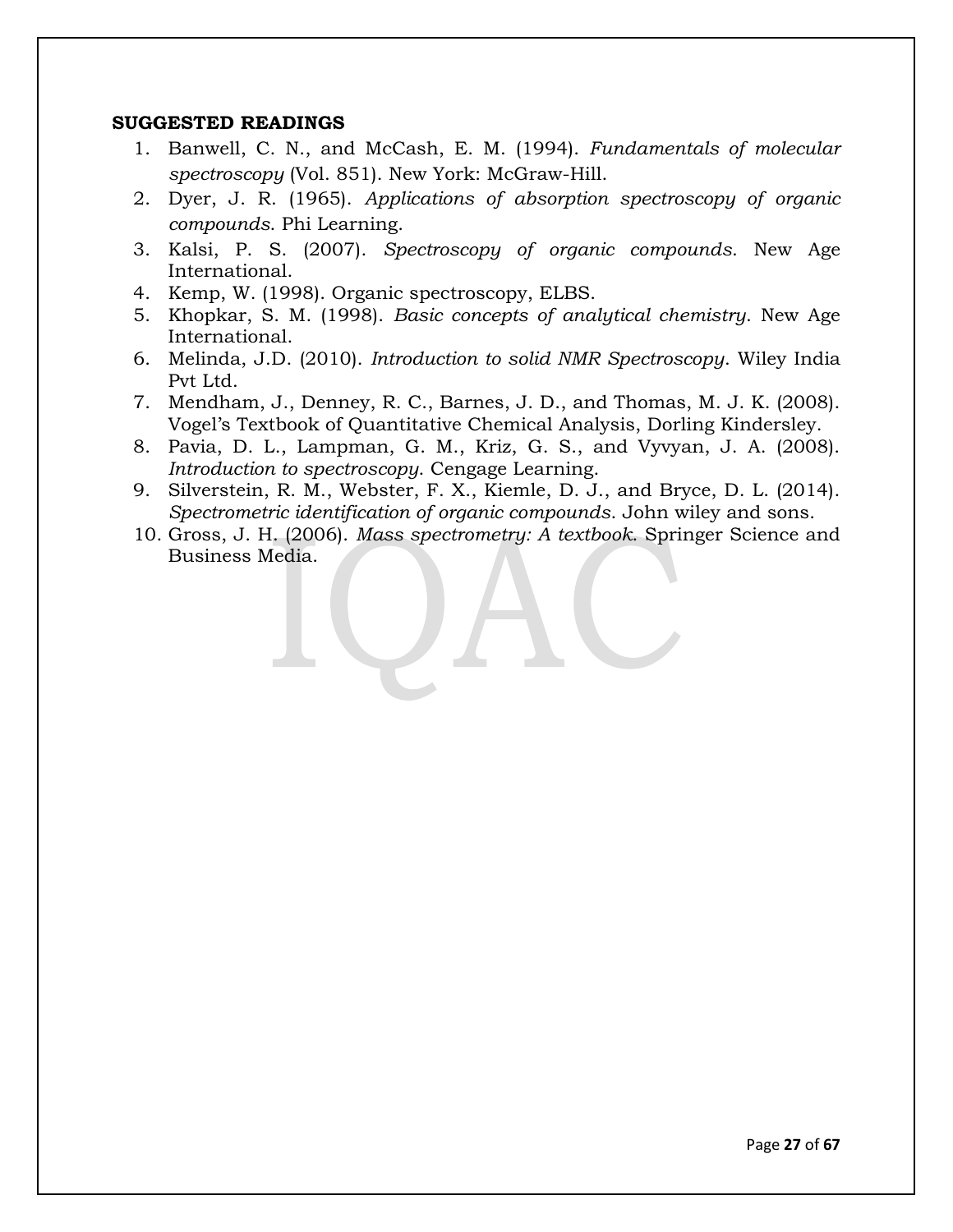# **Course Title: Molecular Spectroscopy Paper Code: CHM.525 Total Contact Hours: 45**

**Learning objective:** To impart the knowledge of principles of electronic, rotation, vibration, laser, NMR, FTIR spectroscopy and their applications.

**Electronic Spectroscopy:** Electronic transition, energy of electronic transition, selection rules, the Franck-Condon principle.

**Microwave Spectroscopy:** Classification of molecules, rigid rotor model, effect of isotopic substitution on the transition frequencies, intensities of spectral lines, non-rigid rotor, Stark effect, applications.

## **Unit 2 12 Hours**

**Vibrational Spectroscopy:** Review of harmonic oscillator, Selection rules, vibrational energies of diatomic molecules, zero point energy, force constant and bond strength, anharmonicity, vibration-rotation spectroscopy, Morse potential energy diagram, P, Q, R branches, vibrations of polyatomic molecules, overtones, hot bands and applications.

**Raman Spectroscopy** - Classical and quantum theories of Raman Effect, pure rotational, vibrational and vibrational-rotational Raman spectra, selection rules, mutual exclusion principle, resonance Raman Spectroscopy, surface enhanced Raman spectroscopy, coherent anti stokes Raman spectroscopy.

**Nuclear Magnetic Resonance (NMR) Spectroscopy:** Basic principles, instrumentation, magnetization vector and relaxation, NMR transitions, Bloch equation, relaxation effects and mechanism, double resonance and spin tickling, effect of quadrapole nuclei, nuclear overhauser effect (NOE), multiple pulse methods, NMR in medical diagnostics.

## **Unit 4** 11 **Hours**

**Lasers and Laser Spectroscopy:** Principles of laser action, pulsed lasers, examples of lasers: He-Ne, Nd-YAG, dye lasers.

**Photoelectron spectroscopy**: The photoelectric effect, UV photoelectron spectroscopy UPES, X-ray photoelectron spectroscopy XPES.

**Course Outcome:** The students will acquire knowledge of

- 1. Principles of microwave, infrared-vibration-rotation Raman and infra-red Spectroscopy and their applications for chemical analysis
- 2. Electronic spectroscopy of different elements and simple molecules.

## **Unit 3 11 Hours**

## **Unit 1 11 Hours**

# **L T P Cr** 3 0 0 3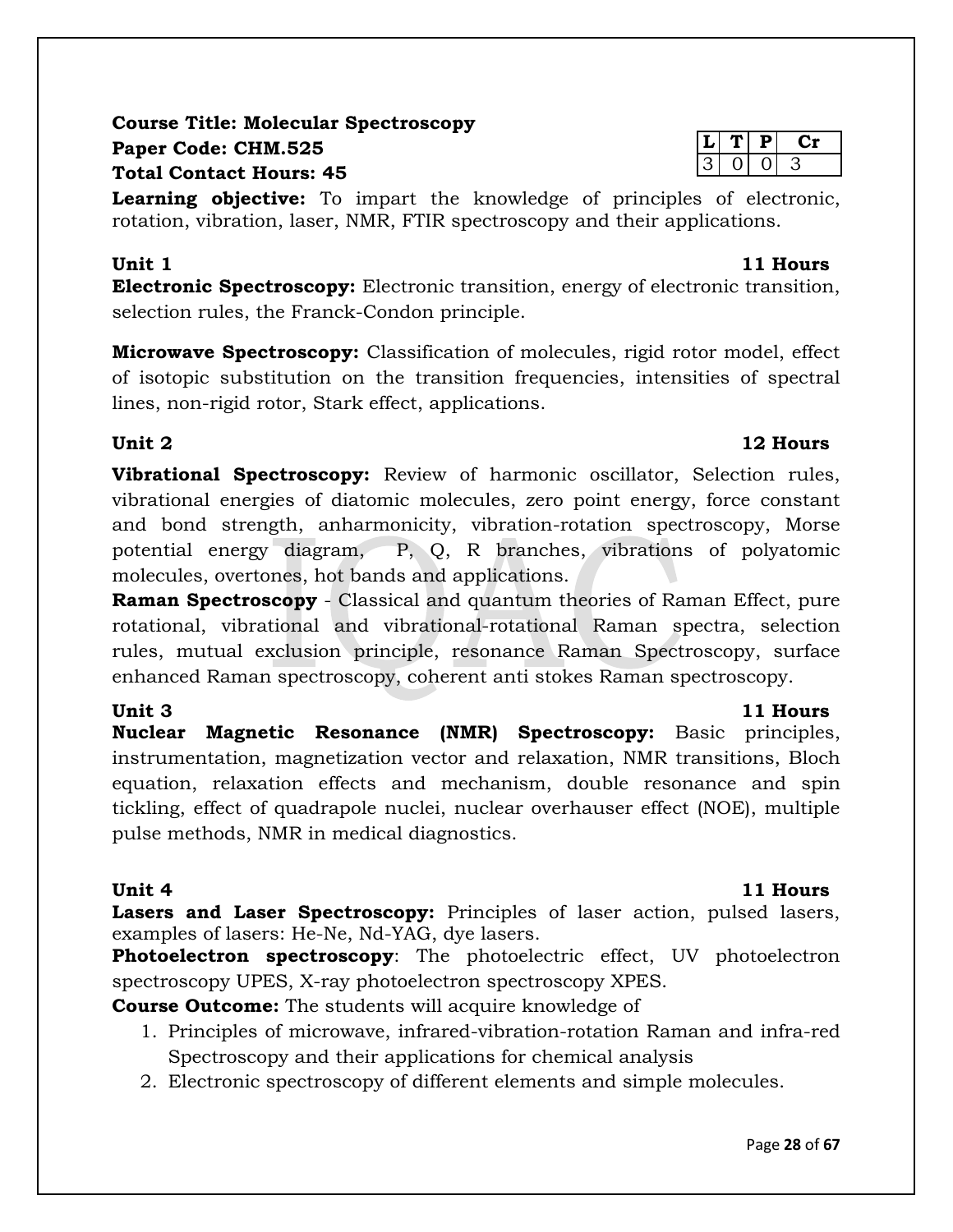3. Physical principles of nuclear magnetic and electron spin resonance spectroscopy and their application in medical diagnostics.

## **SUGGESTED READINGS**

- 1. Hollas, J. M. (2004). *Modern spectroscopy*. John Wiley and Sons.
- 2. Lakowicz, J. R. (2006). *Principles of Fluorescence Spectroscopy*. Springer.
- 3. Barrow, G. M. (2007) *Physical Chemistry*. Tata McGraw-Hill Publishers.
- 4. Banwell, C. N., and McCash, E. M. (1994). *Fundamentals of molecular spectroscopy* (Vol. 851). New York: McGraw-Hill.
- 5. Carrington, A., and McLachlan, A. D. (1967). *Introduction to Magnetic Resonance: With Applications to Chemistry and Chemical Physics.* Chapman and Hall, London.
- 6. Lynden-Bell, R. M., and Harris, R. K. (1969). *Nuclear Magnetic Resonance Spectroscopy*. Appleton-Century-Crofts.
- 7. Reilley, C. N., Everhart, D. S., and Ho, F. F. L. (1982). *Applied Electron Spectroscopy for Chemical Analysis. Chemical Analysis, 63, 105*. John Wiley.
- 8. Chang, R. (1971). *Basic Principles of Spectroscopy*. McGraw-Hill.
- 9. Ghosh, P. K. (1983). *Introduction to Photoelectron Spectroscopy*. John Wileyand Sons, New York.
- 10. Günther, H. (2013). *NMR Spectroscopy: Basic Principles, Concepts and Applications in Chemistry*. John Wiley and Sons.

# **Course Title: Practical Inorganic Chemistry –II (P) Paper Code: CHM.526**

## **Total Contact Hours: 60**

**Learning objective:** To teach the synthesis of inorganic complexes and their characterization with instrumental techniques.

- 1. Preparation of Chloropentaammine cobalt (III) CHMoride and its IR measurements.
- 2. Preparation of  $[Co(en)_2Cl_2 \mid Cl, Na_2$   $[Fe(CN)_5 \text{ NH}_3]$ .  $H_2O, [UO_2 \text{ (NO}_3)_2 \text{ Py}_2]$ , Cu<sub>2</sub>

 $(CH3COO)<sub>4</sub> (H<sub>2</sub>O)<sub>2</sub>$ .

- 3. Preparation of  $Hg[Co(CNS)_4$  and used as standard for the magnetic moment measurement
- 4. Preparation of cis-and trans-K  $[Cr (C_2O_4)_2 (H_2O)_2]$  and its IR study.
- 5. Preparation of bis(2,4-pentanedione)vanadium(IV) acetate and its piperidine or pyridine complex. Study of both the complexes with the help of infrared, UV-vis spectroscopy and magnetic susceptibility.
- 6. Preparation of lead tetraacetate.
- 7. Preparation and separation of isomers of  $K_3[Fe(C_2O_4)_3]$ , Cu(II) and Ni(II) complexes of Schiff base.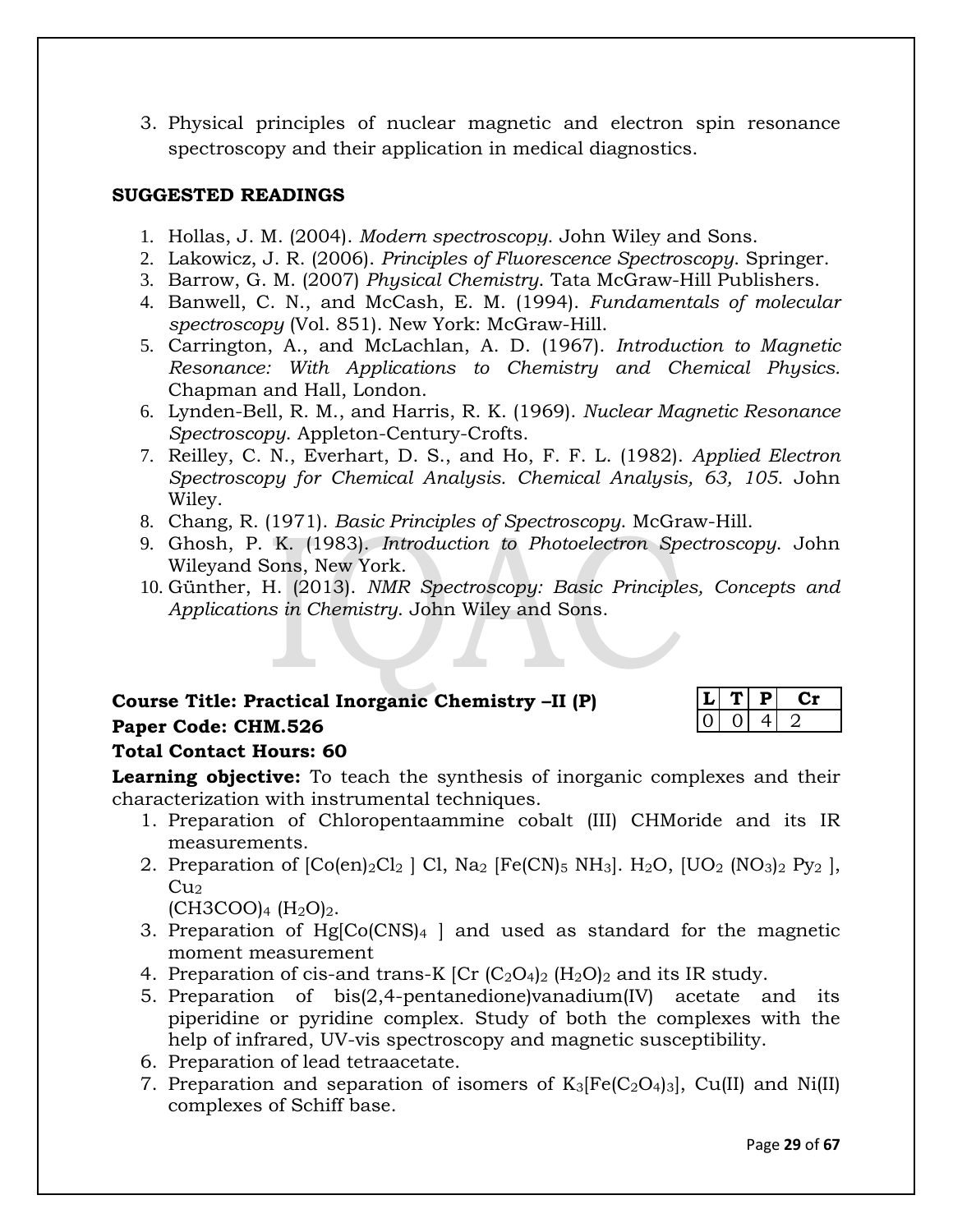- 8. Determination of Chlorophyll content
- 9. Determination of gross calorific value (GCV) for fuels.
- 10. Determination of pour point, flash point and cloud point of liquid fuel.

## **Course Outcome:** The students will acquire knowledge of

- 1. Preparation and purification of different inorganic complexes.
- 2. Application of UV-Vis, FT-IR, Magnetic moment measurement, Conductivity measurements, NMR and Thermogravimetric analysis for characterization of coordination complexes.

## **SUGGESTED READINGS**

- 1. Pass, G. and Sutcliffe H. (1979). *Practical Inorganic Chemistry*. Chapman and Hall Ltd.
- 2. Nakamoto, K. (1997). *Infrared and Raman Spectra of Inorganic and Coordination Compounds: Part A and B*. John Wiley and Sons,.
- 3. Mendham, J., Denney, R.C., Barnes, J.D. and Thomas, M. J. K. (2000). *Vogel's Textbook of Quantitative Chemical Analysis,* Pearson Education Ltd.
- 4. Kolthoff, I. M., and Sandell, E. B. (1944). *Text Book of Quantitative Inorganic Analysis*. The Macmillan; New york.
- 5. Marr, G., and Rockett, B. W. (1960). *Practical Inorganic Chemistry*. John Wiley and Sons.
- 6. Jolly, W.L. (1961). *Synthetic Inorganic Chemistry*. Prentice Hall, Inc.

# **Course Title: Practical Physical Chemistry-II (P) Paper Code: CHM.527**

## **Total Contact Hours: 60**

**Learning objective:** To impart knowledge and hand-on experiences of different analytical and thermodynamic techniques for chemical and biomolecular analysis

- 1. Determination of strength of a given base by titrating with an acid conductometrically.
- 2. Determination of solubility and solubility product of sparingly soluble salts (e.g.,  $PbSO_4$ ,  $BaSO_4$ ) conductometrically.
- 3. Determination standard electrode potential of  $Fe^{2+}/Fe^{3+}$  system by potentiometer using potassium permanganate solution.
- 4. Determination of  $pK_a$  of acetic acid and glycine by potentiometric titration using NaOH.
- 5. Determination of relative and absolute viscosity of a given liquid.
- 6. Determination of surface tension of alcohols.
- 7. Determination of refractive indices (RI) of given liquids and determination of the concentration from RI.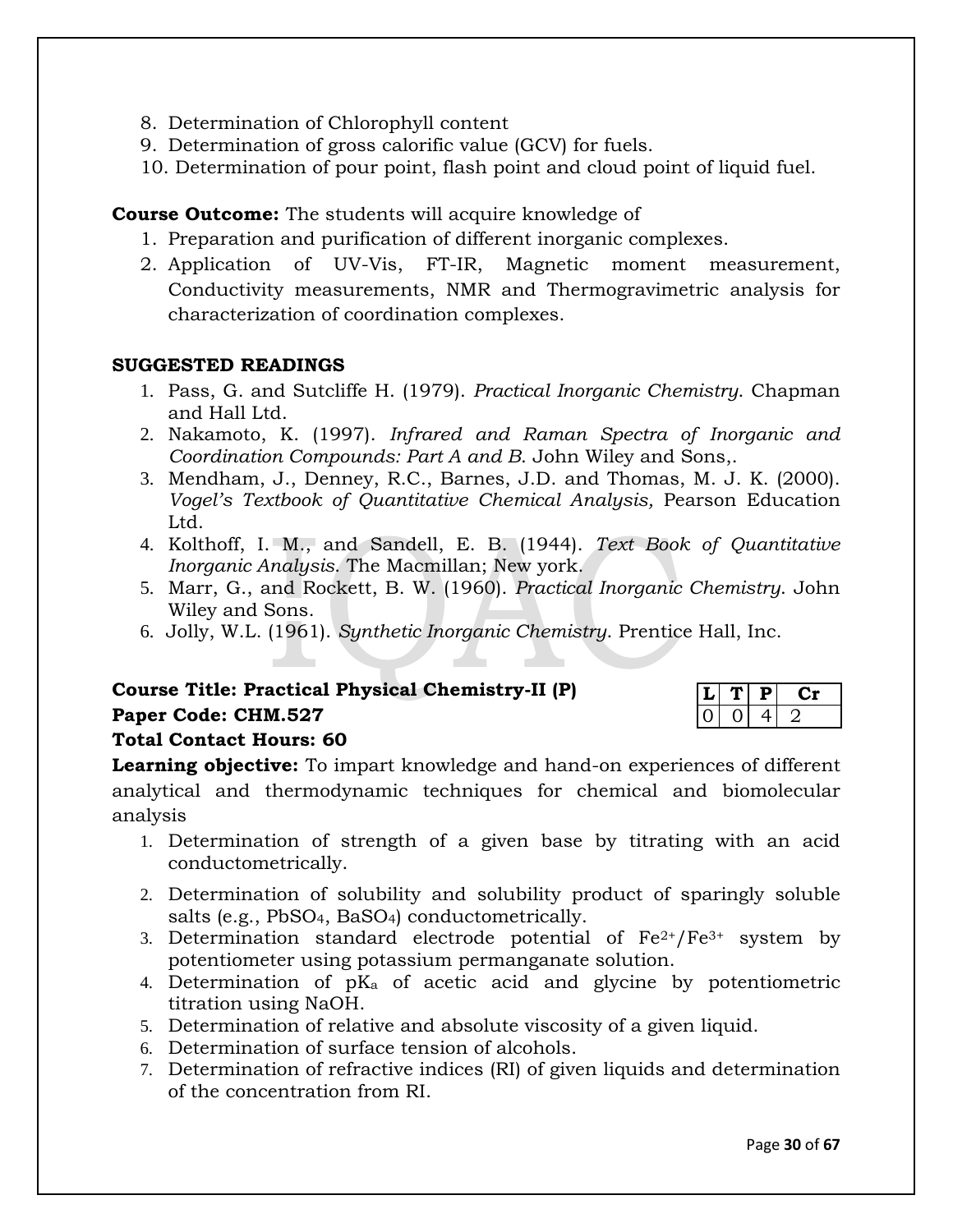- 8. Determination of concentrations of proteins and DNA using spectrophotometer
- 9. Preparation of buffers and measurement of their pH.
- 10. Verification of the Lambert Beer's law.
- 11. Structural analysis of amino acids and proteins using CD and Fluorescence spectrometer.
- 12. Study of chemical and thermal denaturation ( $T_m$  and  $\Box H_m$ ) of proteins and DNA using UV-Visible and CD spectrometer.
- 13. Molecular weight of a non-electrolyte by cryoscopy method.
- 14. Determination of stability constant of Fe(III)-salicyclic acid complex by spectrophotometer.
- 15. Determination of mean, median, standard errors, standard deviation, coefficient of variance using software.

**Course Outcome:** The students will acquire knowledge of development of experimental skills on conductivity meter, potentiometer, pH meter, viscometer, refractometer, spectrophotometer, CD and FTIR for different applications.

## **SUGGESTED READINGS**

- 1. Nad, A. K., Mahapatra, B. and Ghoshal, A. (2014). *An Advanced Course in Practical Chemistry*. New Central Book Agency (P) Ltd.
- 2. Maity S., and Ghosh, N.(2012). *Physical Chemistry Practical*. New Central Book Agency (P) Ltd.
- 3. Elias, A. J. (2002). *A Collection of Interesting General Chemistry Experiments*. Universities Press.
- 4. Khosla, B.D., Garg, V.C., and Gulati A.R. (2007). *Senior Practical Physical Chemistry*. S. Chand and Sons.
- 5. Yadav, J. B. (2006). *Advanced Practical Physical Chemistry*. Krishna Prakashan Media.
- 6. Das, R. C., and Behera, B. (1983). *Experimental Physical Chemistry*. Tata McGraw-Hill.
- 7. Das, R.C., and Behra, B. (1983). *Experimental Physical Chemistry*. 1983, Tata McGraw-Hill.
- 8. James, A. M., and Prichard, F. E. (1974). *Practical Physical Chemistry*. New York: Longman.
- 9. Ghosh, J.C. (1990). *Experiments in Physical Chemistry*, Bharati Bhavan.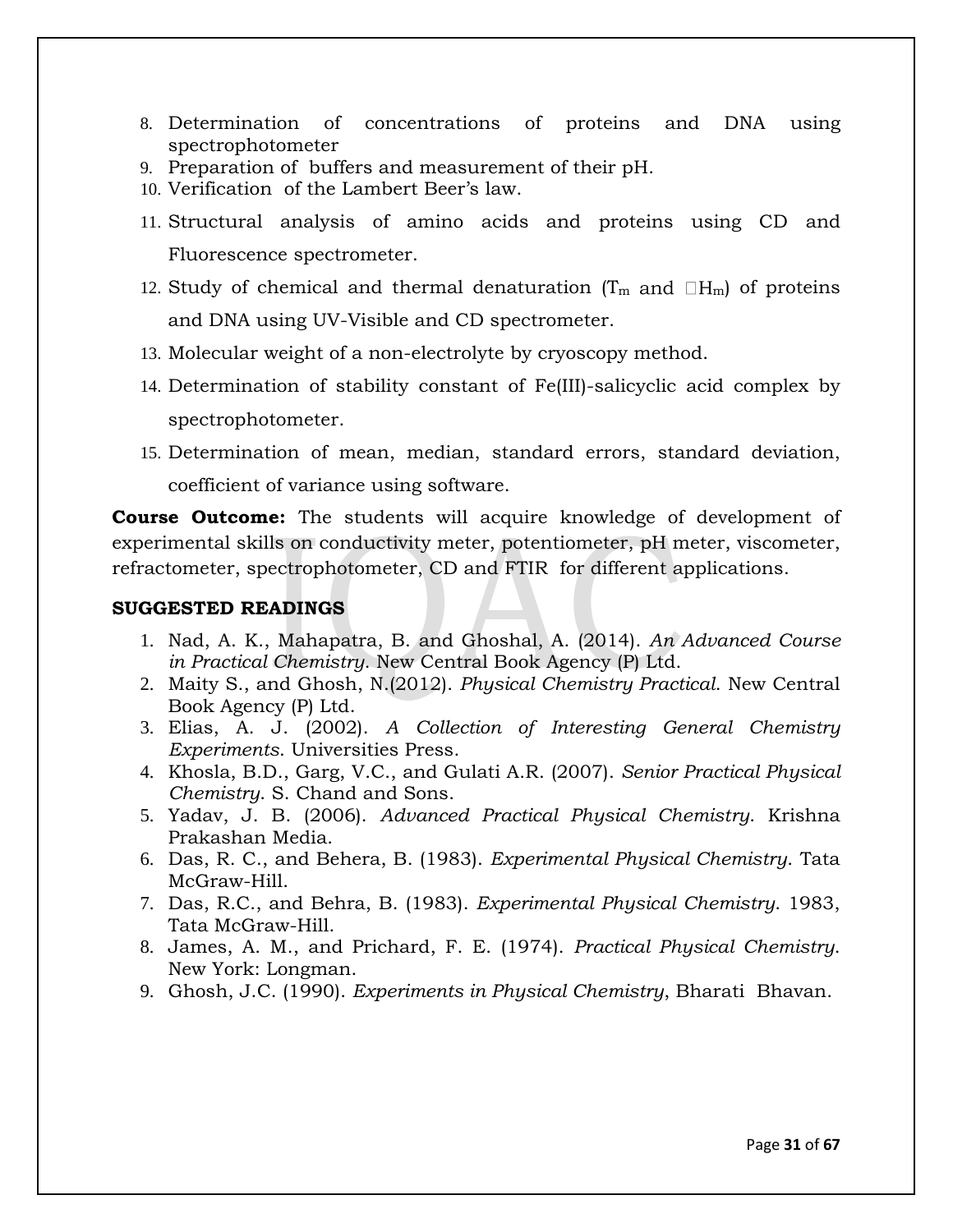# **Course Title: Seminar Paper Code: CHM.542 Total Contact Hours: 15**

**Learning objective:** The course would develop scientific aptitude, critical thinking, research writing and research presentation. Seminar would emphasize on problem solving approach and use of various techniques to prove a chemical process /techniques. The seminar would emphasize upon the writeup of introduction, review of literature and cited references. The presentation would promote the use of graphical features of MS-Office and Chemdraw,® apart from spreadsheets and imaging software

**Course Outcome:** The student would be able to

- 1. Investigate various aspects related to the chemistry problem.
- 2. Appreciate the literature and its relevance to his/her topic of interest
- 3. Technical write and presentation the chemical problem in hand.
- 4. Should generate interest in current topics of research and commercial worth of chemistry.

# **Course Title: Inorganic Chemistry-III Paper Code: CHM.551**

# **Total Contact Hours: 45**

**Learning objective:** To aware the knowledge of coordination chemistry and properties of f-block elements,and spectroscopic techniques to analyse the inorganic compounds.

# **Unit 1 11 Hours**

# **Lanthanides, actinides and super-heavy elements**

Coordination chemistry, magnetic and spectral properties, comparison of general properties of lanthanides and actinides, comparison with d-block elements, organo lanthanides and actinides, analytical application of lanthanides and actinides-lanthanides as shift reagents and high temperature super conductors.

# **Nuclear Magnetic Resonance (NMR) and Electron Spin Resonance (ESR) Spectroscopy:**

**NMR**: Basic concepts of NMR with emphasis on 31P, 19F, 29Si, 11B, 10B, 57Se, <sup>125</sup>Te, 95Mo, 109Ag, 195Pt, 119 Sn and an explanations with appropriate examples. NMR study in Fluxional organometallic compounds**.**

| $\mathbf{L}$ | r | 1. T |
|--------------|---|------|
| З            |   |      |

| Unit 2 |  |  |  |        | 12 Hours |
|--------|--|--|--|--------|----------|
|        |  |  |  | $\sim$ |          |

| r. |  |  |
|----|--|--|
|    |  |  |

 $L$   $T$   $P$   $C$   $T$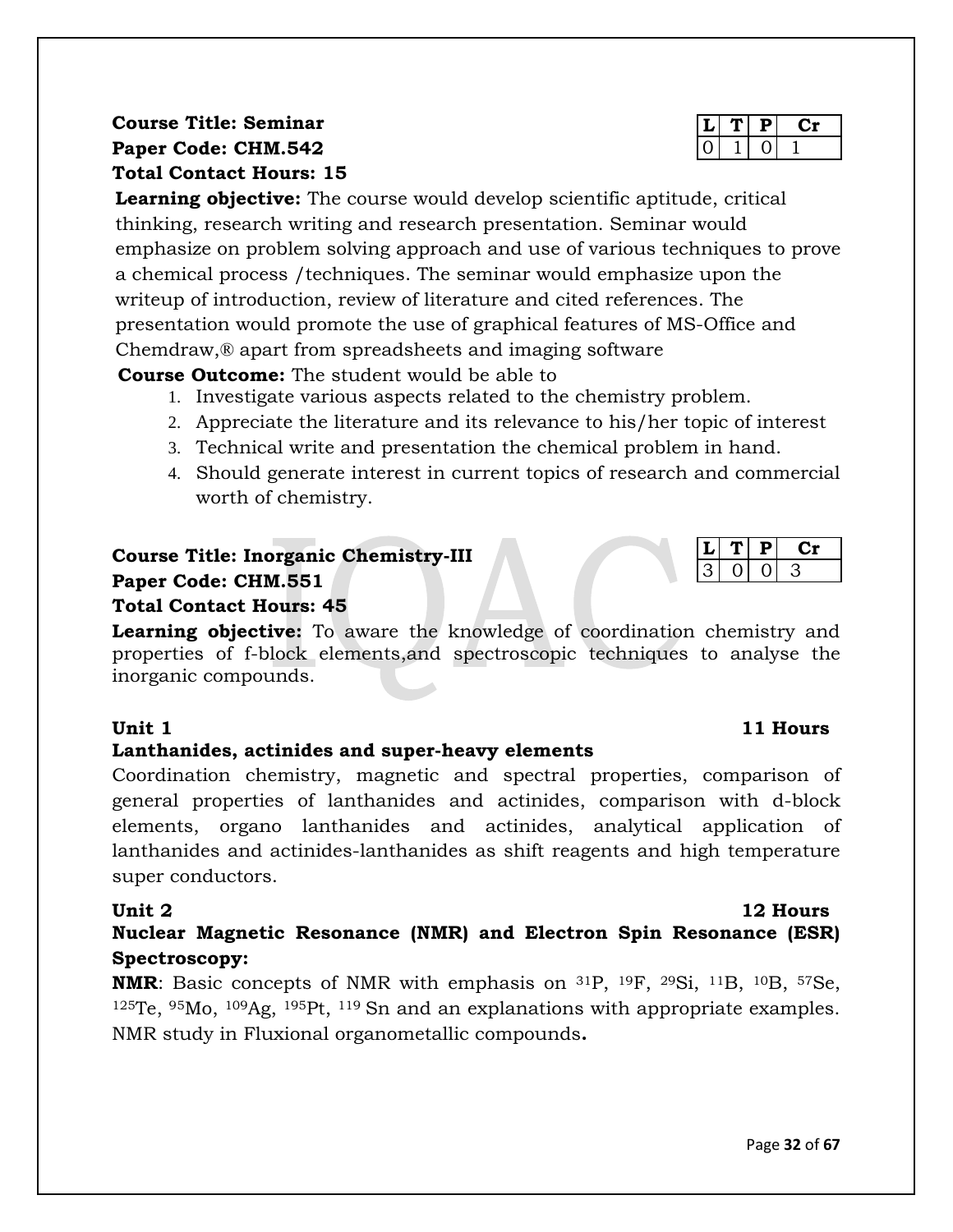**ESR**: Hyperfine coupling, spin polarization for atoms and transition metal ions, spin orbit coupling and significance of *g*-tensors, application of transition metal complexes (having one unpaired electron) including biological systems.

## **Unit 3 11 Hours Mossbauer Spectroscopy**

Basic principles, spectral parameters and spectrum display, application of the technique to the studies of (1) bonding and structures of  $Fe^{2+}$  and  $Fe^{3+}$ compounds including those of intermediate spin,  $(2)$  Sn<sup>2+</sup> and Sn<sup>4+</sup> compounds- nature of M-L bond, coordination number, structure and (3) detection of oxidation state and non-equivalent MB atoms.

## **Unit 4 11 Hours**

**Nuclear Chemistry:** Classification of nuclides, nuclear stability, atomic energy, types of nuclear reactions-fission and fusion, nuclear decay laws, radio analytical techniques.

Course Outcome: The students will acquire knowledge of

- 1. Details on f-block elements properties
- 2. Structural support to inorganic compounds through spectroscopic techniques

# **SUGGESTED READINGS**

- 1. Cotton, F.A. and Lippard, S.J., (1998). *Progress in Inorganic Chemistry*. Vol. 8, Wiley Internationals.
- 2. Lever, A.B.P., (1984). *Inorganic Electronic Spectroscopy*. Elsevier Science Publishers B.V.
- 3. Parish, R.V., (1990). *NMR, NQR, EPR and Mossbauer Spectroscopy in Inorganic Chemistry*. Ellis Harwood.
- 4. Silverstein, R.M., Bassler, G.C., and Morrill, T.C. (2002). *Spectrometric Identification of Organic Compounds*. John Wiley and Sons.
- 5. Abraham, R. J., Fisher, J., and Loftus, P. (1988). *Introduction to NMR spectroscopy*. Wiley.
- 6. Martin, M. L., Delpuech, J. J., and Martin, G. J. J. (1980). *Practical NMR spectroscopy*. Heyden.
- 7. Williams, D. H., and Fleming, I. (1980). *Spectroscopic Methods in Organic Chemistry*. McGraw-Hill.
- 8. Greenwood, N. N., and Earnshaw, A. (2012). *Chemistry of the Elements*. Elsevier.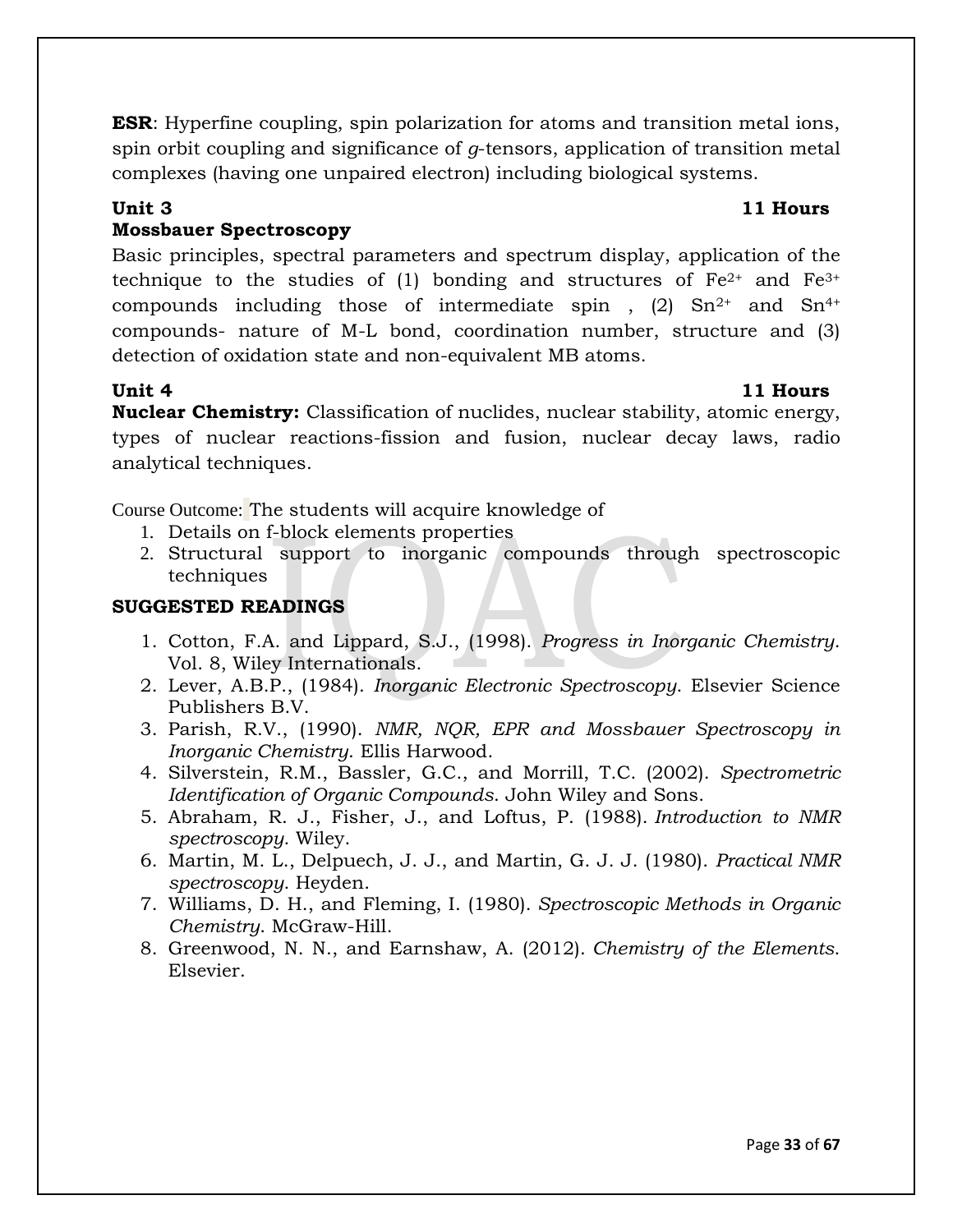## **Course Title: Organic Chemistry-III Paper Code: CHM.552 Total Contact Hours: 45**

**Learning objective:** To impart knowledge of certain topics such as retrosynthetic analysis, reagents for oxidation and reduction and heterocyclic chemistry.

## **Unit 1 11 Hours**

**Retrosynthesis:** Synthon, synthetic equivalent, functional group interconversion (FGI), functional group addition, functional group elimination, criteria for selection of target, linear and convergent synthesis, retrosynthetic analysis involving chemoselectivity, reversal of polarity (umpolung), importance of the order of events in organic synthesis. One group and two group C-X disconnections, two group C-C disconnections; Diels-Alder reaction, control in carbonyl condensation.

**Unit 2 12 Hours Metal and non-metal mediated oxidation:** Mechanism, selectivity, stereochemistry and applications of oxidation reactions, Baeyer-Villiger, Oppenauer oxidation, oxidation reactions using DDQ, NBS, Pb(OAc)4, Selenium dioxide, PCC, PDC, Cr and Mn reagents,phase transfer catalysis, Periodic acid, Ceric ammonium nitrate,OsO4, Swern oxidation, hydroboration, Sharpless asymmetric epoxidation, epoxidations using peracids. Recent approaches for oxidation using green oxidants.

**Metal and non-metal mediated reduction:** Mechanism, selectivity, stereochemistry and applications of catalytic hydrogenations using Pd, Pt and Ni catalysts (Lindlar, Rosenmund, Adam's catalysts) Clemmensen reduction, Wolff-Kishner reduction, Meerwein-Pondorff-Verley reduction, dissolving metal reductions, metal hydride reductions using  $N$ aBH<sub>4</sub>,  $N$ aBH<sub>3</sub>CN,  $N$ aBH $(OAc)$ <sub>3</sub>, LiAlH4, DIBAL. Wilkinson's catalysis, Birch reduction.

**Heterocyclic Chemistry:** Systematic nomenclature (Hantzsch-Widman system) for monocyclic, fused and bridged heterocycles, aromatic heterocycle, non-aromatic heterocycle: bond angle and torsional strains and their consequences in small ring heterocycles, conformation of six-membered heterocycles and their synthesis.

**Three-membered and four-membered heterocycles**: aziridines, oxiranes, thiranes, azetidines, oxetanes. **Five membered heterocycles containing two** 

## **Unit 3 11 Hours**

## **Unit 4** 11 **Hours**

**L T P Cr** 3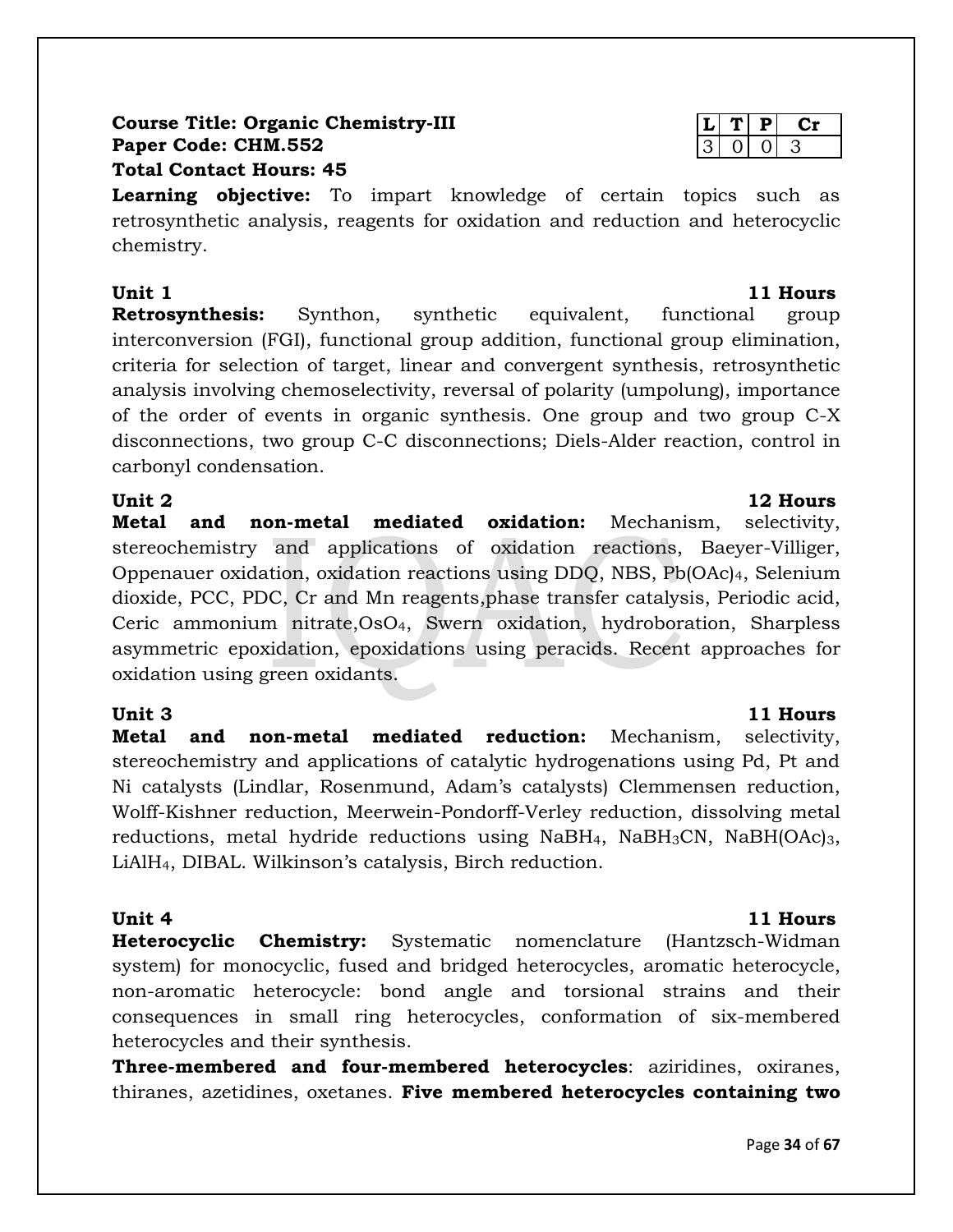**heteroatoms (S,N,O)**: Diazoles (imidazole, pyrazole), triazoles, oxazoles and thiazoles.

**Benzo-fused five-membered and six membered heterocycles**:Indoles, benzofurans and benzimidazoles.

**Six-membered heterocycles**: Synthesis and reactions of coumarins, chromones, pyridine.

**Course Outcome:** The students will acquire knowledge of:

- 1. Designing a retrosynthetic approach for the synthesis of a target molecule.
- 2. Oxidation and reduction reagents and their application for functional group conversion in organic synthesis.
- 3. Nomenclature, synthesis and reactivity of smaller, five and six membered heterocyclic compounds.

## **SUGGESTED READINGS**

- 1. Ahluwalia, V. K., and Parasar R. K., (2011). *Organic Reaction Mechanism***.** Narosa Publishing House (P) Ltd., New Delhi.
- 2. Bansal, R. K. (2012). *A Textbook of Organic Chemistry*. New Age International.
- 3. Bansal, R.K. Hetrocyclic Chemistry, 5thEdition, 2010, New Age International (P) Ltd., New Delhi.
- 4. Carey, F. A., and Sundberg, R. J. (2007). *Advanced organic chemistry: part B*. Springer Science and Business Media.
- 5. Finar, I. L. (1996). *Textbook of Organic Chemistry*. *ELBS*, Pearson Education UK.
- 6. Gilchrist, T.L., (1997). *Heterocyclic Chemistry*. Addison Wesley Longman Publishers, US.
- 7. Gupta R.R., Kumar M., and Gupta V., (2010). *Heterocyclic Chemistry-II Five Membered Heterocycles*. Vol. 1-3, Springer Verlag, India.
- 8. Joule, J.A., and Mills, K., (2010). *Heterocyc1ic Chemistry*. Blackwell Publishers, New York.
- 9. Smith, M. B., (2013). *March's Advanced Organic Chemistry: Reactions, Mechanisms and Structure*. John Wiley and Sons.
- 10. Warren, S., (2010). *Organic synthesis: The Synthon Approach*. John Wileyand Sons.
- 11. Warren, S., and Wyatt, P., (2010). *Designing Organic synthesis: A Disconnection Approach*. John Wiley and Sons.
- 12. Corey, E.J., and Cheng X.-M., (1989). *The Logic of Chemical Synthesis*. John Wiley and Sons.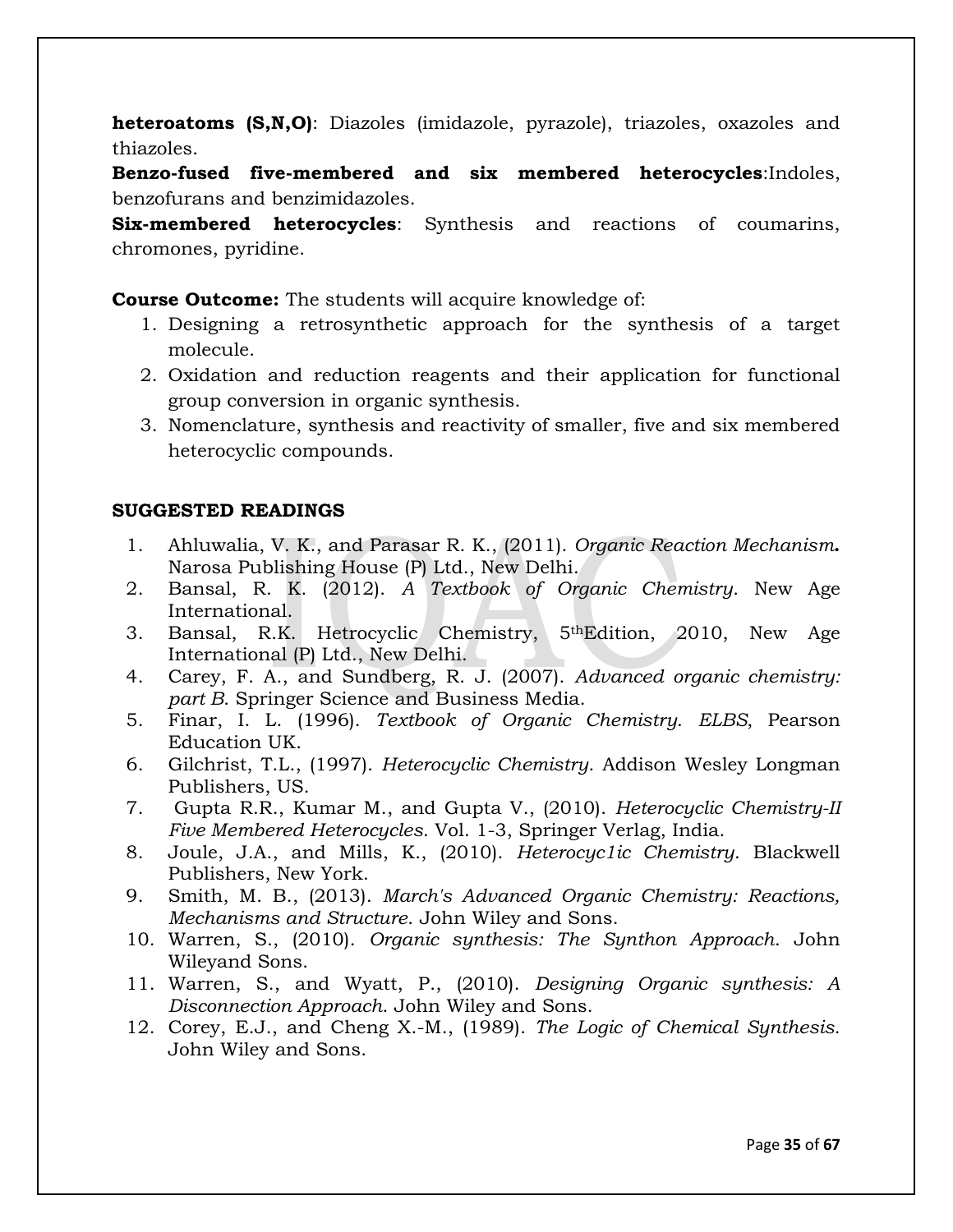# **Course Title: Bio-inorganic and Biophysical Chemistry L T P Cr Paper Code: CHM.553** 3 0 0 3

**Total Contact Hours: 45**

**Learning objective:** To provide knowledge of structure, function, and physicochemical properties of biomolecules.

## **Unit 1 11 Hours**

## **Inorganic Chemistry of Enzymes - I**

Metalloporphyrins: Hemoglobin and myoglobin, nature of heme-dioxygen binding, model systems, cooperativity in hemoglobin, physiology of myoglobin and hemoglobin, structure and function of haemoglobin and myoglobin. Other iron-prophyrin biomolecules, peroxidases and catalases, cytochromes, cytochrome P450 enzymes, other natural oxygen carriers, hemerythrins, electron transfer. Biochemistry of iron, iron storage and transport, ferritin, transferrin, bacterial iron transport.

## **Inorganic Chemistry of Enzymes - II**

Metallothioneins: Ferridoxins, carboxypeptidase, carbonic anhydrase, blue copper proteins, superoxide dismutase, hemocyanines.

**Enzymes:** Structure and function, inhibition and poisoning vitamin B<sub>12</sub> and B<sup>12</sup> coenzymes metallothioneins, nitrogen fixation, in-vitro and in-vivo nitrogen fixation, bio-inorganic chemistry of Mo and W.

## **Unit 3 11 Hours**

## **Metal Ions in Biological Systems**

Role of metal ions in replication and transcription process of nucleic acids. Biochemistry of calcium as hormonal messenger, muscle contraction blood clotting, neurotransmitter, metals in the regulation of biochemical events. Metal complexes for therapeutic uses (cisplatin, carboplatin, non platinum metal complexes).

## **Biophysical Chemistry**

Principles of biophysical chemistry (pH, buffer, reaction kinetics, thermodynamics), structure and physical properties of amino acids, physical principle of structure, function, and folding of proteins, conformations of proteins (Ramachandran plot, secondary, tertiary and quaternary structure; domains; motif and folds), determination of protein structures by

## **Unit 2 12 Hours**

## **Unit 4** 11 **Hours**

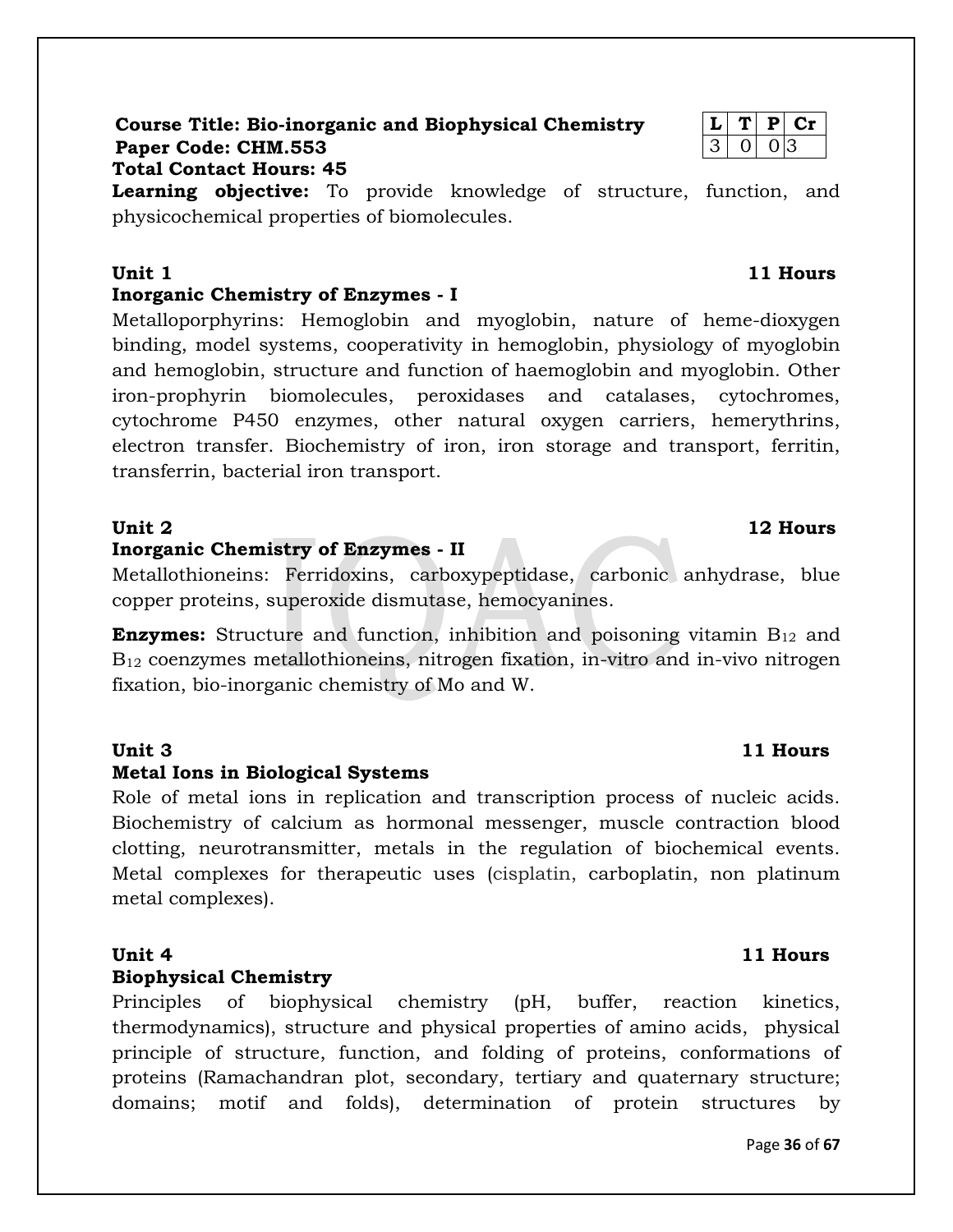spectroscopic methods (CD, FTIR, NMR), thermodynamics of protein folding by spectroscopic and calorimetric methods, protein conformational study by NMR and fluorescence spectroscopy,

**Course Outcome:** The students will acquire knowledge of

- 1. Structure and biological functions of proteins and enzymes.
- 2. The role of metals in biology
- 3. Factors that govern the thermodynamic stability, folding, and dynamics of proteins.
- 4. Kinetics, thermodynamics, and mechanism of protein folding.

## **SUGGESTED READINGS**

- 1. Huheey, J. E., Keiter, E. A., Keiter, R. L., and Medhi, O. K. (2006). *Inorganic chemistry: principles of structure and reactivity*. Pearson Education India.
- 2. Douglas, B. E., and McDaniel, D. H. (1965). *Concepts and models of inorganic chemistry*. John Wiley and Sons.
- 3. Cotton, F. A., and Wilkinson, G. (1988). *Advanced inorganic chemistry* (Vol. 545). New York: Wiley.
- 4. Elschenbroich, C. (2016). *Organometallics*. John Wiley and Sons.
- 5. Atkins, P., Overtone, T., Rourke, J., Weller, J., and Armstrong, F., (2010). *Shriver and Atkins' inorganic chemistry*. Oxford University Press.
- 6. Cowan, J.A.(1997). *Inorganic Biochemistry: An Introduction*. Wiley VCH.
- 7. Lippard,S. J. (1991). *Progress in Inorganic Chemistry*. Vol. 18, Wiley-Interscience.
- 8. Lippard,S. J. (1991). *Progress in Inorganic Chemistry*. Vols. 38, Wiley-Interscience.
- 9. Lesk, A.M., (2010). *Introduction to Protein Science: Architecture, Function, and Genomics*. Oxford University Press.
- 10. Cantor, C.R. and Schimmel, P.R., (980). *Biophysical Chemistry*. Freeman.
- 11. Van Holde, K.E., Johnson, W.C., and Ho, P.S., (2006). *Principles of Physical Biochemistry*. Pearson Education.
- 12. Harding, S.E. and Chowdhry, B. Z. (2001). *Protein-Ligand Interactions*. Oxford University Press.

## **Course Title: Research Methodology Paper Code: CHM.556 Total Lecture: 60**

|  | P | Сĭ |
|--|---|----|
|  |   |    |

## **Unit 1** 15 Hours

**General principles of research:** Meaning and importance of research, Critical thinking, Formulating hypothesis and development of research plan, Review of literature, Interpretation of results and discussion.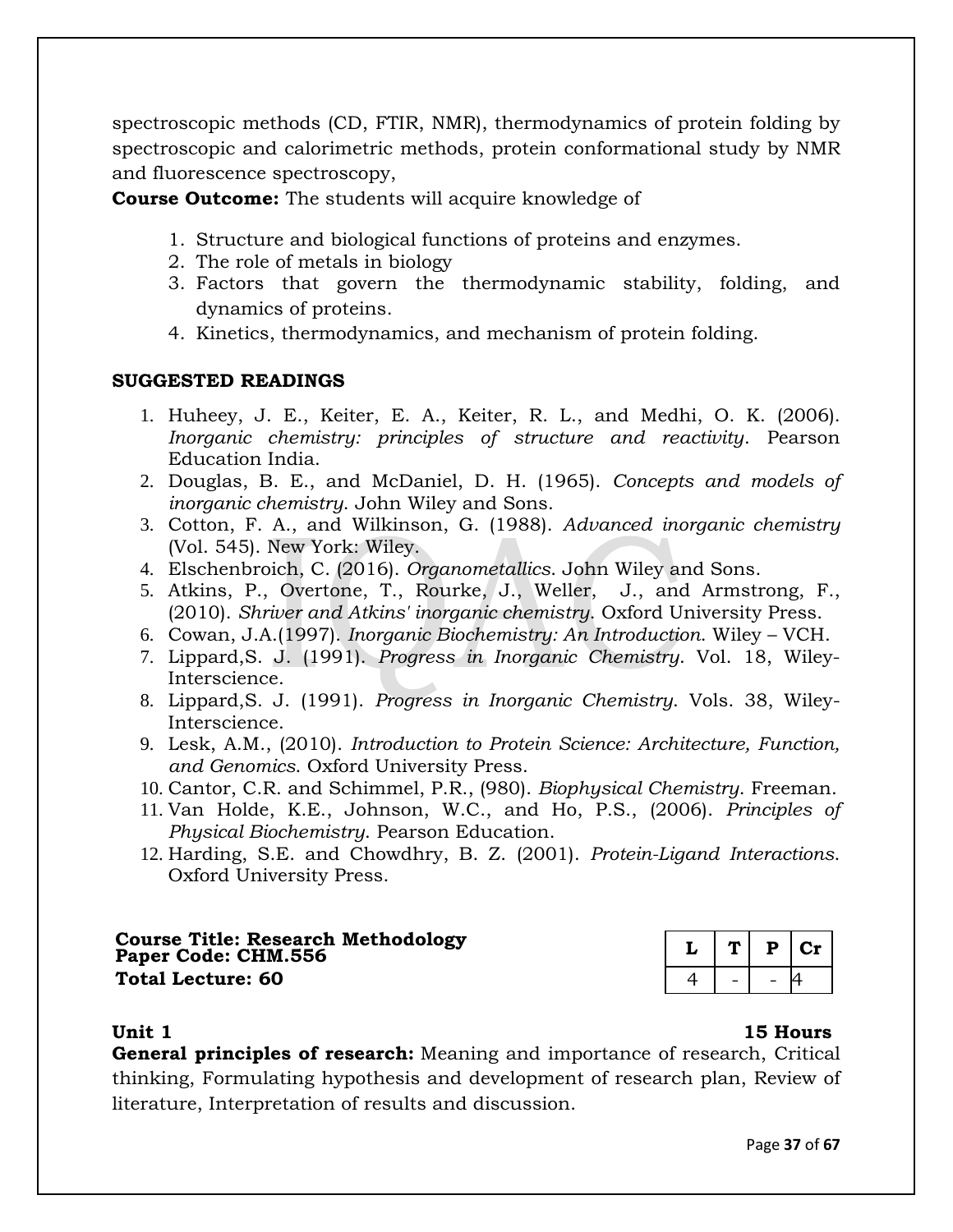**Bibliographic index and research quality parameters**- citation index, impact factor, *h* index, i10 index, etc. Research engines such as google scholar, Scopus, web of science, etc

**Technical and scientific writing:** Technical and Scientific writing - theses, technical papers, reviews, electronic communication, research papers, etc., Poster preparation and Presentation and Dissertation. Reference Management using various softwares such as Endnote, reference manager, Refworks, etc. Communication skills–defining communication; type of communication; technicques of communication, etc.

## **Unit-3 15 Hours**

**Library:** Classification systems, e-Library, Reference management, Web-based literature search engines.

**Plagiarism:** Plagiarism, definition, Search engines, regulations, policies and documents/thesis/manuscripts checking through softwares, Knowing and Avoiding Plagiarism during documents/thesis/manuscripts/ scientific writing.

**Intellectual Property Rights:** Intellectual Property, intellectual property protection (IPP) and intellectual property rights (IPR), WTO (World Trade Organization), WIPO (World Intellectual Property Organization), GATT (General Agreement on Tariff and Trade), TRIPs (Trade Related Intellectual Property Rights), TRIMS (Trade Related Investment Measures) and GATS (General Agreement on Trades in Services), Nuts and Bolts of Patenting, Technology Development/Transfer Commercialization Related Aspects, Ethics and Values in IP.

## **SUGGESTED READINGS**

- 1. Gupta, S. (2005). *Research Methodology and Statistical Techniques*. Deep and Deep Publications (p) Ltd.
- 2. Kothari, C. R. (2008.) *Research Methodology(s)*. New Age International (p) Limited.
- 3. Web resources: www.sciencedirect.com for journal references, www.aip.org and www.aps.org for reference styles.
- 4. Web resources: www.nature.com, www.sciencemag.org, www.springer.com, www.pnas.org, www.tandf.co.uk, www.opticsinfobase.org for research updates.

## **Unit-4** 15 Hours

# **Unit-2** 15 Hours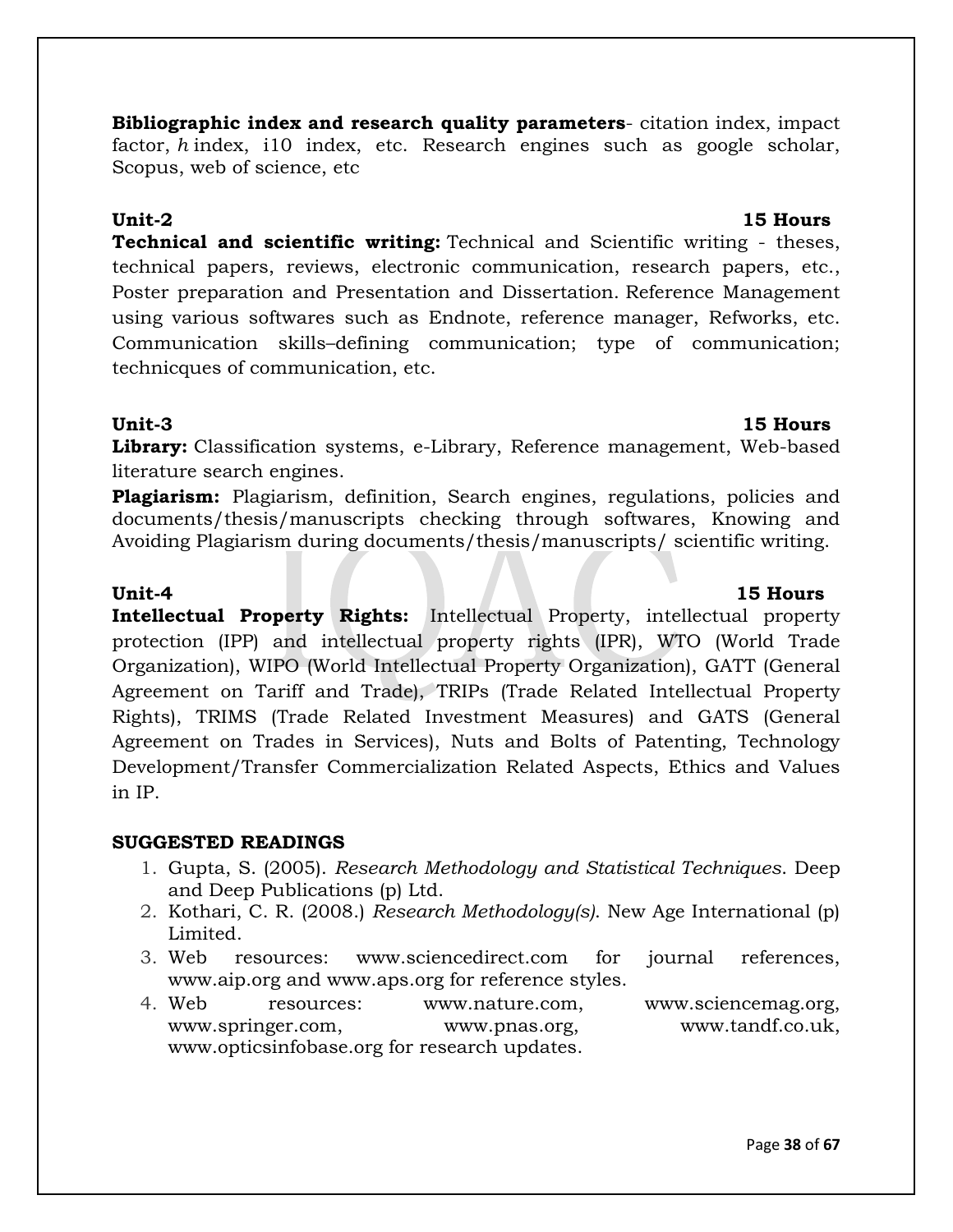# **Course Title: Practical Organic Chemistry-III (P) Paper Code: CHM.554 Total Contact Hours: 60**

**Learning objective:** To provide knowledge of various methodologies for synthesis of target molecules and characterization by spectroscopy techniques.

## **Experiments:**

- **1. Synthesis**: Separation and purification of organic compounds by column chromatography, percentage yield calculation
	- 1. Preparation of allylic alcohols *via* Baylis-Hillman reaction using DABCO as a catalyst and their characterization through various spectroscopic techniques.
	- 2. To study Buchwald-Hartwig reaction of aryl halide with an amine using Cu-based catalyst.
	- 3. Synthesis of triazole *via* reaction of phenylacetylene with azide in water (Huisgen cycloaddition).
	- 4. Synthesis of stilbenes *via* Heck coupling Strategy.
	- 5. To study decarboxylation of Ferulic acid under microwave irradiation.
	- 6. Regioselective reduction of *α,β*-unsaturated carbonyl compound under microwave irradiation.
	- 7. Synthesis of imidazolium and pyridinium based ionic liquids.
	- 8. To study dehydration of benzylic alcohols using imidazolium based ionic liquid.
	- 9. To synthesize 2-phenyl-1,3,4-oxadiazole from benzhydrazide.
	- 10. To synthesize substituted benzodiazepine from chalcone *via* reflux conditions.
	- 11. Synthesise of benzothiazole starting from 2-aminothiophenol.
	- 12. To study amination of benzothiazole with various amines.
	- 13. To synthesize acylidine analogue of Meldrum acid.

# **Course Outcome:** The students will acquire knowledge of

- 1. Various reactions conditions including modern coupling strategies and their implications.
- 2. Various techniques for purification, isolation, recrystallization and charcetrization of synthesized organic molecules.

# **SUGGESTED READINGS**

1. Harwood, L.M. and Moody, C.J. (1989) *Experimental Organic Chemistry*. Blackwell Scientific Publishers.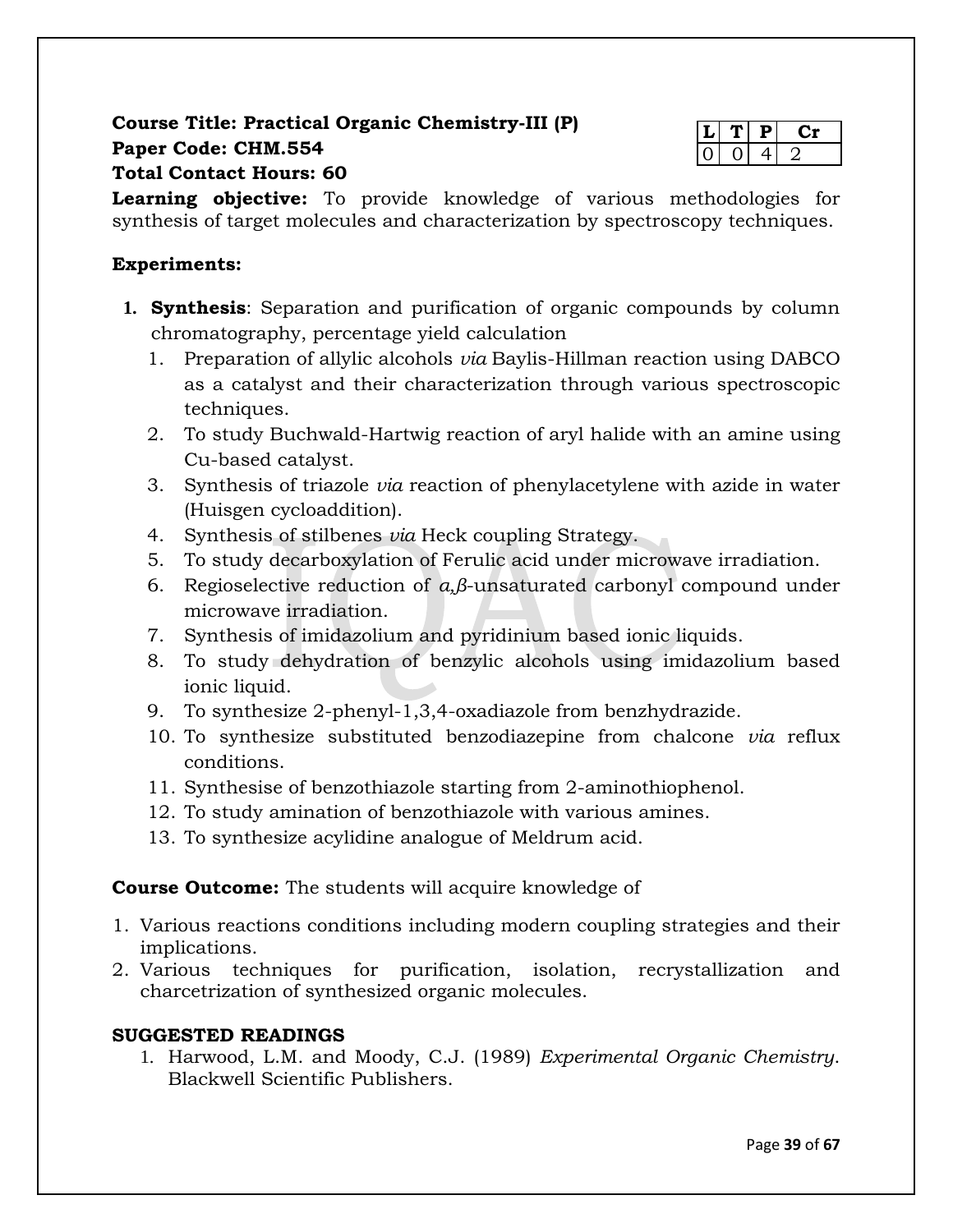- 2. Vogel, A.I. (1978) *Textbook of Practical Organic Chemistry*. ELBS, Longman Group Ltd.
- 3. Mann, F.G. and Saunders, B.C. (1975) *Practical Organic Chemistry*. Orient Longman Pvt. Ltd.
- 4. Leonard, J. and Lygo, B.(1995) *Advanced Practical Organic Chemistry*. Chapman and Hall,.
- 5. Armarego, W.L. and Chai, C. (2012) *Purification of Laboratory Chemicals*. Butterworth-Heinemann.
- 6. Young, J.A. (1991) *Improving Safety in the Chemical Laboratory: A Practical Guide.* Wiley Publishing.

# **Course Title: Practical Physical Chemistry-III (P) Paper Code: CHM.555**

## **Total Contact Hours: 60**

**Learning objective:** To provide training and hand-on experiences of different analytical techniques for chemical and biochemical analysis and verifications of physical and chemical properties.

## **Experiments:**

- 1. To verify Freundlich and Langmuir adsorption isotherms for adsorption of acetic acid on activated charcoal.
- 2. Determination of partition coefficient of benzoic acid between organic solvent and water.
- 3. Determination of partition coefficient of iodine between water and octanol and determination of equilibrium constant of tri-iodide.
- 4. Determination of rate constant of hydrolysis of an ester and to study the effect of ionic strength on reaction rate.
- 5. To study kinetics of inversion of cane sugar by optical rotation measurement.
- 6. Determination of activation energy of a reaction by spectrophotometer.
- 7. Energy of activation of acid catalyzed hydrolysis of methyl acetate.
- 8. Kinetics of acid-catalysed reaction between acetone-iodine
- 9. Determination of order of  $S_2O_8^{2-}+I^-\rightarrow SO_4^{2-}+I_2$  reaction
- 10. Determination of energy of activation of  $S_2O_8^{2-}+I^- \rightarrow SO_4^{2-}+I_2$  reaction
- 11. Studies on the effect of variation of ionic strength on the rate of  $S_2O_8^{2-}$  $+I^ \rightarrow$   $SO_4$ <sup>2-</sup>  $+ I_2$  reaction
- 12. Determination of the rate constant for the oxidation of iodide ions by hydrogen peroxide studying the kinetics as an iodine clock reaction.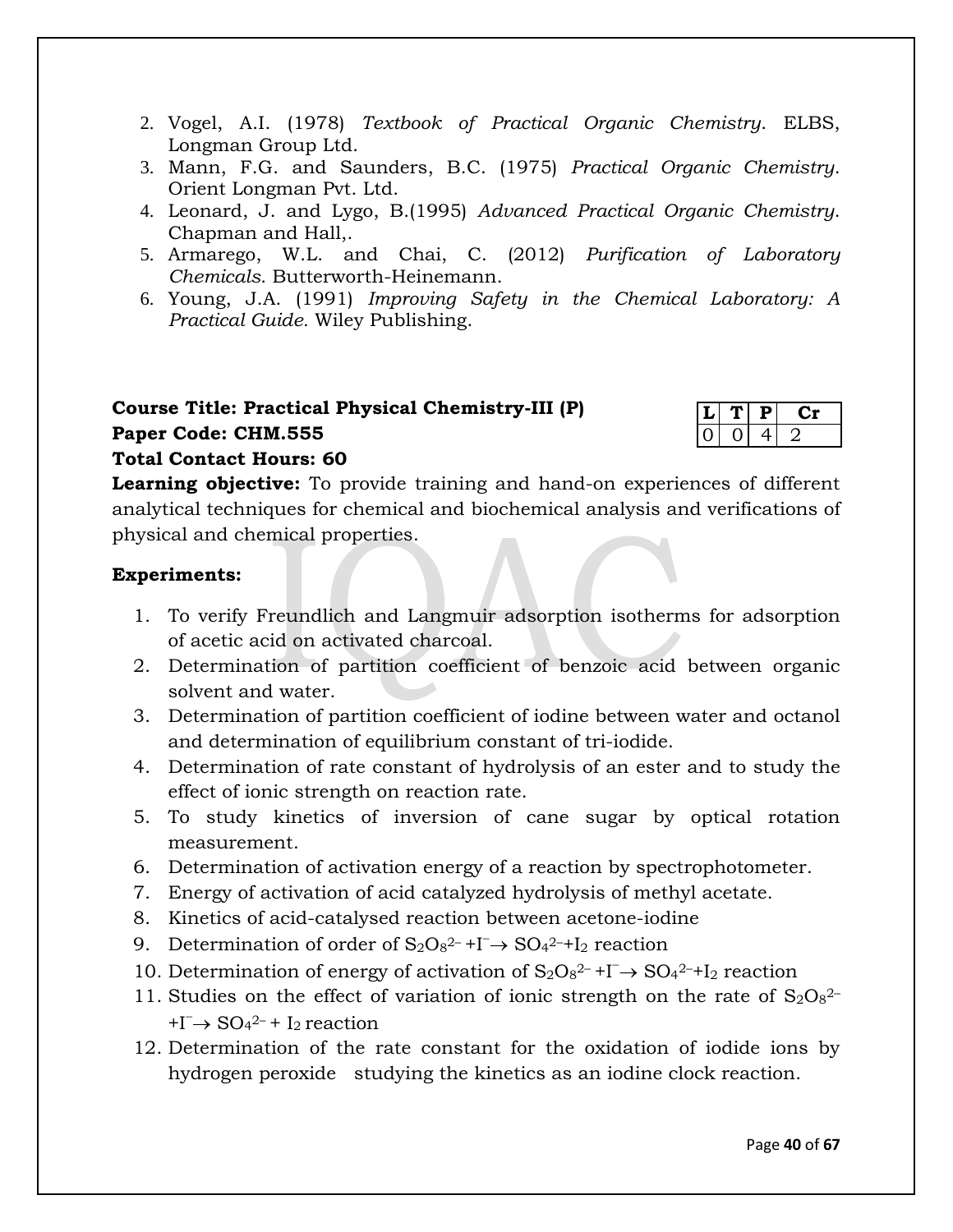- 13. Curve fitting using linear and non-linear (Activation thermodynamic parameter, equilibrium thermodynamic parameter) regression analysis using software.
- 14. Determination of Michaelis-Menten  $(K_m)$  constant in enzyme kinetics.

**Course Outcome:** The students will acquire knowledge of

- 1. Experimental techniques for controlling the chemical reactions.
- 2. Measurement of various physical and chemical properties.
- 3. Applying related experiments for their research work.

## **SUGGESTED READINGS**

- 1. Nad, A. K., Mahapatra, B. and Ghoshal, A. (2014). *An Advanced Course in Practical Chemistry*. New Central Book Agency (P) Ltd.
- 2. Maity S., and Ghosh, N.(2012). *Physical Chemistry Practical*. New Central Book Agency (P) Ltd.
- 3. Elias, A. J. (2002). *A Collection of Interesting General Chemistry Experiments*. Universities Press.
- 4. Khosla, B.D., Garg, V.C., and Gulati A.R. (2007). *Senior Practical Physical Chemistry*. S. Chand and Sons.
- 5. Yadav, J. B. (2006). *Advanced Practical Physical Chemistry*. Krishna Prakashan Media.
- 6. Das, R. C., and Behera, B. (1983). *Experimental Physical Chemistry*. Tata McGraw-Hill.
- 7. Yadav, J.B., (2008). *Advanced Practical Physical Chemistry*. Krishna Prakashan Media.
- 8. James, A. M., and Prichard, F. E. (1974). *Practical Physical Chemistry*. New York: Longman.
- 9. Ghosh, J.C. (1990). *Experiments in Physical Chemistry*, Bharati Bhavan.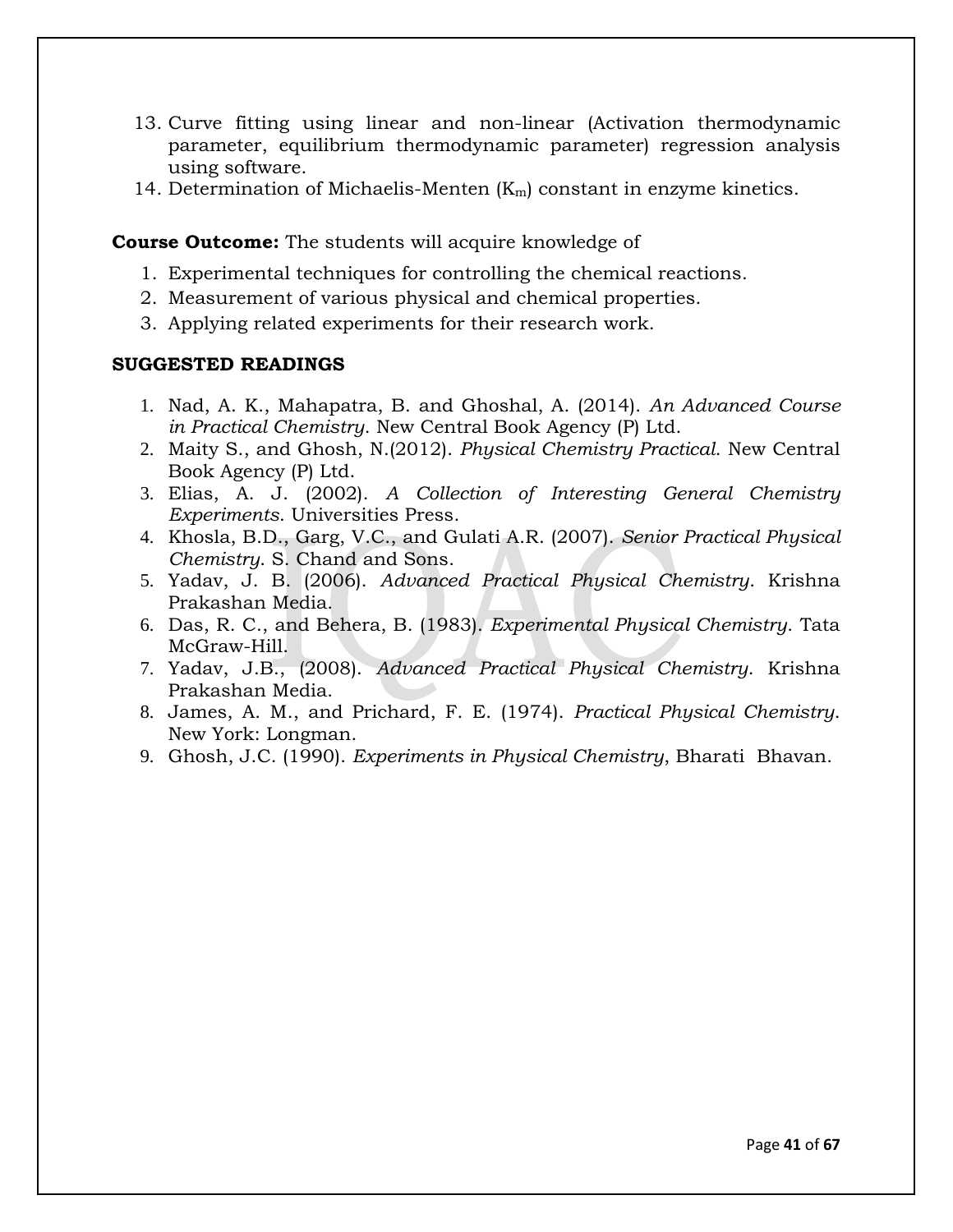**Course Title: Project Paper Code: CHM.599 Total Contact Hours:** 

|  | Р   |    |
|--|-----|----|
|  | ∠י∢ | lб |

**Learning objective:** The project would develop scientific aptitude, reviewing of literature, critical thinking, hypothesis development, experiment planning, synopsis writing, problem presentation and way to solve the problem.

Project supervisor would be allocated at the start of the semester and research project would be undertaken in discussion with the project supervisor. At the end of the semester the student has to prepare a project report as per the university guidelines. Upon submission of the project report, the projects would be evaluated based on a project presentation.

## **Course Outcome:** The student would be able to

- 1. Investigate various aspects related to the chemistry problem.
- 2. Appreciate the literature and its relevance to his topic of interest
- 3. Write synopsis independently
- 4. Would generate interest in current topics of research.

## **Course Title: Polymer and Solid State Chemistry** Paper Code: CHM.571 **Total Contact Hours: 60**

|  | н |  |
|--|---|--|
|  |   |  |

**Learning objective:** To impart knowledge of polymers, solid state chemistry and nanomaterials.

# **Unit 1** 15 Hours

**Polymers:** Importance of polymers, basic concepts: monomers, repeat Units, degree of polymerization. linear, branched and network polymers, classification of polymers. polymerization: condensation, addition, radical chain-ionic, coordination and copolymerization, polymerization conditions and polymer reactions, polymerization in homogeneous and heterogeneous systems.

**Application of Polymers:** Phenol-formaldehyde, urea-formaldehyde, melamine-formaldehyde, epoxy resins and curing agents, polyamides: nylon-6, nylon-6, 6,

**Polymer Characterization:** Polydispersion-average molecular weight concept, number, weight and viscocity average molecular weights, polydispersity and. molecular weight distribution, the practical significance of molecular weight, measurement of molecular weights, light scattering, osmotic and

## **Unit 2 15 Hours**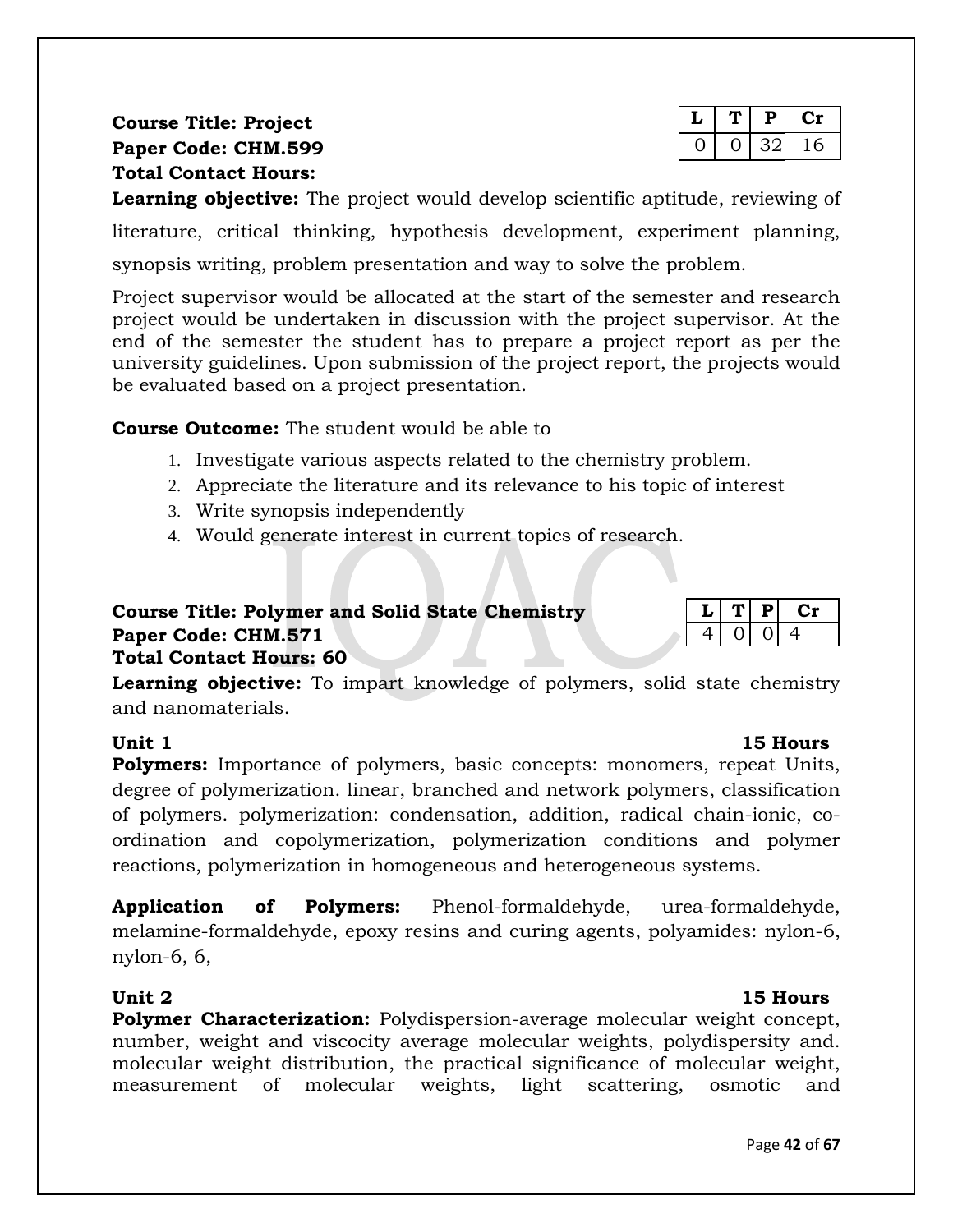ultracentrifugation methods, analysis and testing of polymers, chemical analysis of polymers, thermal analysis and physical testing-tensile strength.

**Unit 3 15 Hours Solid State Structure:** Primitive lattice vectors, reciprocal lattice, crystal systems and symmetry, bravais lattices, lattice energy, crystal structure of diamond, NaCl, KCl, CsCl, TiO<sub>2</sub>, etc,

**Defects:** Intrinsic and extrinsic defects, point, line and plane defects, vacancies, Schottky defects, Frenkel defects, Thermodynamic and structural aspects.

**Diffraction Methods:** Basic concepts of X-ray, electron and neutron diffraction methods, structure of simple lattices and X-ray intensities, structure factor and its relation to intensity and electron density, phase identification, X-ray structure analysis, XRD and its applications, polymorphism and cocrystallization.

## **Unit 4 15 Hours**

**Semiconductor and Superconductors:** Band theory, band gap, metals and semiconductors, intrinsic and extrinsic semiconductors, p-n junctions and other applications

**Magnetic Optical Properties***:* Classification of magnetic materials, Langevin diamagnetism, magnetic domains and hysteresis, optical reflectance, Raman scattering in crystals, photoconduction, lasers, photovoltaic and photocatalytic effects.

**Nanomaterials:** Nanoparticles: zero dimensional nanostructure, homogeneous and heterogeneous nucleation, metallic nanoparticles- synthesis and applications; nanowires and nanorods: one dimensional nanostructures, spontaneous growth, VLS, electro spinning, lithography; thin film: two dimensional nanostructure- preparation techniques; Langmuir-Blodgett (LB) film growth techniques, photolithography properties and applications.

**Course Outcome:** After completion of this course, the students will acquire knowledge of

- 1. Different mechanisms of polymerization, number, weight and viscosity average molecular weights with various techniques
- 2. Processing of thermoplastic and thermosetting polymers, concept of conducting polymers and their applications.
- 3. Physicochemical properties, defects in solid, diffraction techniques, electrical and magnetic properties of materials.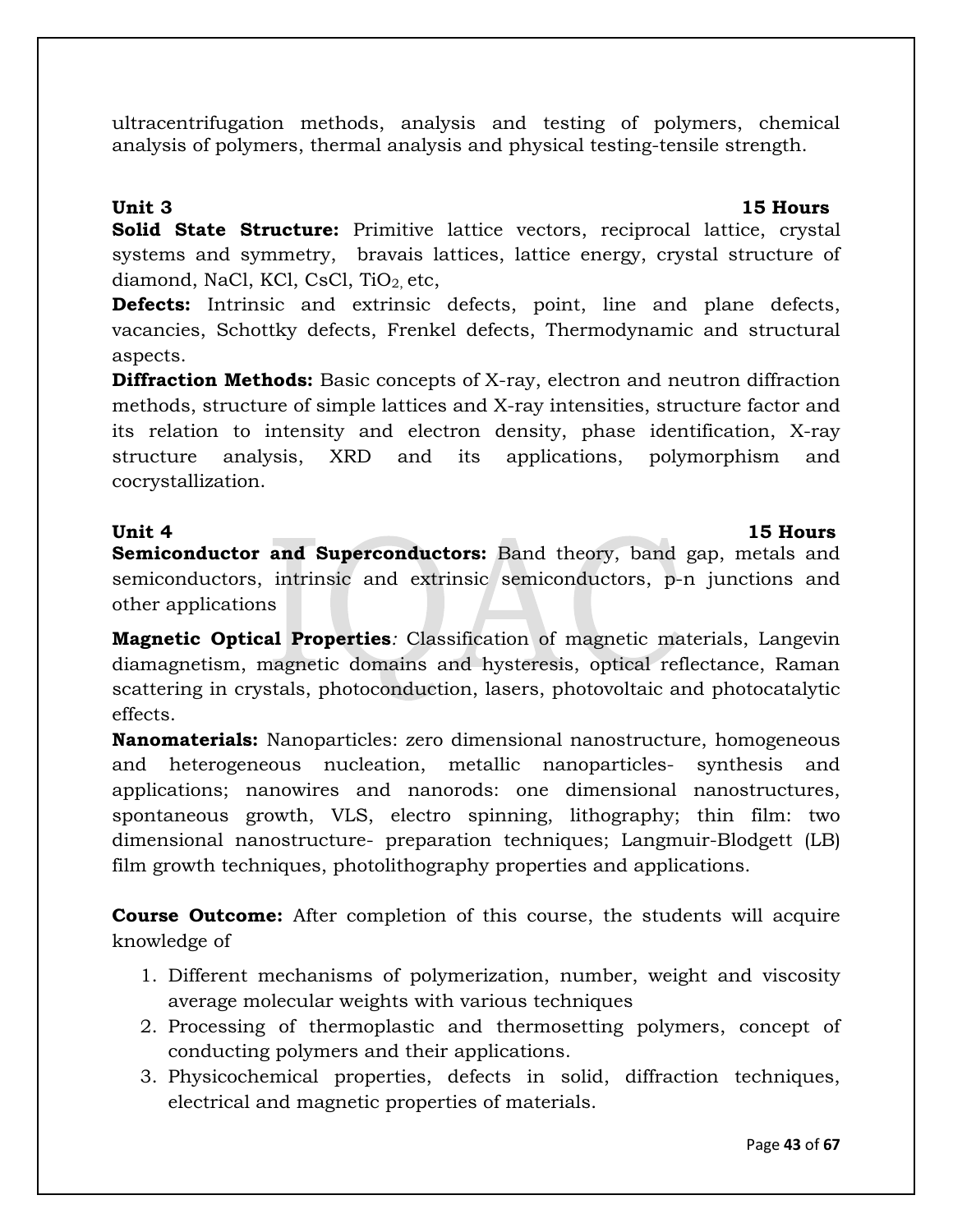## **SUGGESTED READINGS**

- 1. Gowariker, V. R., Viswanathan, N. V., and Sreedhar, J. (1986). *Polymer Science*. New Age International.
- 2. Odian, G. (2004). *Principles of Polymerization*. John Wiley and Sons.
- 3. Peacock, A. J., and Calhoun, A. (2012). *Polymer Chemistry: Properties and Application*. Carl Hanser Verlag GmbH Co KG.
- 4. Chandra, R., and Adab, A. (1994). *Rubber and Plastic Waste: Recycling, Reuse and Future Demand*. CDB Publishers.
- 5. Bahadur, P., and Sastry, N. V. (2005). *Principles of Polymer Science*. Narosa Publishing House, New Delhi .
- 6. Ashcroft, N. W., and Mermin, N. D. (1976). *Introduction to Solid State Physics*. Saunders*.*
- 7. Callister Jr, W. D., and Rethwisch, D. G. (2012). *Fundamentals of Materials Science and Engineering: An Integrated Approach*. John Wiley and Sons.
- 8. Anderson, J. C., Leaver, K. D., Rawlings, R. D., and Leavers, P. S. (2004). *Materials Science for Engineers*. CRC Press.
- 9. Keer, H. V. (1993). *Principles of the Solid State*. New Age International.

# **Course Title: Concepts in Chemistry-I Paper Code: CHM.572**

## **Total Contact Hours: 30**

**Learning objective:** To enrich the knowledge of students by exercising various topic oforganic chemistry such as applications of spectroscopy for structure elucidation,organic transformations and reagents, asymmetric synthesis and pericyclic reactions etc, so that they cancompete for National level competitive **examinations such asUGC-CSIR-NET, GATE etc.**

**Unit 1 7 Hours Combined Structure problems**: Exercises of structure elucidation of unknown compounds *via* combined spectral interpretation of IR,UVvis,1Hand13C NMR and mass spectra, along with two-dimensional NMR spectroscopy.

IUPAC nomenclature of organic molecules including regio- and stereoisomers.

**Organic reaction mechanisms**: involving addition, elimination and substitution reactions with electrophilic, nucleophilic or radical species. Determination of reaction pathways.

## **Unit 2 7 Hours**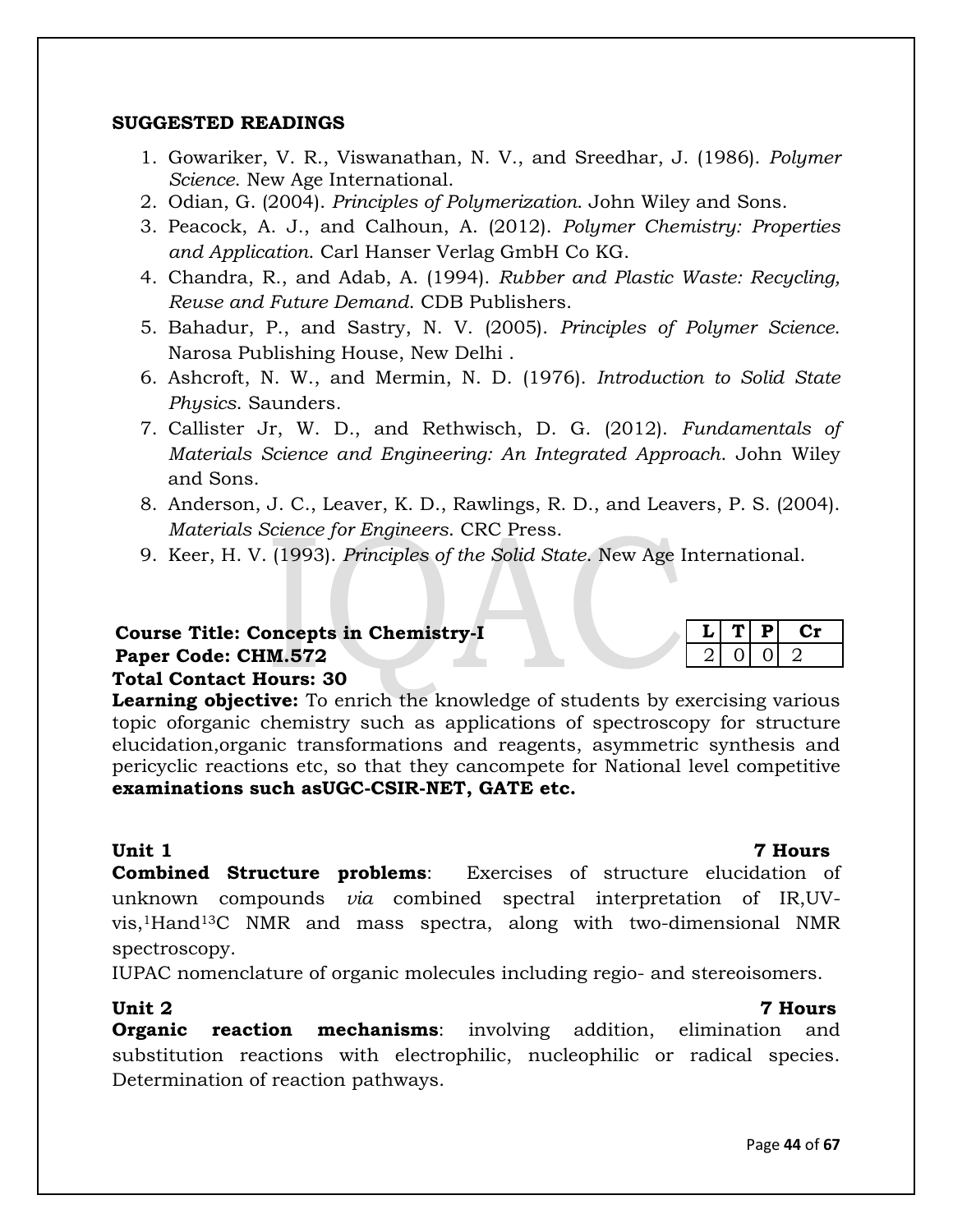Various strategies for asymmetric synthesis and its applications in natural products and drug molecules.

## **Unit 3 8 Hours**

**Organic transformations and reagents:** Functional group interconversion including oxidations and reductions; common catalysts and reagents: organic, inorganic, organometallic and enzymatic. Chemo, regio and their applications in organic synthesis. stereoselective transformations. Green catalysts in organic synthesis. Exercises on stereochemical aspects of various pericyclic reactions.

## **Unit 4 8 Hours**

Reactivity of common heterocyclic compounds containing one or two heteroatoms  $(0, N, S)$  and their utility in organic synthesis.

Chemistry of natural products: Carbohydrates, proteins and peptides, fatty acids, nucleic acids, terpenes, steroids and alkaloids.

**Course Outcome:** The student will able to exercise and understand various applications of

- 1. Spectroscopic techniques for structural elucidation of unknown compounds.
- 2. Various reagent and organic transformations, their mechanism and stereochemical aspects.
- 3. Reactivity of heterocyclic compounds and utility of natural products

## **SUGGESTED READINGS**

- 1. Pavia, D.L., Lampman, G. M., Kriz, G. S., and Vyavan, J. R., (2010). *Introduction to Spectroscopy***.** Harcourt College, NY.
- 2. Dewick, P.M., (2009). *Medicinal Natural Products: A Biosynthetic Approach*. Wiley andSons, UK.
- 3. Finar, I.L. (2006). *Organic Chemistry: Stereochemistry and the Chemistry of Natural Products*. Dorling Kindersley Pvt. Ltd., India.
- 4. Claydon, J., Gleeves, N., Warren, S. And Wother, P., (2001). *Organic Chemistry*. Oxford University Press, UK.
- 5. Fleming, I., (2015). *Pericyclic Reactions*. Oxford University Press.
- 6. Carey B. F. A., and Sundberg R.J., (2007). *Advanced Organic Chemistry Part B*. Springer Science and Business Media Ltd.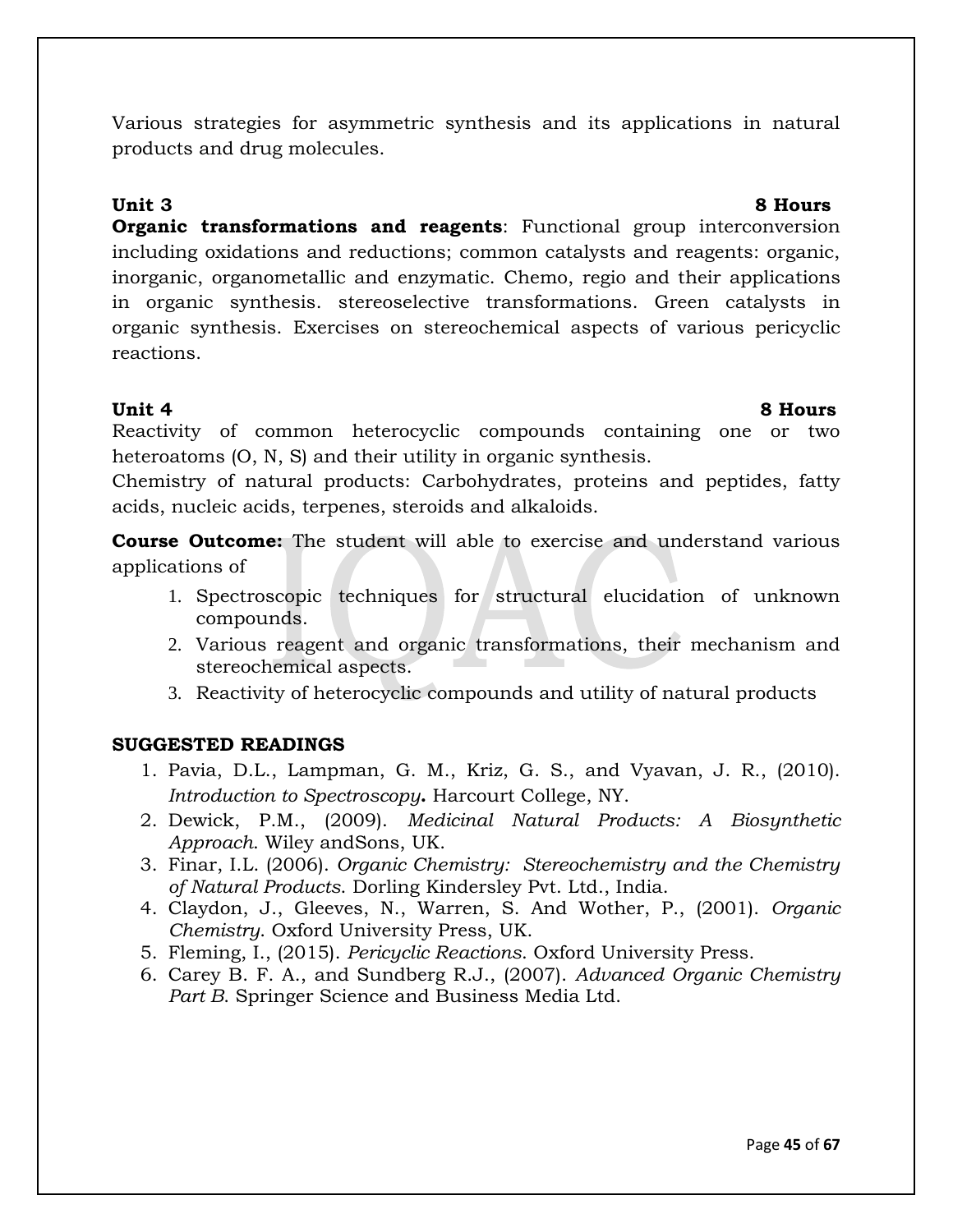## **Course Title: Concepts in Chemistry-II L T L T P Cr Paper Code: CHM.573** 2 0 0 2 **Total Contact Hours: 30**

**Learning objective:** To impart knowledge of quantitative errors, thermodynamics, kinetics photochemistry and electrochemistry.

## **Unit 1 7 Hours Structure and bonding**

Electronic configuration of atoms(L-S coupling) and the periodic properties of elements; Ionic radii, Ionisation potential, electron affinity, electronegativity; concept of hybridisation. Molecular orbitals and electronic configuration of homo- and hetero-nuclear diatomic molecules. Shape of polyatomic molecules; VSEPR theory, Symmetryelements and point groups for simple molecules. Acid and bases concepts, pH and pKa, HSAB concept, Buffer solution. Properties of solid state and solution phase.

## **Unit 2 8 Hours**

# **Aspects of** *s***,** *p***,** *d* **and** *f***-block elements**

General characteristics of each block. Chemistry of representative (*s* and *p*block) elements, Coordination chemistry of transition elements.Chemistry of lanthanide and Actinides.

**Unit 3 7 Hours Thermodynamics:** Concepts involved in first, second and third law of thermodynamic, Maxwell relations, Helmholtz and Gibbs Energies, equilibrium constant, temperature-dependence of equilibrium constant and Van't Hoff equation, Colligative properties of solutions.

## **Unit 4** 8 Hours

**Electrochemistry:** Ionic equilibria, ion conduction mechanism, solutions of nonelectrolytes and electrolytes, electrolytic conductance –Kohlrausch's Law, transport number and its determination, Nernst equation, redox systems, electrochemical cells.

**Basics of Photochemistry:** Absorption, excitation, laws of photochemistry, quantum yield, lifetime of excited states, photochemical stages-primary and secondary process.

**Kinetics:** Introduction, rates of chemical reactions, Kinetics of photochemical reactions.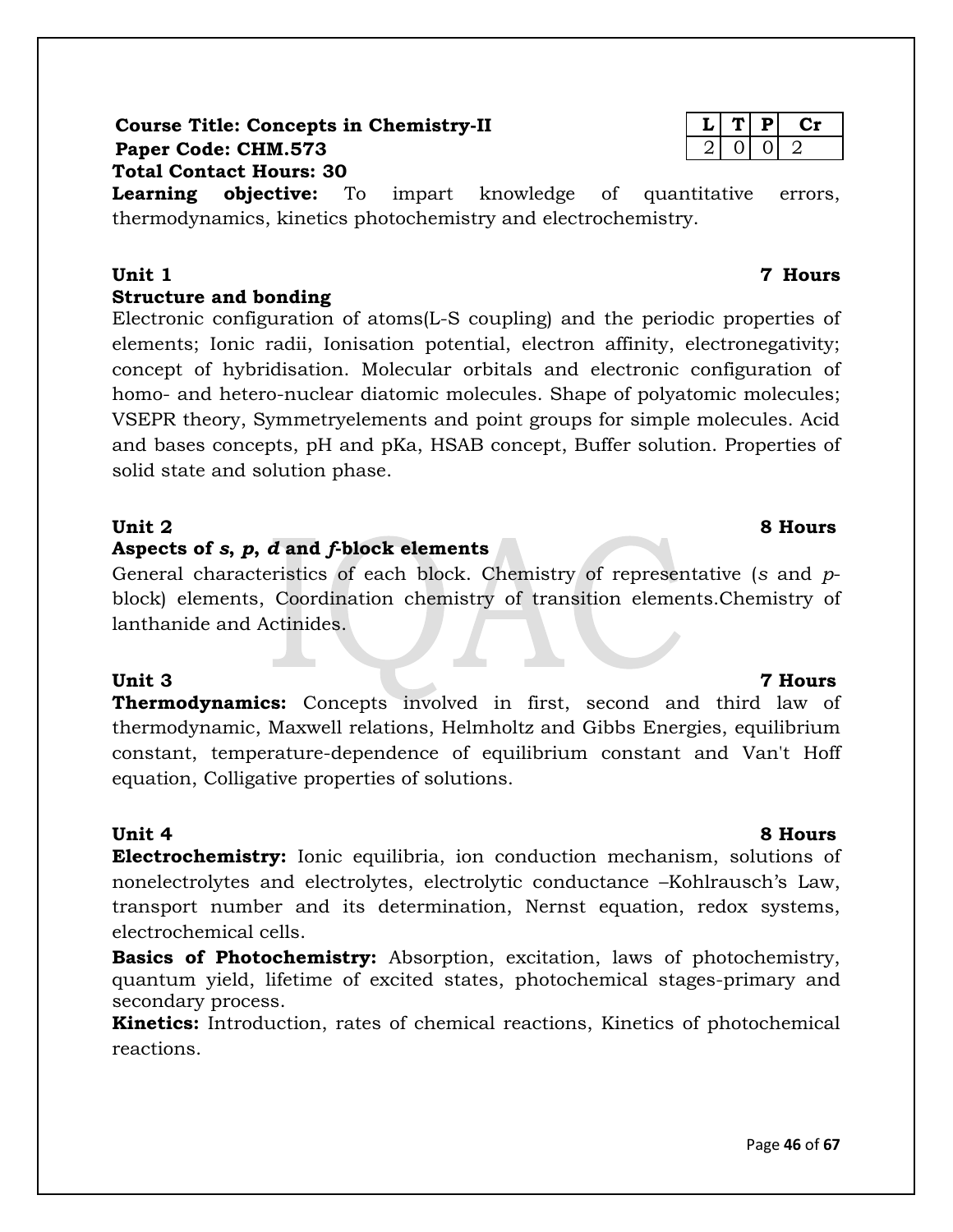**Course Outcomes:** The student will acquired understanding of physical concept involving in quantities errors, Kinetics, thermodynamics, photochemistry and electrochemistry.

## **SUGGESTED READINGS**

- 1. Cotton, F. A., and Wilkinson, G. (1988). *Advanced Inorganic Chemistry* (Vol. 545). New York: Wiley.
- 2. Huheey, J. E., Keiter, E. A., Keiter, R. L., and Medhi, O. K. (2006). *Inorganic Chemistry: Principles of Structure and Reactivity*. Pearson Education India.
- 3. Greenwood, N. N., and Earnshaw, A. (2012). *Chemistry of the Elements*. Elsevier.
- 4. Miessler, G. L. and Tarr, D. A. (2011) *Inorganic Chemistry*, Pearson Education.
- 5. Atkins, P. (2010). *Shriver and Atkins' Inorganic Chemistry*. Oxford University Press, USA.
- 6. Barrow, G. M. (2007) *Physical Chemistry*. Tata McGraw-Hill Publishers.
- 7. Kapoor, K. L. (2011) *Text Book of Physical Chemistry*. 3/5, Macmillan Publishers.
- 8. Atkins, P. and De Paula, J. (2009) *Atkins' Physical Chemistry.* Oxford University Press.
- 9. Moore, J. W. and Pearson, R. G.(1981) *Kinetics and Mechanism.* John Wiley and Sons.
- 10. Puri, B.R., Sharma L.R. and Pathania, M.S. (2013) *Principles of Physical Chemistry.* Vishal Publishing Company.
- 11. Laidler, K. J. (1987). *Chemical Kinetics*. Pearson Education Ltd.
- 12. Rohatgi-Mukherjee, K. K., (1986). Fundamentals of Photochemistry. New Age International.

## **Course Title: Advanced Organic Synthesis Paper Code: CHM.574 Total Contact Hours: 60**

|  | ш |   |
|--|---|---|
|  |   | ∸ |

**Learning objective:** To impart knowledge of various important topics in organic synthesis such as asymmetric synthesis, reagents including organometallic reagents and some important reactions of ylides.

## **Unit 1** 15 Hours

**Asymmetric synthesis:** Chiral pools, chiral catalysis: chiral auxiliaries, methods of asymmetric induction – substrate, reagent and catalystcontrolled reactions; determination of enantiomeric and diastereomeric excess; enantiodiscrimination. resolution – optical and kinetic, chemo- regio- and stereoselective transformations, organocatalysis and biocatalysis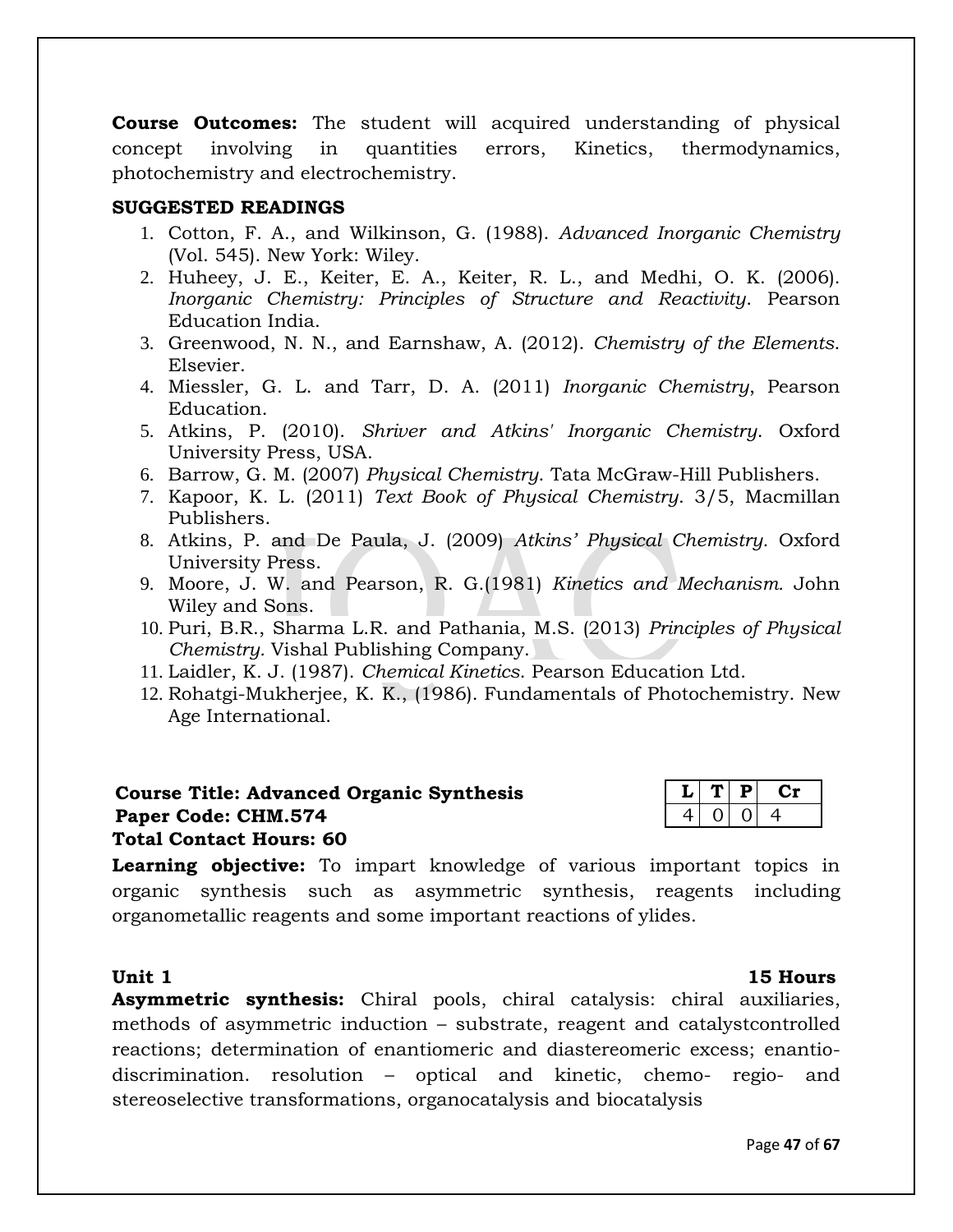**Reaction of ylides:** Phosphorus ylide; structure and reactivity, stabilized ylides, effects of ligands on reactivity, Witting, Wittig-Horner and Wadsworth, Emmons reactions-mechanistic realization; E/Z selectivity for olefin formation, Schlosser modification: Sulphur ylides; stabilized and non-stabilized ylides: thermodynamically and kinetically controlled reactions with carbonyl compounds, regio- and stereo-selective reactions. Stevens rearrangement.

**Organometallic compounds:** Organoboranes: Preparation of organobornaes viz hydroboration with BH3-THF, dicylohexyl borane, disiamylborane, thexylborane, 9-BBN, diisopinocampheyl borane, functional group transformations of organo boranes: oxidation, protonolysis and rearrangements. formation of carbon-carbon-bonds *viz*organoboranes carbonylation.

Organolithium, organozinc, organosilicon, organopalladium and organostannous compounds: applications in C-C coupling reactions.

**Reagents in organic synthesis:** Gilman'sreagent, Lithium diisopropylamide (LDA), 1,3-Dithiane (Umpolung reagent), Trimethylsilyl iodide, Bakersyeast,Prevost Hydroxylation, Crown ether, Merrifield resin, Fenton's reagents, Ziegler-Natta catalyst, Lawsson reagents, K-selecteride and Lselecteride, IBX,Fetizon reagent, Dioxiranes, Tebbe reagent, Corey-Nicolaou reagent and macrolactonisation, Mosher's reagent.

**Course Outcomes:** The students will acquire knowledge of

- 1. Asymmetric synthesis and chiral resolution.
- 2. Various reagents including organometallic compounds, experimental conditions and their applications in organic synthesis.
- 3. Some important reactions utilizing phosphorus and sulphur ylides.

## **SUGGESTED READINGS**

- 1. Claydon, J., Gleeves, N., Warren, S., and Wother, P., (2001). *Organic Chemistry*. Oxford University Press, UK.
- 2. Finar, I.L., (2012). *Organic Chemistry*. Pearson Education, UK.
- 3. Li, J. J., (2014). *Name Reactions: A Collection of Detailed Reaction Mechanism*. Springer-Verlag.
- 4. Smith, M. B., (2013). *March's Advanced Organic Chemistry: Reactions, Mechanisms, And Structure*. John Wiley and Sons.

## **Unit 2** 15 Hours

## Unit 4 15 Hours

## **Unit 3 15 Hours**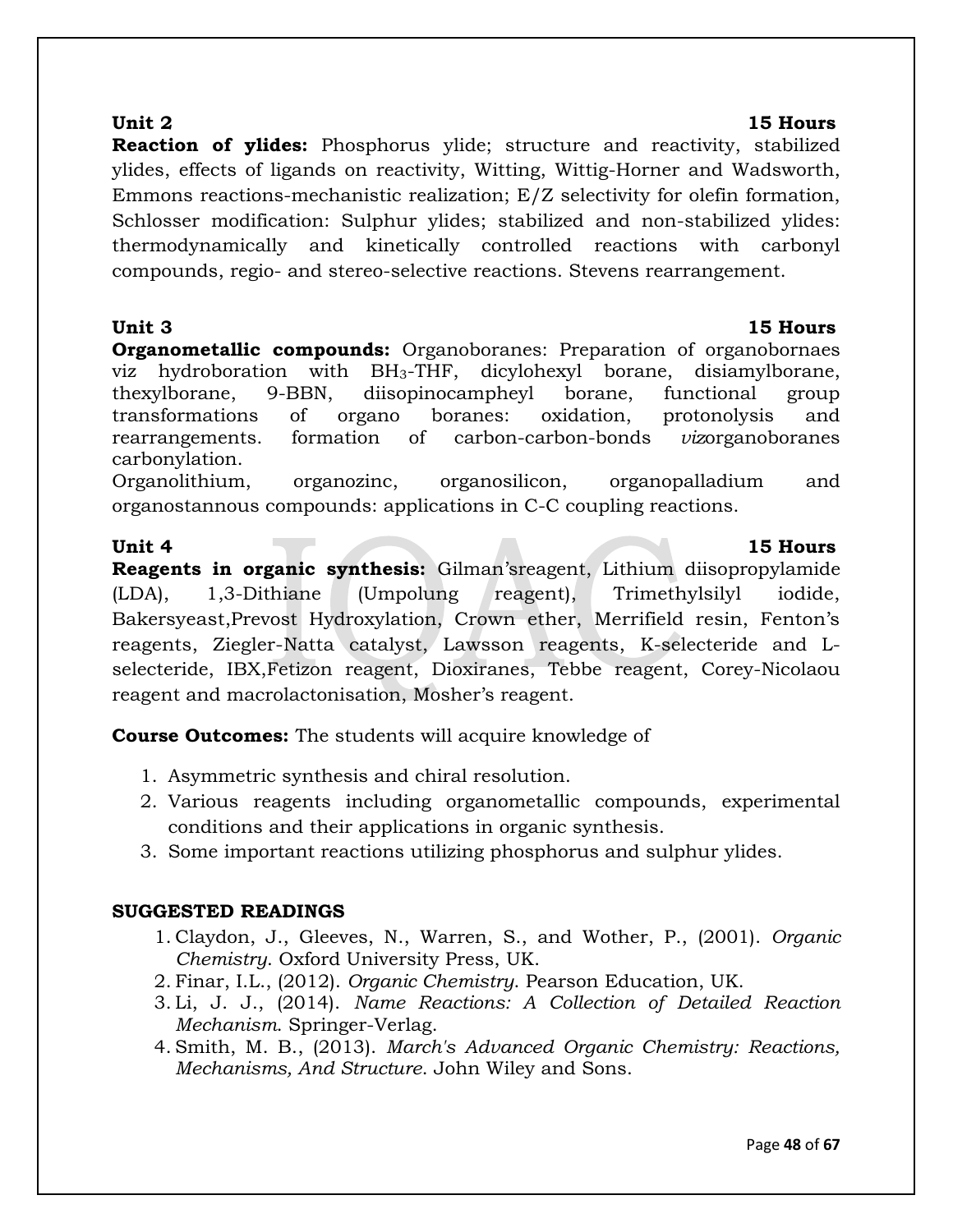- 5. Corey, E.J. and Cheng, X.-M.(1989). *The Logic of Chemical Synthesis*. John Wiley and Sons.
- 6. Fuhrhop, J. H., Penzlin, G., and Li, G., (2003). *Organic Synthesis: Concepts And Methods*. John Wiley and Sons.
- 7. Davies, S. G., (2013). *Organotransition Metal Chemistry: Applications to Organic Synthesis: Applications to Organic Synthesis* (Vol. 2). Elsevier.
- 8. Aitken, A., and Kilényi, S. N., (Eds.). (1992). *Asymmetric Synthesis*. CRC Press.
- 9. Proctor G. (1996). *Asymmetric Synthesis*. Academic Press.
- 10. Mundy, B. P., Ellerd, M. G., and Favaloro Jr, F. G., (2005). *Name Reactions And Reagents In Organic Synthesis*. John Wiley and Sons.

## **Course Title: Chemistry of Natural Products**  $|L|T|P|$  Cr **Paper Code: CHM.575 Total Contact Hours: 60**

**Learning objective:** To impart knowledge about classification, occurrence and biosynthesis of various natural products.

## Unit 1 15 Hours

**Terpenoids and Carotenoids:** Classification, nomenclature, occurrence, isolation, general methods of structure determination, isoprene rule. Structure determination, stereochemistry, biosynthesis and synthesis of the following representative molecules: Geraniol, Menthol and *β*-Carotene

**Alkaloids:** Nomenclature and physiological action, isolation, general methods of structure elucidation, degradation, classification based on nitrogen heterocyclic ring, structure, stereochemistry, synthesis of the following: Ephedrine, Nicotine and Morphine.

## **Unit 3 15 Hours**

**Steroids:** Occurrence, nomenclature, basic skeleton and stereochemistry, structure determination and synthesis of cholesterol, partial synthesis of testosterone and progesterone, chemical tests for steroids

## **Unit 4** 15 Hours

**Plant pigments:** Occurrence, nomenclature and general methods of structure determination. isolation and synthesis of anthocyanins

**Carbohydrates:** Introduction of sugars, structures of triose, tetrose, pentose, hexose, stereochemistry and reactions of glucose, conformation and anomeric effects in hexoses

**Course Outcome:** The students will be able to:

## **Unit 2** 15 Hours

| <u>/ I</u> |  |  |
|------------|--|--|
|            |  |  |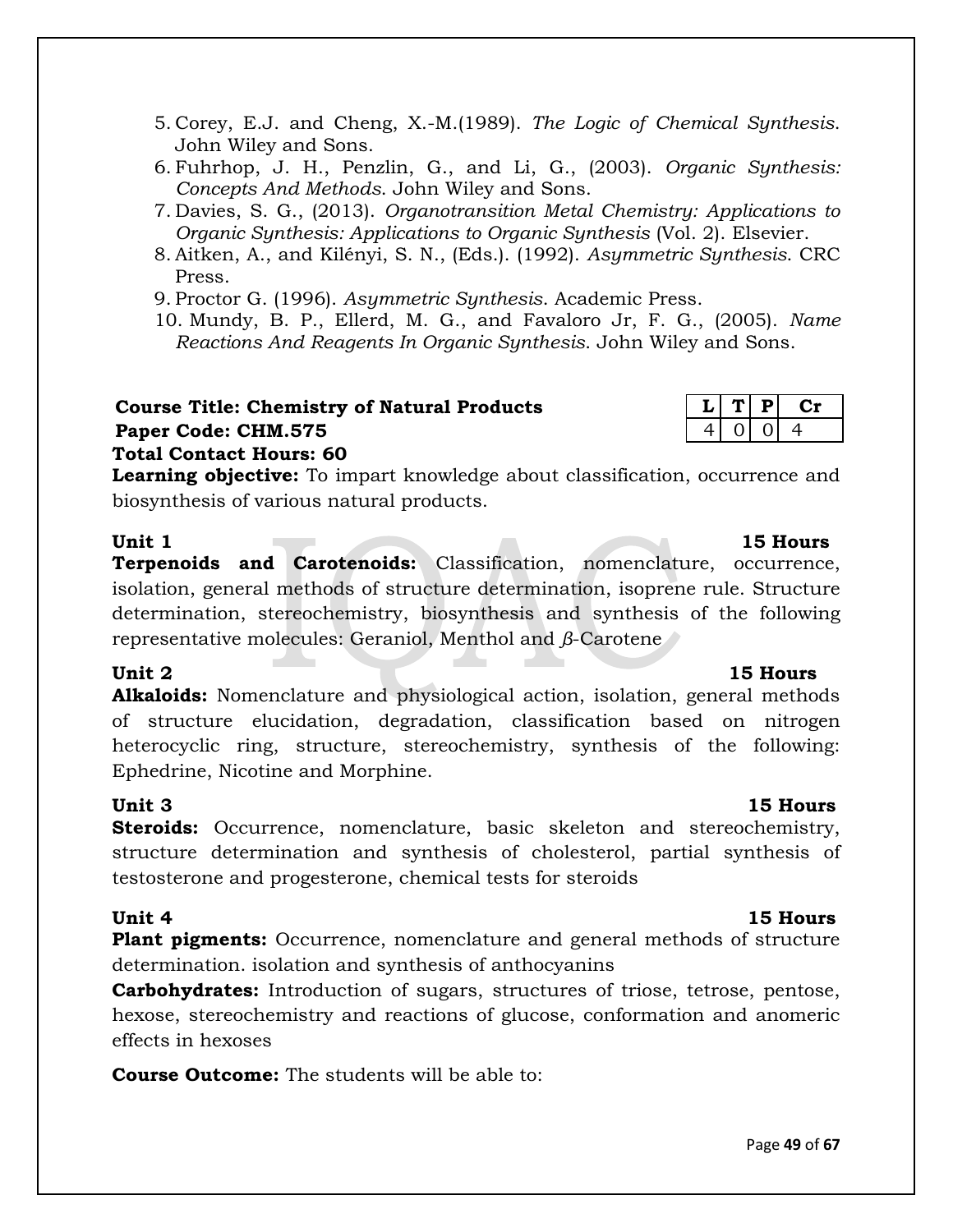Page **50** of **67**

- 1. Become familiar with various types of natural products and their importance.
- 2. Identify various types of natural products including their properties, occurrence, structure and biosynthesis.

## **SUGGESTED READINGS**

- 1. Bhat, S.V., Nagasampagi, B.A., and Meenakshi, S. (2009). *Natural Product Chemistry and Applications*. Narosa Publishing House, New Delhi.
- 2. Bhat, S.V., Nagasampagi, B.A., and Sivakumar, M. (2005). *Chemistry of Natural Products*. Narosa Publishing House, New Delhi.
- 3. Cseke, L.J., (2009). *Natural Products from Plants*. CRC Press.
- 4. Dewick, P.M. (2009). *Medicinal Natural Products: A Biosynthetic Approach*. Wiley andSons, UK.
- 5. Finar, I.L., (2006). *Organic Chemistry: Stereochemistry and the Chemistry of Natural Products*. Dorling Kindersley Pvt. Ltd., India.
- 6. Peterson, F. and Amstutz, R., (2008). *Natural Compounds as Drugs*. Birkhauser-Verlay.

## **Course Title: Organotransition Metal Chemistry Paper Code: CHM.576**

## **Total Contact Hours: 60**

**Learning objective:** The course provides advanced knowledge of organotransition metal chemistry

## **Compounds of Transition Metal-Carbon Multiple Bonds**

Alkylidenes, alkylidynes, low valent carbenes and carbynes-synthesis, nature of bond, structural characteristics, nucleophilic and electrophilic reaction on the ligands, role in organic synthesis

## **Transition Metal Complexes**

Transition metal complexes with alkyl and unsaturated organic molecules, alkenes, alkynes, allyl, diene, dienyl, arene and trienyl complexes, preparations, properties, nature of bonding and structural features important reactions relating to nucleophilic and electrophilic attack on ligands and to organic synthesis.

## **Unit 1** 15 Hours

# **Unit 2** 15 Hours

| . . |    |
|-----|----|
| . . | -⊧ |
|     |    |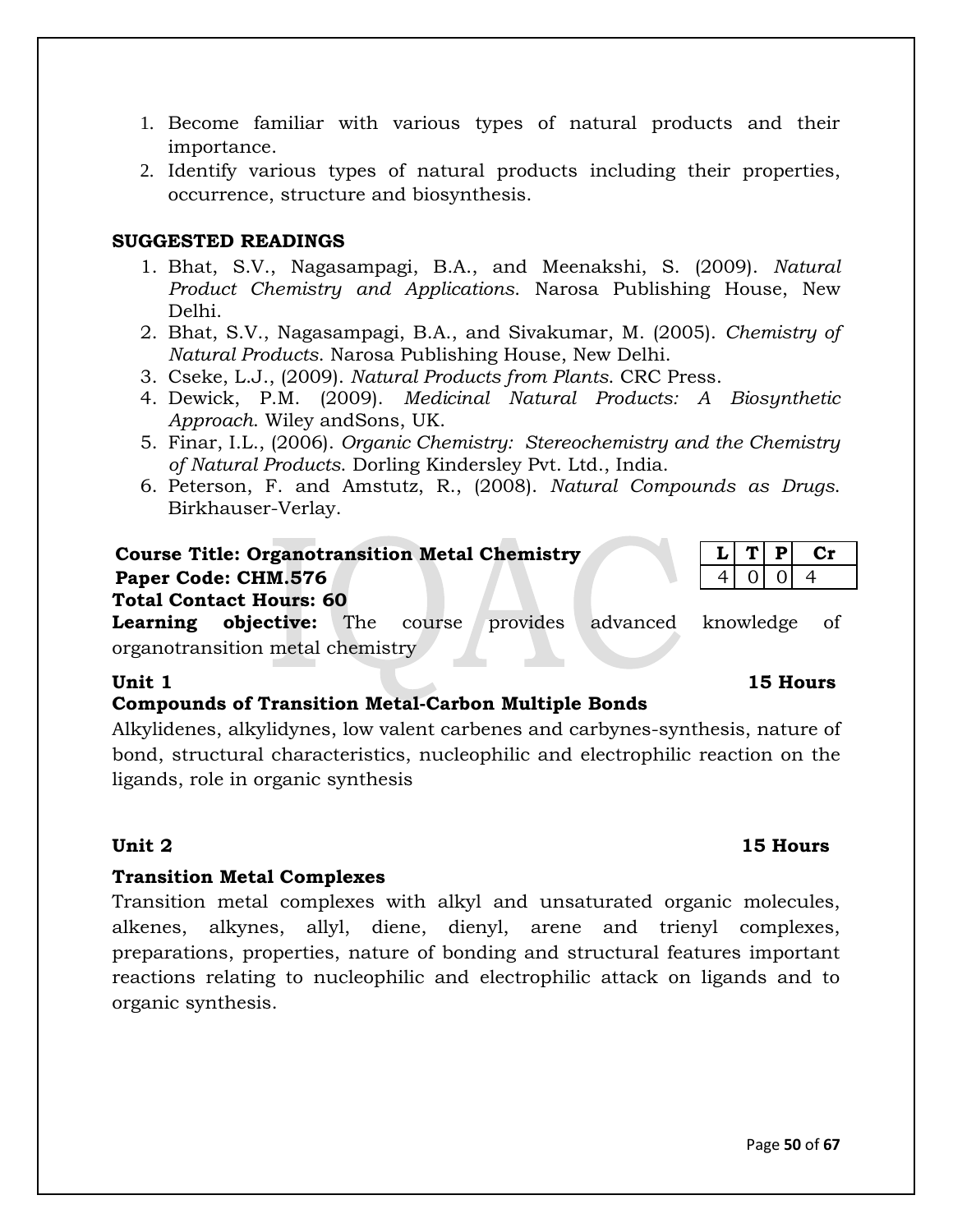## **Aryls of Transition Metals**

Types, routes of synthesis, stability and decomposition pathways, applicationsin organic synthesis.

## **Unit 4** 15 Hours **Homogeneous Catalysis**

Stoichiometric reaction for catalysis, homogeneous catalytic hydrogenation, Zeigler-Natta polymerization of olefins, catalytic reactions involving carbon monoxide such as hydrocarbonylation of olefins (oxo reaction) oxo-palladation reactions, activation of C-H bond.

**Course Outcome:** The students will acquire knowledge of

- 1. Transition metal complexes and compounds of transition metal-carbon multiple bonds
- 2. Alkyls and aryls of transition metals and fluxional organometallic compounds
- 3. Homogeneous catalysis and their applications.

## **SUGGESTED READINGS**

- 1. Collman, J.P., Norton, J.R., Hegsdus, L.S. and Finke, R.G., (1987) *Principles and Application of Organotransition Metal Chemistry*. University Science Books.
- 2. Crabtree, R.G. (2011). *The Organometallic Chemistry of the Transition Metals*. John Wiley.
- 3. Mehrotra, R. C., and Singh, A., (2005). *Organometallic Chemistry*. New Age International.
- 4. Cotton, F.A., and Wilkinson, G., (1999). *Advanced Inorganic Chemistry*. John Wiley.
- 5. Pearson, A.J., (1985). *Metallo-Organic Chemistry*. Wiley.

## **Course Title: Environmental Chemistry**  $|L|T|P|$  Cr

## **Paper Code: CHM.577** 4 0 0 4

## **Total Lectures: 60**

**Learning objective:** To acquire the knowledge of different chemical phenomena as applied to environmental interfaces, policies as guidelines emanating from these phenomena and water/wastewater treatment techniques.

## **Unit 1** 15 Hours

**Aquatic chemistry:** Surface, ground water, marine and brackish water resources - assessment and utilization; Rivers and Lakes in India; hydrological

Page **51** of **67**

## **Unit 3 15 Hours**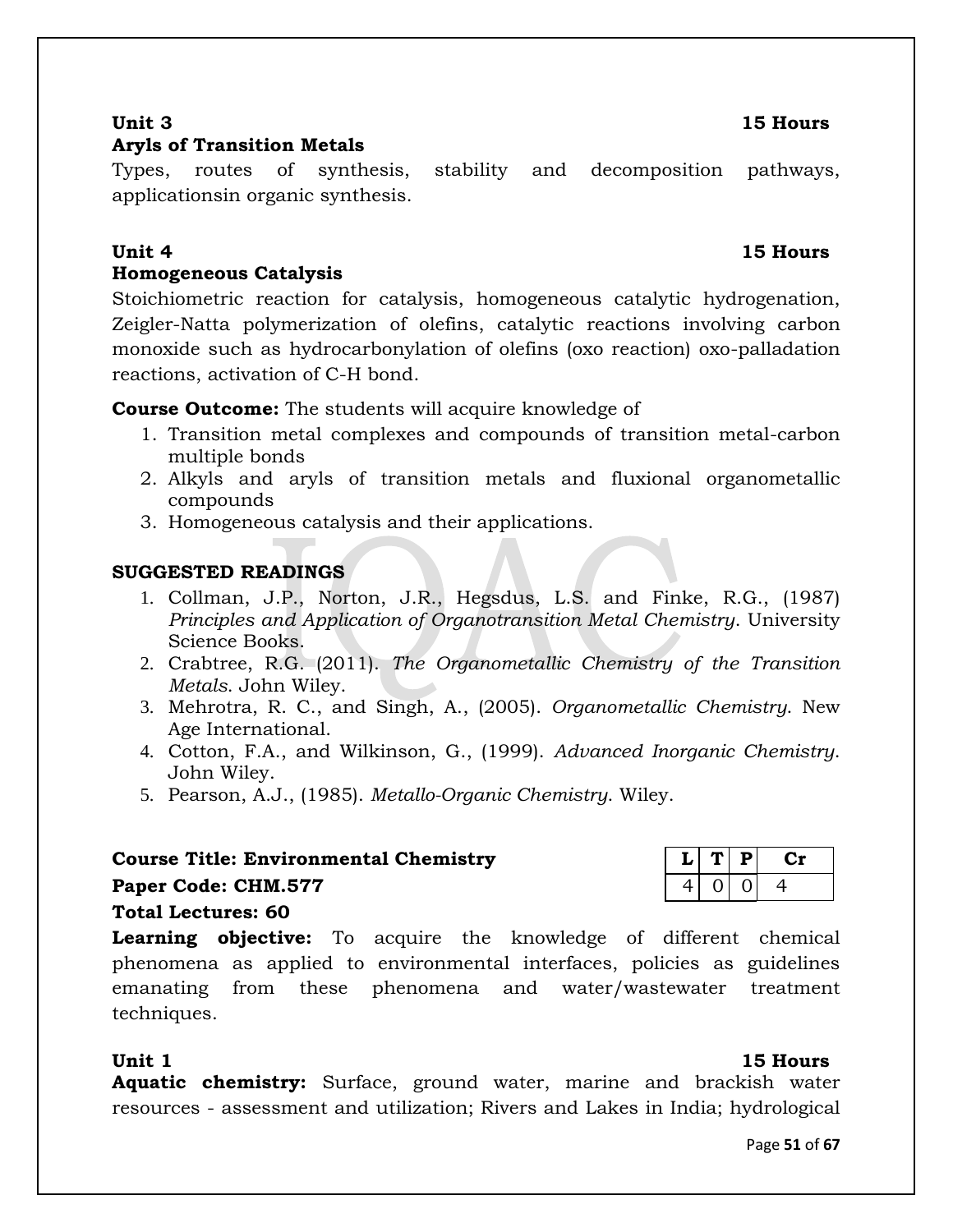cycle; Structure and properties of water, Water quality parameters, Physicochemical concepts of color, odour, turbidity, pH, conductivity, DO, COD, BOD and its kinetics, Carbonates and alkalinity, redox potential, Pourbiax diagram, pH-pE diagrams for Iron, oxoanions and anions, Environmental Issues: Ground water depletion; Water logging and salinity; Water Conservation and management techniques; Rain water harvesting; Watershed management; Eutrophication; Restoration of Lakes, transboundary river water sharing and interlinking of rivers.

**Interfacial Interactions:** Environmental chemistry of arsenic, chromium, Chemical potential, fugacity and its application to fugacity model.

## **Unit 2** 15 Hours

**Water treatment Technologies:** Chemical and Physical Methods of wastewater treatment with emphasis on sedimentation, coagulation, adsorption, water softening, defluoridation and ion exchange process.

**Membrane Processes:** Reverse Osmosis, Types of membrane, characterization of membranes, nano-membranes and their formation, efficiency of different membranes in removal of different elements.

**Biological wastewater treatment** including Activated sludge process, trickling filter and Membrane bioreactor, biological treatment processes - process description, design and application.

## **Unit 3 15 Hours**

# **Atmospheric chemistry:** Composition of air, Chemical speciation, particles, ion and radicals, Formation of particulate matter, Photochemical reactions in the atmosphere, Chemistry of air pollutants, Photochemical smog, Acid rain, Ozone Chemistry and Montreal Protocol, Greenhouse gases and Global warming, Clean Development Mechanism and Kyoto Protocol, Persistant Organic Pollutants (POP) and Stockholm Convention.

**Sources of Natural and Artificial Radiations**: Dosimetry, types of dosimeters, radioactive substances, applications and handling of isotopes and other radionuclides in environment.

Biochemical and Toxicological aspects of arsenic, cadmium, lead, mercury, carbon monoxide,  $O_3$ , PAN, MIC and other carcinogens.

## **Unit 4** 15 Hours

**Chemistry of Soil:** Physio-chemical composition of soil, humus, inorganic and organic components of soil, nutrients (NPK) in soil, significance of C:N ratio,

Page **52** of **67**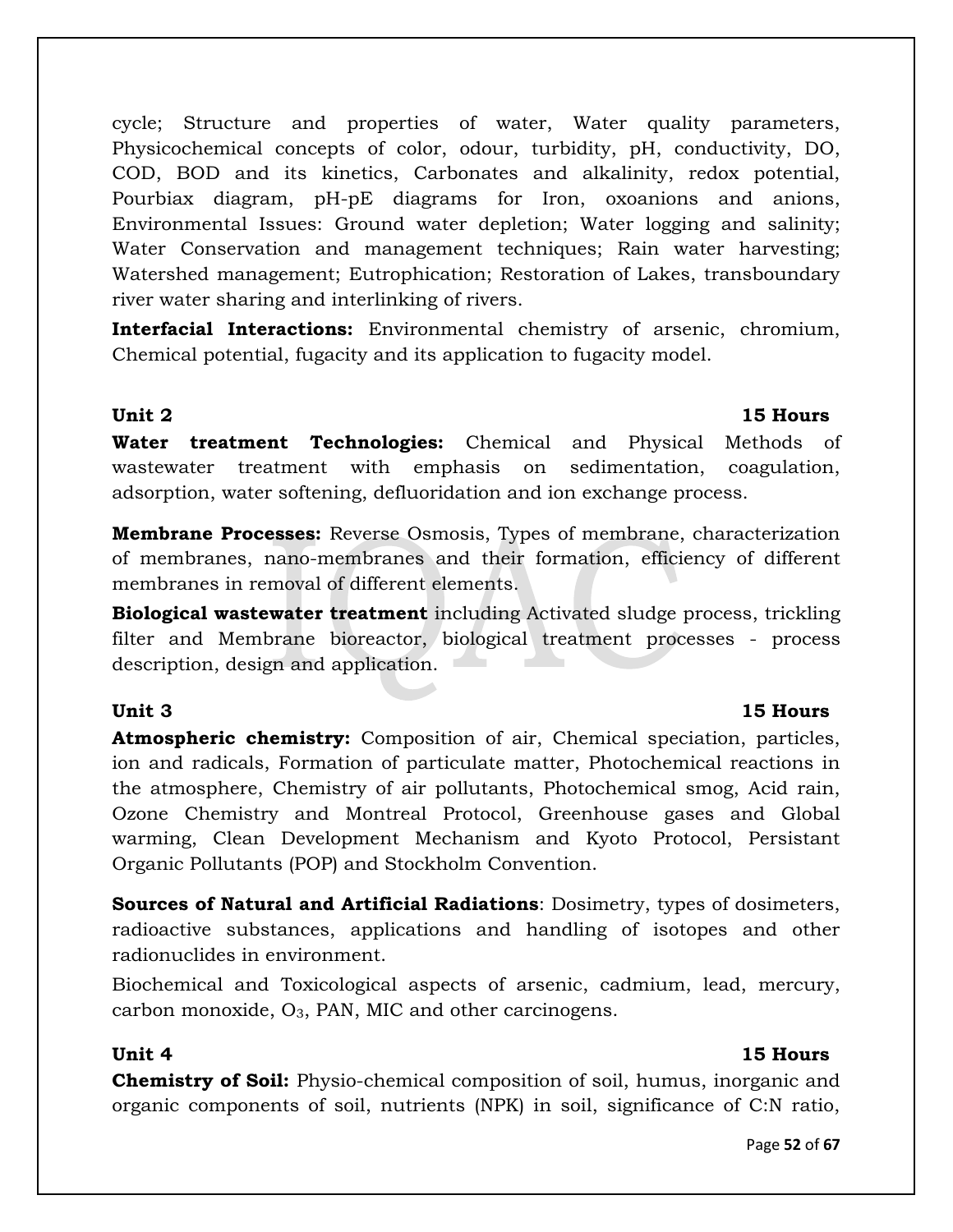cation exchange capacity (CEC), reactions in soil solution, ion exchange (physiosorption), ligand exchange (chemisorption), complexations, chelation; precipitation / dissolution.

**Environmental Geochemistry:** Concept of major, trace and REE. classification of trace elements, mobility of trace elements, geochemical cycles.

**Waste Management:** Biomass waste management, biomedical waste management and chemical waste management, design and construction of waste management site. Regulations for waste management.

**Course Outcome:** The student will acquire knowledge of

- 1. Various chemical processes in the air water and soil environment
- 2. Various policy implication for applied chemists
- 3. Treatment technologies adopted for various wastewaters

## **SUGGESTED READINGS**

- 1. Baird, C., and Cann, M., (2008). *Environmental Chemistry*. W.H. Freeman, USA
- 2. Manahan, S. E., (2008). *Fundamentals of Environmental Chemistry*. CRC Press, USA
- 3. Connell D. W. (2005). *Basic concepts of Environmental Chemistry*, CRC Press, USA
- 4. Girard, J., (2010). *Principles of Environmental Chemistry*. Barlett Publishers, USA.
- 5. Harrison, R. M., (2007). *Principles of Environmental Chemistry*. RSC Publishing, UK
- 6. Hillel, D., (2007). *Soil in the Environment: Crucible of Terrestrial Life*. Academic Press, USA.
- 7. Manahan, S. E., (2010). *Water Chemistry: Green Science and Technology of Natures Most Renewable Resource*. CRC Press, USA.
- 8. Tchobanoglous, G., Burton, F. L., and Stensel, H. D., (2003). *Wastewater Engineering: Treatment and Reuse*. McGraw-Hill Science, USA.
- 9. American Public Health Association, American Water Works Association and Water Environment Federation, (2005). *Standard Methods for the Examination of Water and Wastewater*. American Public Health Association.
- 10. Eckenfelder, Jr., W.W., Ford, D.L., and Englande, A.J., Jr. (2009). *Industrial water quality*. McGraw-Hill.
- 11. Crittenden, J. C., Trussell, R. R., and Hand, D. W., (2005). *Water treatment: principles and design*. Wiley Publishers, USA.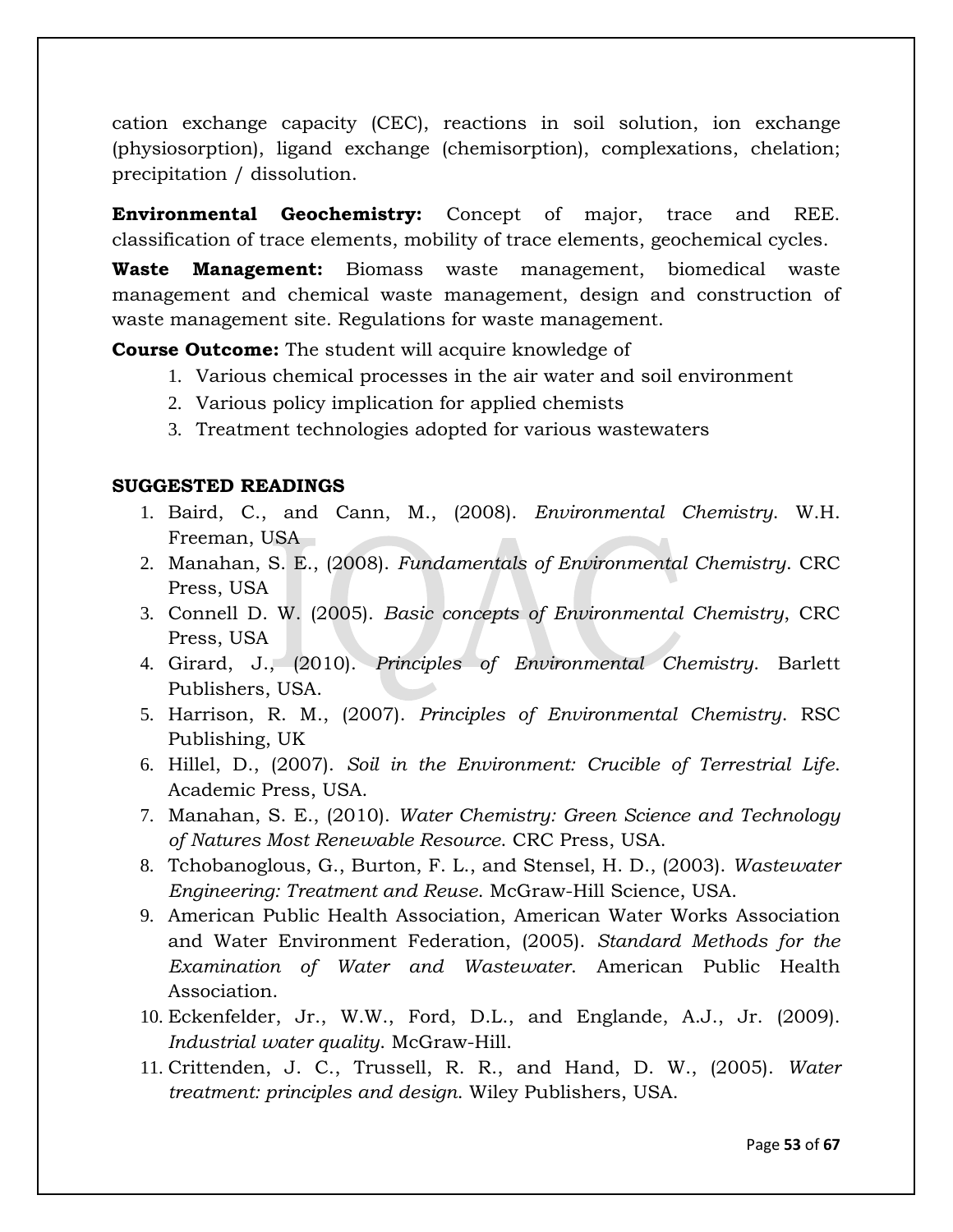12. Grady Jr, C. L., Daigger, G. T., Love, N. G., and Filipe, C. D. (2011). *Biological Wastewater Treatment*. CRC Press.

## **Course Title: Inorganic Photochemistry L T P Cr Paper Code: CHM.578** 4 0 0 4 **Total Contact Hours: 60**

**Learning objective:** To acquire knowledge of Inorganic photochemistry and photophysical principles, their applications on simple and macromolecules.

## **Unit 1** 15 Hours

**Basics of Photochemistry:** Electronic transitions, Jablonski diagram and photophysical processes, radiative transitions, absorption and emission, phosphorescence, intersystem crossing, mechanisms of singlet-triplet conversion (spin-orbit coupling), examples of ISC between states of different configurations, radiative rates, radiationless transitions, internal conversion, energy gap.

**Photochemical Mechanism:** Properties of excited states- structure, dipole moment, photochemical kinetics- calculation of rates of radiative process; bimolecular deactivation- quenching; excited states of metal complexes comparison with organic compounds, electronically excited states of metal complexes, charge transfer excitation.

## **Unit 3 15 Hours**

**Ligand Field Photochemistry:** Photosubstitution, photooxidation and photoreduction, ground state and excited state, energy content of the excited state, development of redox potentials of the excited states; redox reactions by excited metal complexes- energy transfer(FRET and SET), exciplex formation,

**Unit 4 15 Hours Applications of Photochemistry:** Measurement of fluorescence and phosphorescence and lifetimes, introduction to time-resolved techniques for absorption and emission measurements, detection and kinetics of reactive intermediates, photochromic reactions and memory devices, sensors, switches and molecular machines,  $TiO<sub>2</sub>photocatalysis$ , flash photolysis.

## **Course Outcomes:** The student will have knowledge of

- 1. Inorganic photochemistry and photophysical principles.
- 2. Identification and characterization of transient intermediates by ultrafast modern techniques.

# **Unit 2 15 Hours**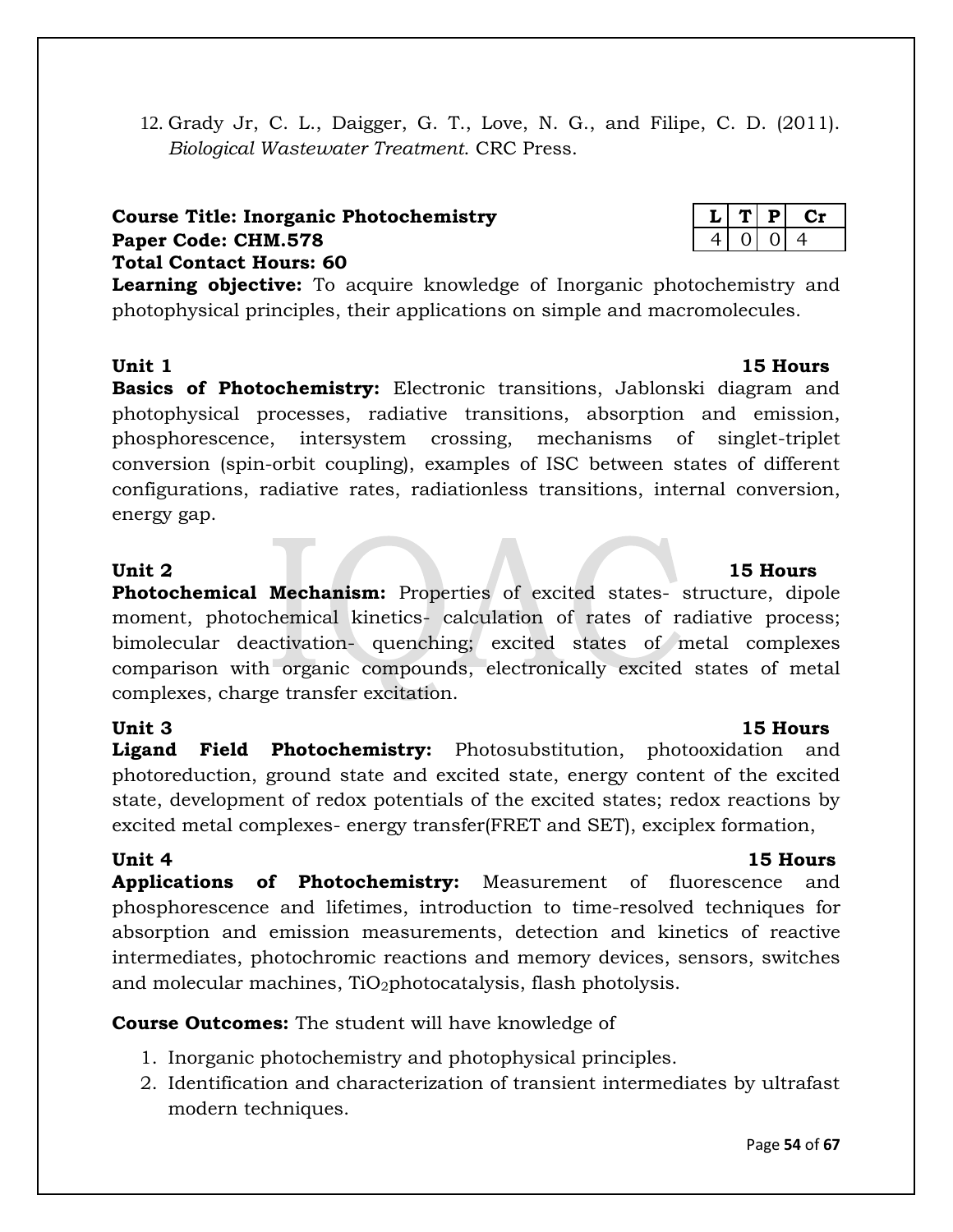- 3. Theory of photoreaction.
- 4. Application of photochemistry and photophysical principles on simple and macromolecules.

## **SUGGESTED READINGS**

- 1. Lakowicz, J. R., (2006). *Principles of Fluorescence Spectroscopy*, Springer.
- 2. Rohatgi-Mukherjee, K. K., (1986). *Fundamentals of Photochemistry*. New Age International.
- 3. Kryukov, A. I., and Yakuchmii, S., (1990). *Fundamentals of Photochemistry of Coordination Compounds*.
- 4. Kavarnos, G. J. (1993). *Fundamentals of Photoinduced Electron Transfer*. Vch Pub.
- 5. Valeur, B., and Berberan-Santos, M. N. (2012). *Molecular Fluorescence: Principles and Applications*. John Wiley and Sons.
- 6. Turro, N. J., Ramamurthy, V., and Scaiano, J. C. (2012). *Modern Molecular Photochemistry of Organic Molecules*. Wiley Publishers.
- 7. Ninomiya, I., and Naito, T. (2012). *Photochemical Synthesis*. Academic Press.

# **Course Title: Current Trends in Organic Synthesis L T P Cr Paper Code: CHM.579** 4 0 0 4

## **Total Contact Hours: 60**

**Learning objective:** To impart knowledge of current trends in free radical reactions, enolate chemistry and protection and deprotection relevant to industrial process thinking.

**Unit 1 15** Hours **Free radical reactions:** Types of free radical reactions, free radical substitution mechanism at an aromatic substrate, free radical rearrangement,neighbouring group assistance, reactivity for aliphatic and aromatic substrates at a bridgehead, Reactivity in the attacking radicals,the effect of solvents on reactivity, allylic halogenation (NBS), auto-oxidation. Coupling of alkynes and arylation of aromatic compounds by diazonium salts. Recent trends in oxidative functionalization of C-H bond *via* free radical chemistry.

## **Unit 2 15 Hours**

**Enolate Chemistry**: Regio- and stereo-selectivity in enolate generation. "O" versus "C" alkylation, effect of solvent, counter-cation and electrophiles; symbiotic effect; thermodynamically and kinetically controlled enolate formations; various transition state models to explain stereoselectiveenolate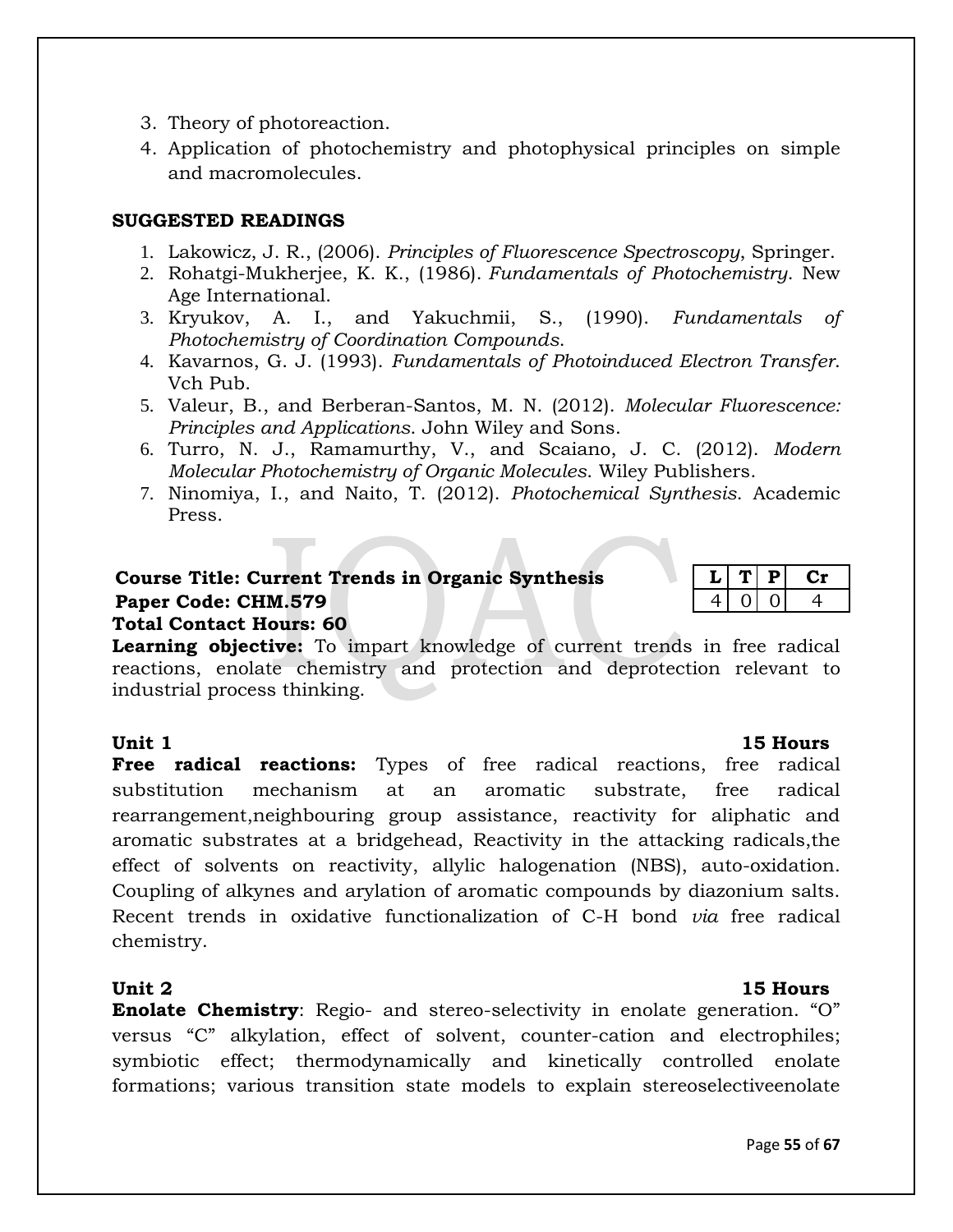Page **56** of **67**

formation; enamines and metallo-enamines; regioselectivity in generation, application in controlling the selectivity of alkylation.

**Unit 3 15 Hours Protection and deprotection of various functional groups**:Protection of alcohols by ether, silyl ethers and ester formations and their deprotection, protection of carbonyls by acetal and ketal formation and their deprotection,protection of 1, 2 diols- by acetal, ketal and carbonate formation and their deprotection, protection of amines by acetylation, benzylation, benzyloxy carbonyl, *t-*butoxycarbonyl (Boc), fmoc, triphenyl methyl groups and their deprotection, protection of carboxylic acids by ester formation and their deprotection:

Recent advances in protection-deprotection free organic synthesis.

## **Unit 4** 15 Hours

**New synthetic reactions:** Baylis-Hillman reaction, Biginelli reaction, Mukaiyama aldol reaction, Mitsunobu reaction, McMurrey reaction, Julia-Lythgoe olefination, and Peterson's stereoselective olefination, Buchwald-Hartwig coupling, Eishenmosher-Tanabe fragmentation and Shapiro reaction, Stork-enamine reaction, Aza-Cope, Aza-Wittig reaction, Ugi reaction, Robinson– Gabriel synthesis, Vilsmeier–Haack reaction.

**Course Outcome:**The student would acquire the knowledge of

- 1. Regioselective and enantioselective strategies.
- 2. Judicious use of Protection and deprotection based synthesis.
- 3. Reaction of commercial importance and their control.

## **SUGGESTED READINGS**

- 1. Finar, I.L., (2012). *Organic Chemistry Vol. 1*. Pearson Education, UK.
- 2. Finar, I.L., (2012). *Organic Chemsitry Vol. 2: Stereochemistry and the Chemistry of Natural Products*. Pearson Education, UK.
- 3. Fleming I., (2011). *Molecular Orbitals and Organic Chemical Reactions*. John Wiley and Sons.
- 4. Li, J. J., (2014). *Name Reactions: A Collection of Detailed Reaction Mechanisim*. Springer-Verlag.
- 5. Kalsi, P.S. (2010). *Organic Reactions and Their Mechanisms*. New Age International Pub.
- 6. McMurry, J. (1996). *Organic Chemistry*, Brooks Cole,.
- 7. Mukherjee, S.M., and Singh, S.P., (2009). *Reaction Mechanism in Organic Chemistry*. Macmillan India Ltd.
- 8. Smith, M. B., (2013). *March's Advanced Organic Chemistry: Reactions, Mechanisms, and Structure*. John Wiley and Sons.
- 9. Solomon, T.W.G., Fryhle, C.B. and [Snyder,](http://www.wiley.com/WileyCDA/Section/id-302475.html?query=Scott+A.+Snyder) S. A., (2013). *Organic Chemistry*. John Wiley and Sons, Inc.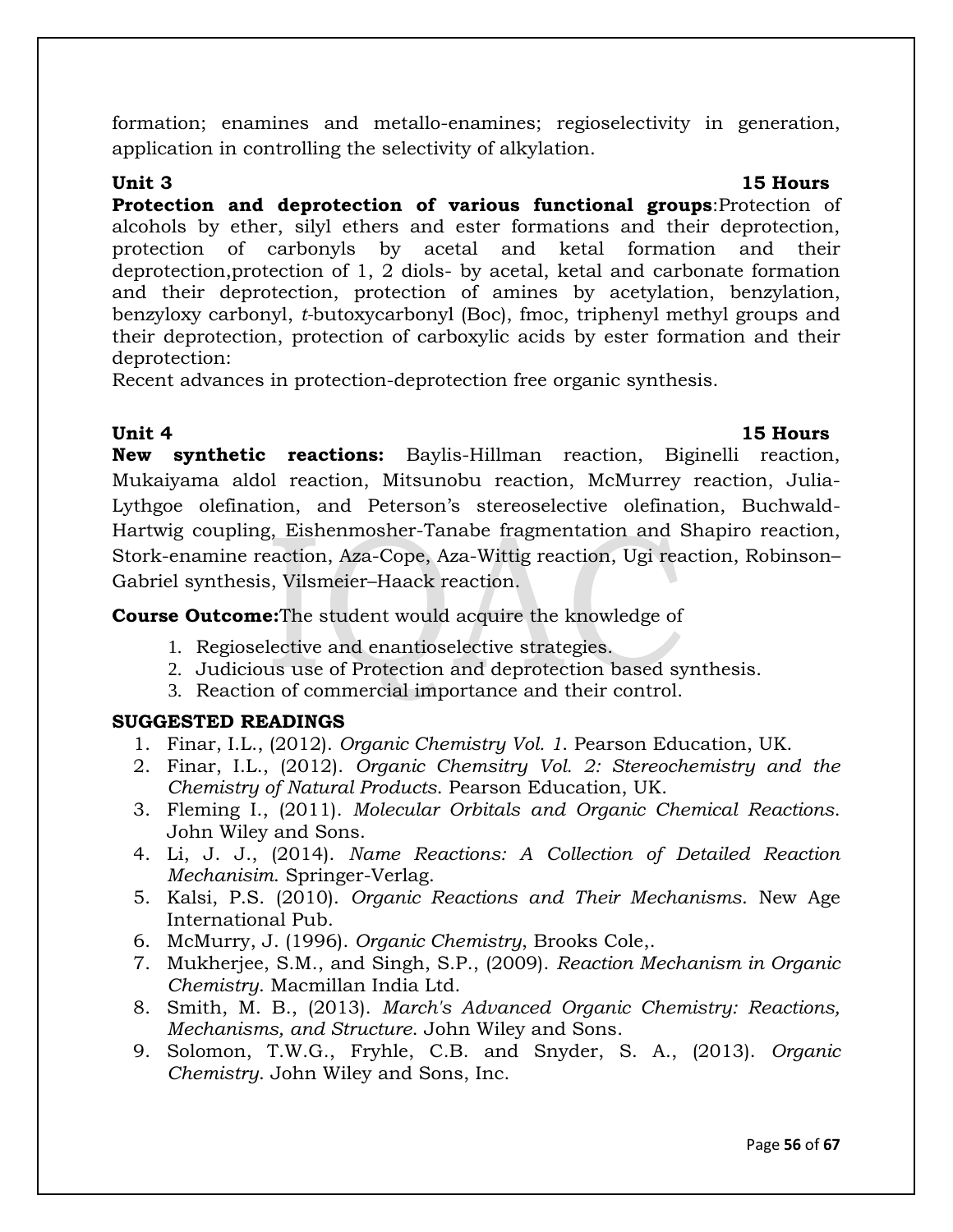- 10. Sykes, P. A.(1997). *Guide Book to Mechanism in Organic Chemistry*. Prentice Hall.
- 11. Carruthers, W. (2004). *Some Modern Methods of Organic Synthesis*. Cambridge Uni. Press, UK.

## **Course Title: Supramolecular Chemistry Paper Code: CHM.580 Total Contact Hours: 60**

**Learning objective:** To impart knowledge of molecular interactions apart from bonding. Use of such interactions in template host and their designing for complimentary target guest and devising supramolecules which could be applied as organic materials, sensors, and devices.

## **Unit 1** 15 Hours

**Introduction:** Definition and development of supramolecular chemistry, nature of binding interactions in supramolecular structures: ion-ion, ion-dipole, dipole-dipole, h-bonding, cation- $\Box$ , anion- $\Box$  $\Box$ ,  $\Box$  - $\Box$  and van der waals interactions, supramolecular chemistry in life, ionophores, porphyrin and other tetrapyrrollic macrocycles, coenzymes, neurotransmitters, DNA and biochemical self-assembly. Classification of supramolecular host-guest compounds, pre- organization and complementarily, receptors, nature of supramolecular interactions.

Host-guest chemistry: synthesis and structure of crown ethers, lariat ether and podands, cryptands, spherands, calixarenes, cylcodextrins, cyclophanes, carcerands and hemicarcerands. Concepts of selectivity, macrocyclic, macrobicyclic synthesis and template effects,

**Cation Binding:** Binding Constant and its determination, concept of coordination chemistry, cation complexation using various preorganized host, soft ligands including N, S and P based macrocycles, Schiff's base, proton and ammonium ion complexation, carbon donor and π- acid ligands, siderophores.

**Anion Receptor:** Anion recognition and its biological relevance, concepts on anion host design, from cation to anion hosts- a simple change in pH, guanidinium- based receptors, neutral receptors, organometallic receptors, coordination interactions. Chromogenic and cluorogenic receptors, dosimeters, ion pair recognition and zwitterion recognition.

|   | Р | ч. |
|---|---|----|
| 4 |   | 4  |

## **Unit 2** 15 Hours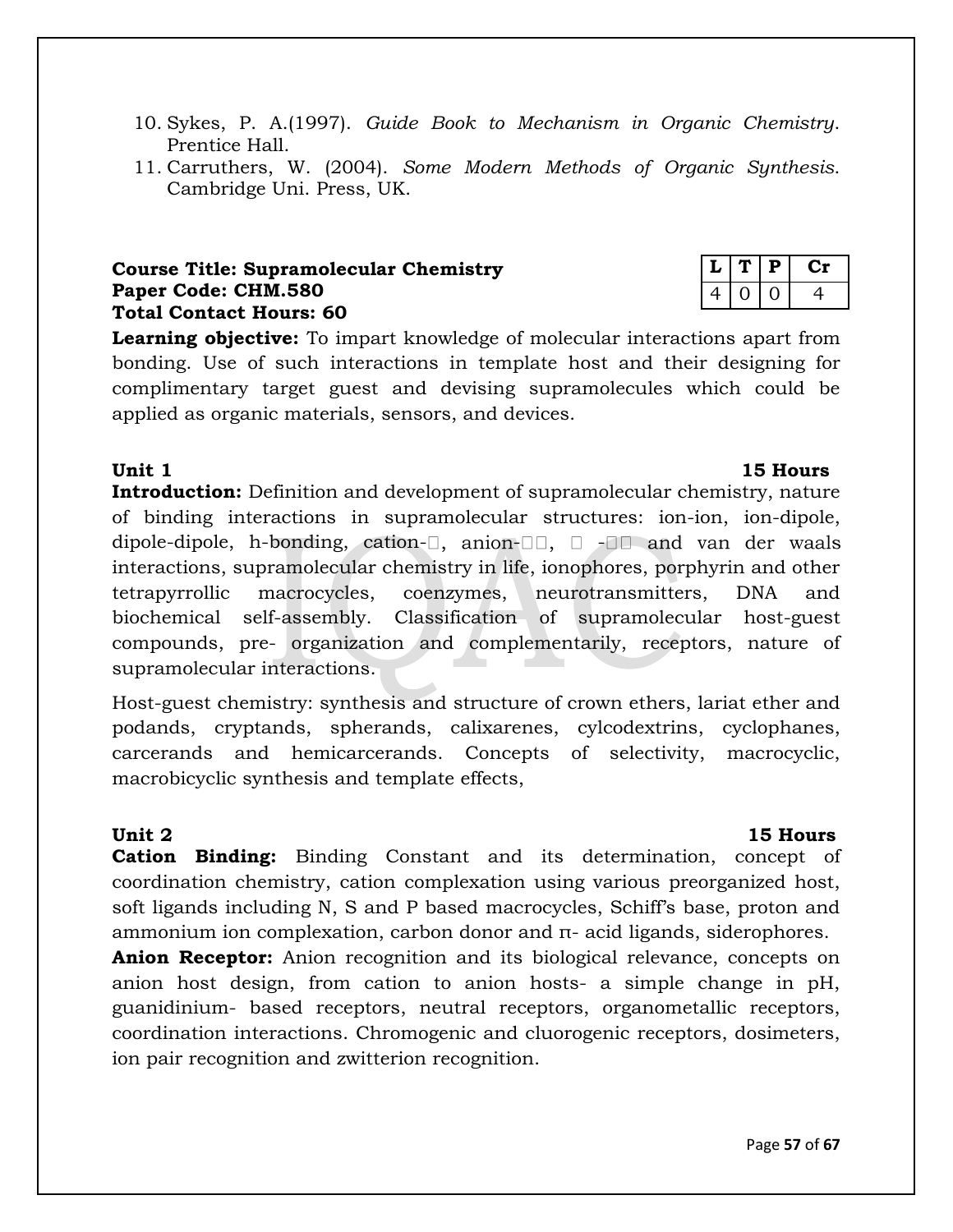**Inclusion Complexes:** Molecular guests and their inclusion complexation with Cyclodextrin, molelcular clefts, tweezers, cryptophanes, cyclophanes, carcerands and hemicarcerands, solid state inclusion including clathrate formation, solid-liquid, solid-gas inclusions.

# **Unit 3 15 Hours**

**Molecular Self-assembly:** Supramolecular polymers: definition, kineic and thermodynamic consideration of self-assembly. self-assembly molecules: design, synthesis and properties of the molecules, self-assembly by H-bonding, proteins and foldamers, DNA, catenanes, rotaxanes, molecular knot: topology and examples including trefoil and borromean rings, surfactants self assembly, liquid crystals.

Dendrimers structure and nomenclature, synthesis and characterization, supramolcular chemistry of dendrimers and its assembly, dendritic nanodevices

Supramolecular polymers including amphiphilic block polymers and molecular imprinter polymers, biological self assembly in amyloids, actins and fibrin, COF and supramolecular gels.

## **Unit 4 15 Hours**

**Supramolecular and Molecular Devices:** Supramolecular photochemistry and catalysis, molecular electronic devices: molecular electronic devices, molecular wires, molecular rectifiers, molecular switches and molecular logic gates, non linear optical devices, organics for photonics and electronics.

**Molecular Machines:** Molecular machine terminology and bio-inspiration, ratchet mechanism including pulsating and tilt mechanism, covalent and supramolecular motors and their controlling mechanisms, machines based on catenanes and rotaxanes. Applications as molecular walkers, switchable catalysts, surface analysis at molecular dimensions.

**Course Outcome:** The students will acquire knowledge of

- 1. Various supramolecular aspects of interaction between two chemical systems.
- 2. Devising supramolecular systems based on complementarily and preorganizational requirements of host.

## **SUGGESTED READINGS**

1. Steed, J. W., and Atwood, J. L. (2013). *Supramolecular chemistry*. John Wiley and Sons.

Page **58** of **67**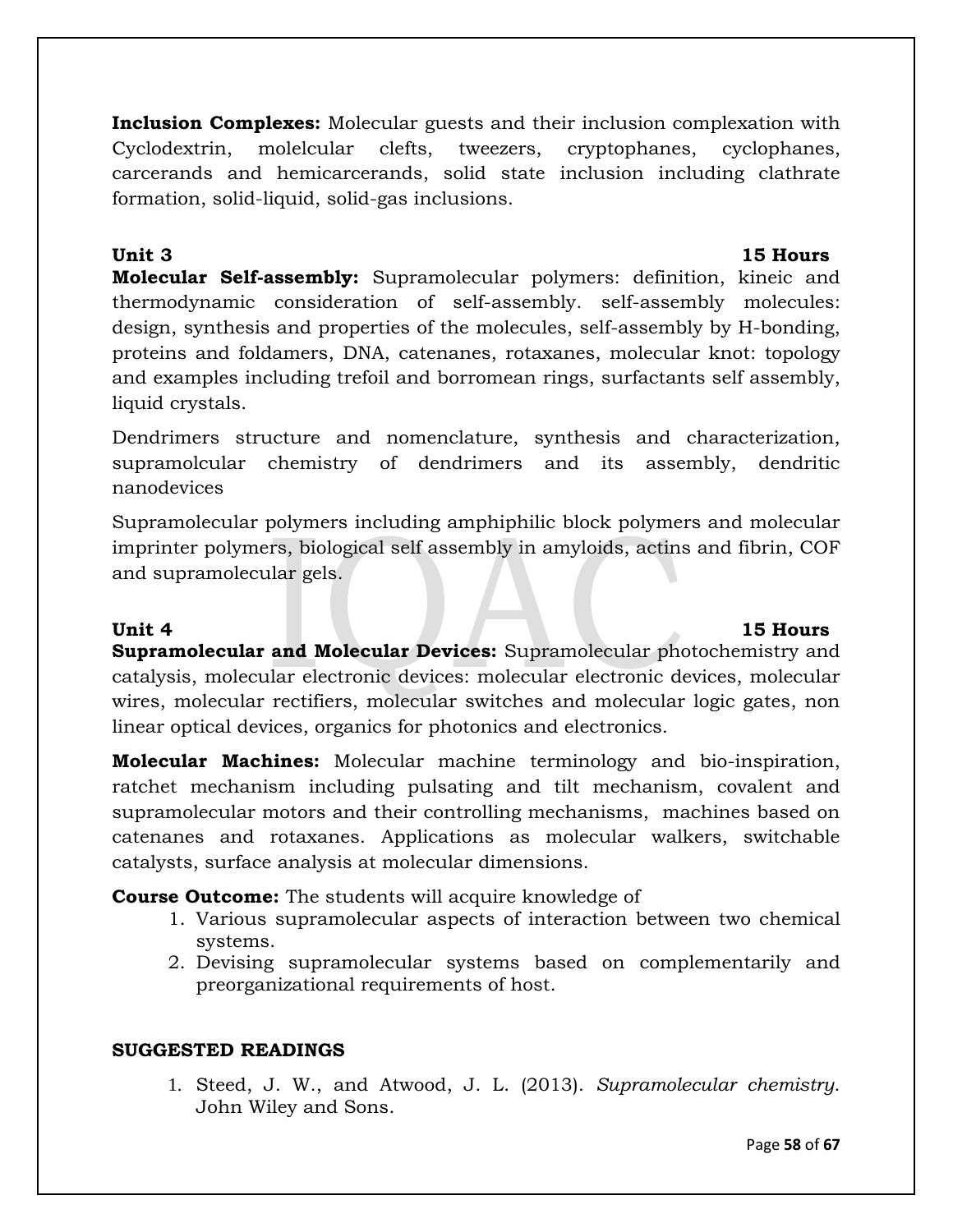- 2. Lehn, J. M., (1995). *Supramolecular Chemistry-Concepts and Perspectives*. Wiley –VCH.
- 3. Beer, P.D., Gale, P. A., and Smith, D. K., (1999). *Supramolecular Chemistry*. Oxford University Press.
- 4. Martin, N. and Nierengarten J.-F. (2012). *Supramolecular Chemistry of Fullerenes and Carbon Nanotubes*. Wiley-VCH.
- 5. Vicens, J. and Harrowfield J. (2007). *Calixarenes in the Nanoworld*. Springer.
- 6. Schalley, C. A. (2012). *Analytical Methods in Supramolecular Chemistry*. Vol. 1 and 2, Wiley-VCH.
- 7. Erbas-Cakmak, S., Leigh, D. A., McTernan, C. T., and Nussbaumer, A. L. (2015). Artificial molecular machines. *Chemical Rev*iew, *115*(18), 10081-10206.

## **Course Title: Material Chemistry**  $|L|T|P|$  Cr **Paper Code: CHM.581** 4 0 0 4 **Total Contact Hours: 60**

**Learning objective:** To impart knowledge of materials, their characteristics and physical functions

**Magnetic Materials (Ferrites)** Introduction, structure and classification, hard and soft ferrites, synthesis of ferrites by various methods (precursor and combustion method), characterization of ferrites by Mossbauer spectroscopy, significance of hysteresis loop and saturation magnetization in ferrites, magnetic properties of ferrites, applications of ferrites.

## **Glasses, Ceramics, Composites and Nanomaterials**

Glassy state, glass formers and glass modifiers, applications. ceramic structures, mechanical properties, clay products. microscopic composites; dispersion-strengthened and particle-reinforced, fibre-reinforced composites, macroscopic composites, nanocrystalline phase, preparation procedures, special properties, applications.

## **Unit 2** 15 Hours

Mesmorphic behaviour, thermotropic liquid crystals, positional order, bond orientational order, nematic and smectic mesophases; smectic - nematic transition and clearing temperature -homeotropic, planar and sCHMieren textures, twisted nematics, chiral nematics, molecular arrangement in smectic A and smectic C phases, optical properties of liquid crystals. dielectric susceptibility and dielectric constants. lyotropic phases and their description of ordering in liquid crystals.

## Unit 1 15 Hours

## Page **59** of **67**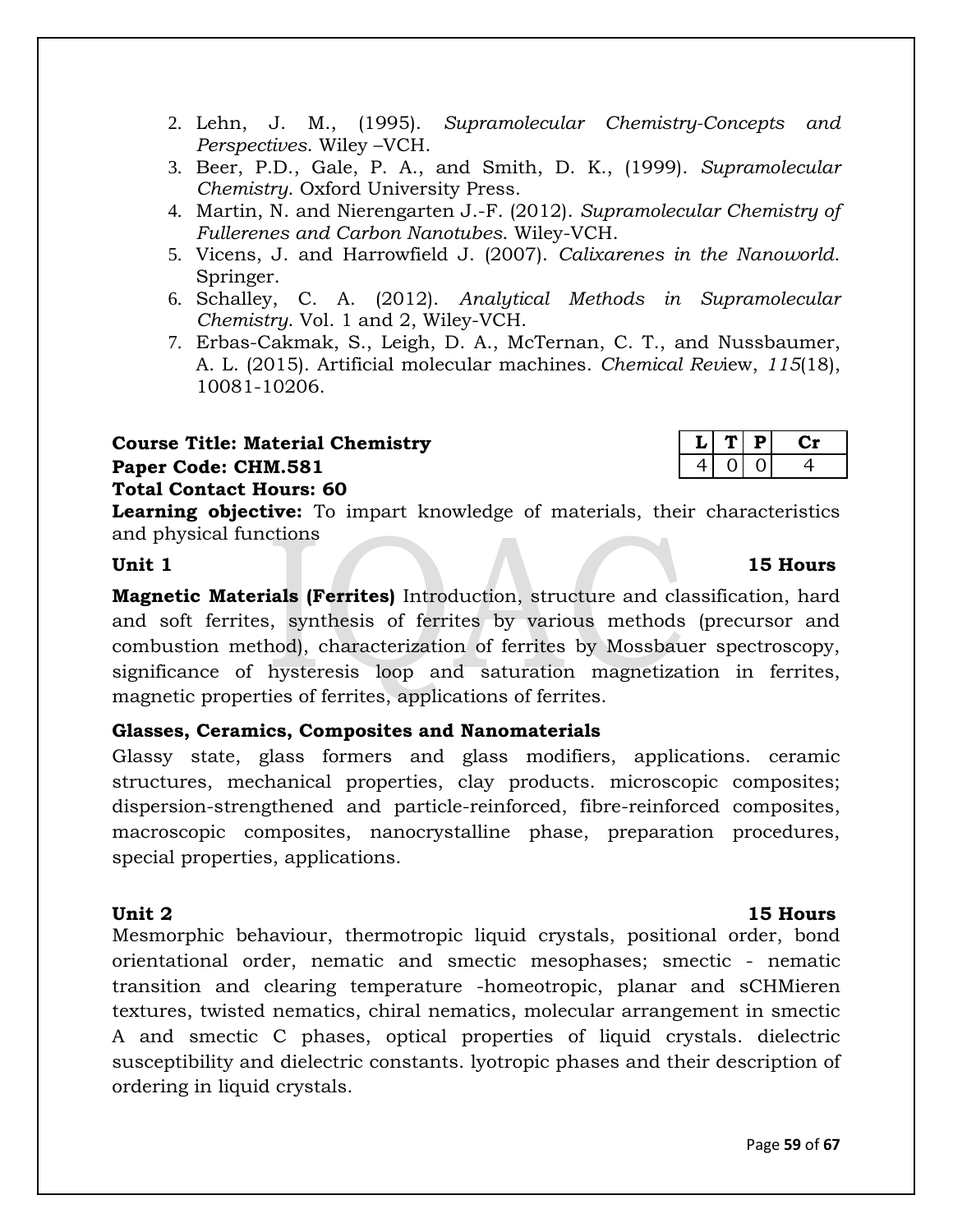## **Thin Films and Langmuir- Blodgett Films**

Prepartion techniques; evaporation/sputtering, chemical process, sol gel etc. Langmuir – Blodgett (LB) films, growth technique, photolithography, properties and applications of thin and LB films

## **Materials for Solid State Devices**

Rectifiers, transistors, capacitors –IV-V compounds, low–dimensional quantum structure; optical properties.

## **Unit 3 15 Hours**

Types of ionic conductors, mechanism of ionic conduction, interstitial jumps (Frenkel); vacancy mechanism, diffusion superionic conductors; phase transitions and mechanism of conduction in superionic conductors, examples and applications of ionic conductors.

**Molecular Conductor:** Oligo (phenylene vinylene)s, oligo( phenylene ethynylene)s, oligo (eneyne)s, oligo(thiophene vinylene), oligo (thiphene ethynylene) etc. and their applications.

**Preparation and characterization of silica and zirconia based stationary phases** by (a) dynamic chemical modification, in which chiral selector is adsorbed on the surface of the zirconia by physical forces, (b) permanent chemical modification, in which a CS is chemically bonded onto the zirconia surface, and (c) physical screening, in which zirconia surface is coated with a polymer or carbon layer, and their application in chiral separations by LC

## **Unit 4** 15 Hours

**Fullerenes, Carbon Nanotubes and Graphene:** Types and Properties, methods of preparation and separation of carbon nanotubes, applications of fullerenes, CNTs and graphene.

**Nonlinear optical materials:** Non-linear optical effects, second and third order – molecular hyperpolarisability and second order electric suspceptibility – materials for second and third harmonic generation.

**Course Outcome:** The students will acquire knowledge of

- 1. Inorganic, organic and mixed materials
- 2. Characterization of these materials
- 3. The relationship between material structure and physical attributes associated with them.

## **SUGGESTED READINGS**

1. Ashcroft, N. W., and Mermin, N. D. (1976*). Introduction to Solid State Physics*. Saunders.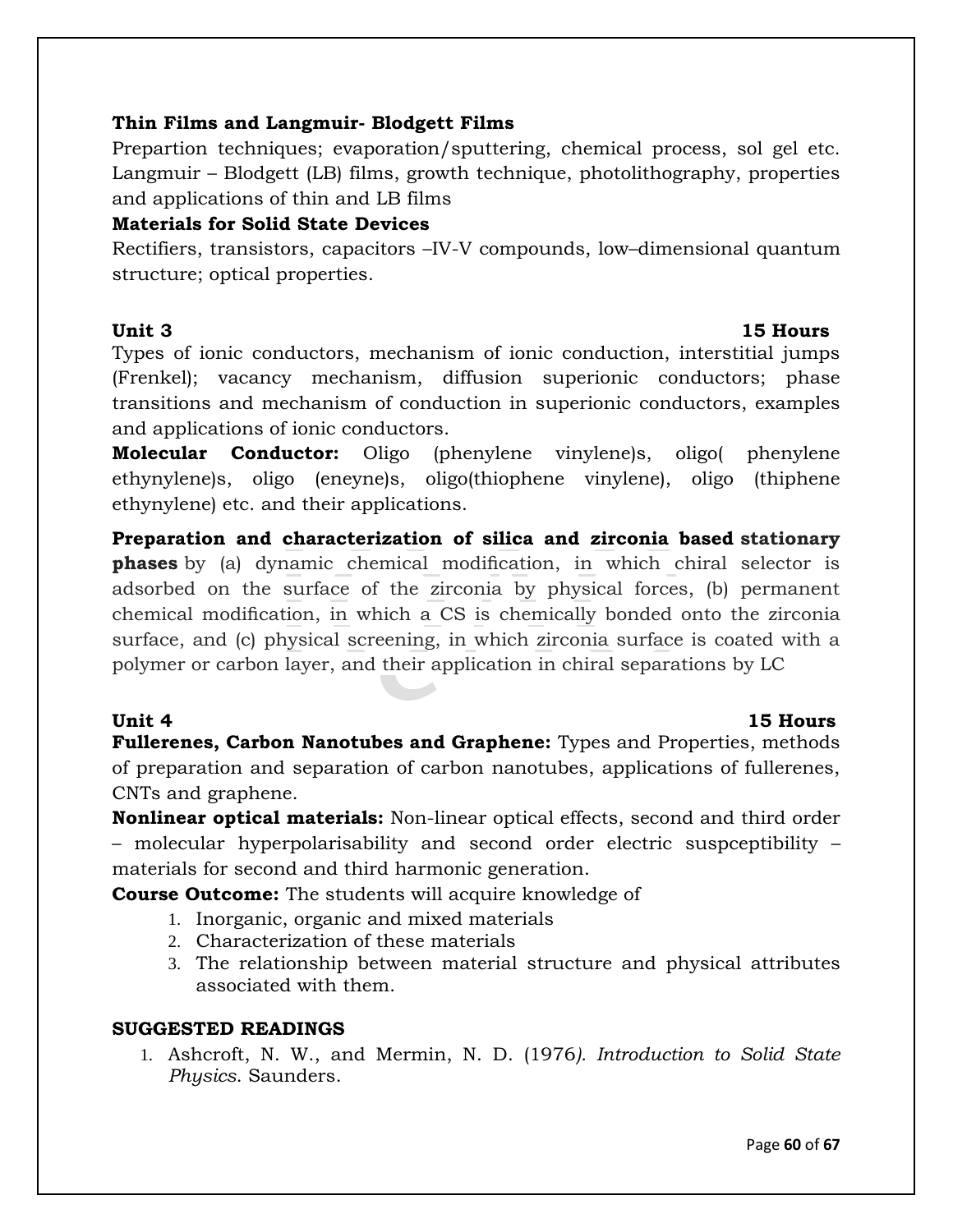- 2. Callister Jr, W. D., and Rethwisch, D. G. (2012). *Fundamentals of Materials Science and Engineering: An Integrated Approach*. John Wiley and Sons.
- 3. Anderson, J. C., Leaver, K. D., Rawlings, R. D., and Leevers, P. S. (2004). *Materials Science for Engineers*. CRC Press.
- 4. Keer, H. V. (1993). *Principles of the Solid State*. New Age International.

# **Course Title: Project Paper Code: CHM.599 Total Contact Hours: 432**

|  | Р |  |
|--|---|--|
|  |   |  |

**Learning objective:** The project would develop scientific aptitude, critical thinking, experiment planning, reporting and auditing the experimental data, interpretation to result discussion, research writing and research presentation.

Project supervisor would be allocated at the start of the semester and research

project would be undertaken in discussion with the project supervisor. At the end of the semester the student has to prepare a project report as per the university guidelines. Upon submission of the project report, the projects would be evaluated based on a project presentation.

**Course Outcome:** The student would be able to

- 1. Investigate various aspects related to the chemistry problem.
- 2. Appreciate the literature and its relevance to his topic of interest
- 3. Write research proposal independently
- 4. Would generate interest in current topics of research.

## **Interdisciplinary Courses Offered by Centre for Chemical Sciences**

|                             | ID Courses offered by the faculty of Centre for Chemical Sciences (For |                                           |                       |                          |  |                             |               |    |                 |       |    |
|-----------------------------|------------------------------------------------------------------------|-------------------------------------------|-----------------------|--------------------------|--|-----------------------------|---------------|----|-----------------|-------|----|
|                             | students of other Centres)                                             |                                           |                       |                          |  |                             |               |    |                 |       |    |
|                             |                                                                        | CHM.515   Basics perspective in Inorganic | 2                     |                          |  | 2                           | <sup>10</sup> | 15 | 15 <sup>1</sup> | 10 50 |    |
|                             |                                                                        | Chemistry                                 |                       |                          |  |                             |               |    |                 |       |    |
| $\mathcal{D}_{\mathcal{L}}$ |                                                                        | CHM.516   Introduction<br>Green<br>to     | $\mathcal{D}_{\cdot}$ |                          |  | 2                           | 10            | 15 | 15 <sub>1</sub> | 10    | 50 |
|                             |                                                                        | Chemistry and Sustainability              |                       |                          |  |                             |               |    |                 |       |    |
| 3                           |                                                                        | CHM.517   Chemistry of Nanomaterials and  |                       | $\overline{2}$<br>$\sim$ |  | $\mathcal{D}_{\mathcal{L}}$ | 10            | 15 | 15 <sup>1</sup> | 10    | 50 |
|                             |                                                                        | Fabrication                               |                       |                          |  |                             |               |    |                 |       |    |
| $\overline{4}$              |                                                                        | CHM.528   General Laboratory Practices    |                       |                          |  | 2                           | 10            | 15 | 15              | 10    | 50 |
|                             |                                                                        |                                           |                       |                          |  |                             |               |    |                 |       |    |

# **Course Title: Basic Perspectives in Inorganic Chemistry Paper Code: CHM.515**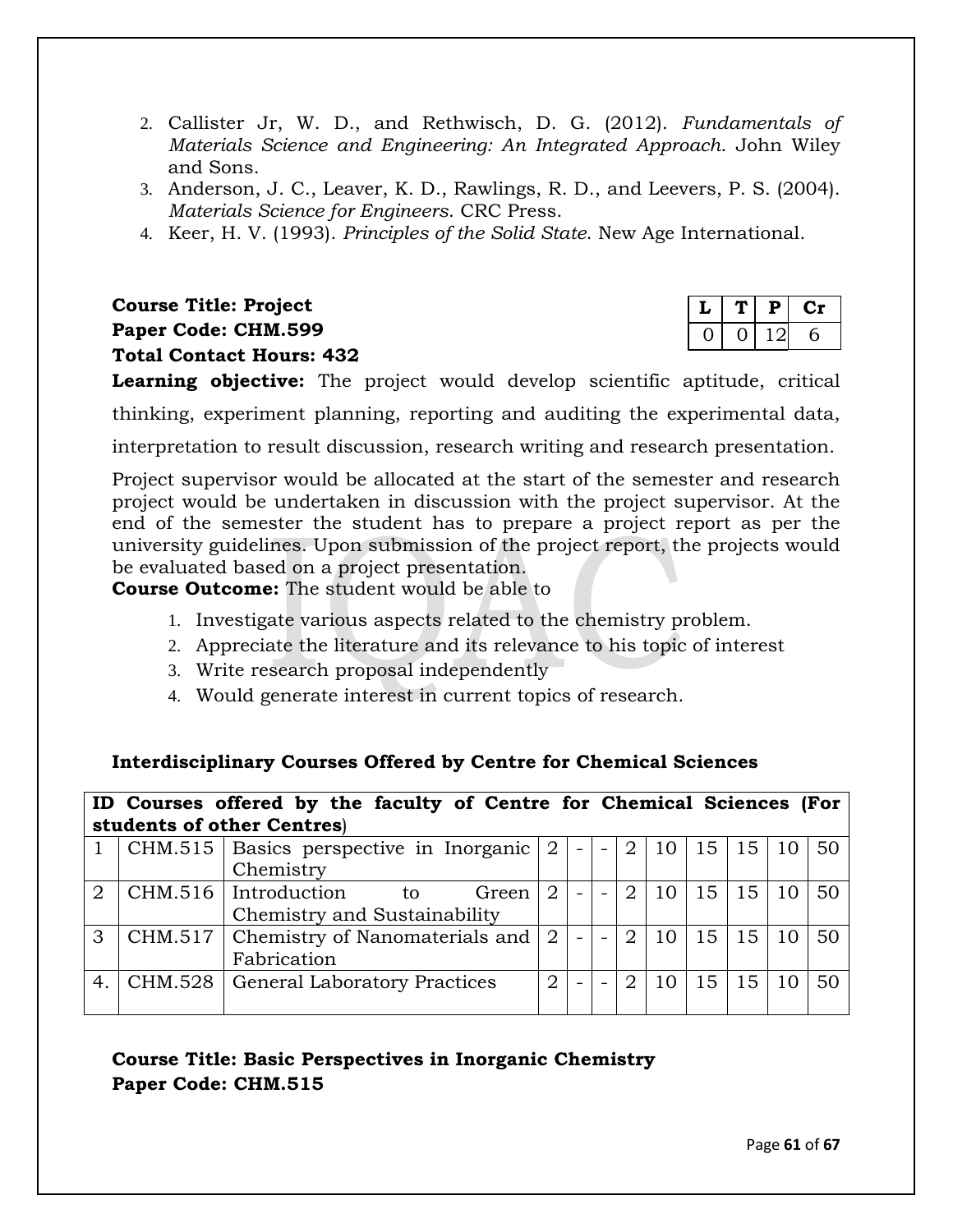## **Total Contact Hours: 30**

**Learning objective:** To introduce the knowledge of d-block elements, coordination chemistry, ions role in biology, metals in aqueous environment, and hydrogen energy.

Chemistry of d-block elements. coordination chemistry, models and stereochemistry, theories, spectra and bonding.

## **Unit 2 8 Hours**

Ions role in bioscience: ionophores, pophyrin and other tetrapyrrollic macromolecules, coenzymes, neurotransmitters, metal binding to dna.

## **Unit 3 8 Hours**

**Metals in aqueous environment** – introduction, environmental chemistry, environmental composition, chemical processes, complexes, metal speciation of calcium, copper and mercury, their behaviour in hydrosphere.

## **Unit 4 7 Hours**

**Hydrogen Energy**. introduction, synthesis and structures of metal hydrides, coordination modes of hydrogen atom, hydrogen storage,  $H_2$  evolution under solar energy, thermal energy and acidifications.

**Course Outcome:** The completion of this course will enable the students to acquire knowledge of

- 1. The coordination chemistry of d-group elements and coordination of ions within living organisms.
- 2. Environmental chemistry and metal hydrides as hydrogen energy source.

## **SUGGESTED READINGS**

- 1. Lippard, S.J. and Berg, J.M., (1994) *Principles of Bioinorganic Chemistry*. University Science Books.
- 2. Cotton, F. A., and Wilkinson, G. (1988). *Advanced Inorganic Chemistry* (Vol. 545). New York: Wiley.
- 3. Huheey, J. E., Keiter, E. A., Keiter, R. L., and Medhi, O. K. (2006). *Inorganic Chemistry: Principles of Structure and Reactivity*. Pearson Education India.
- 4. Greenwood, N. N., and Earnshaw, A. (2012). *Chemistry of the Elements*. Elsevier.

## **Unit 1 7 Hours**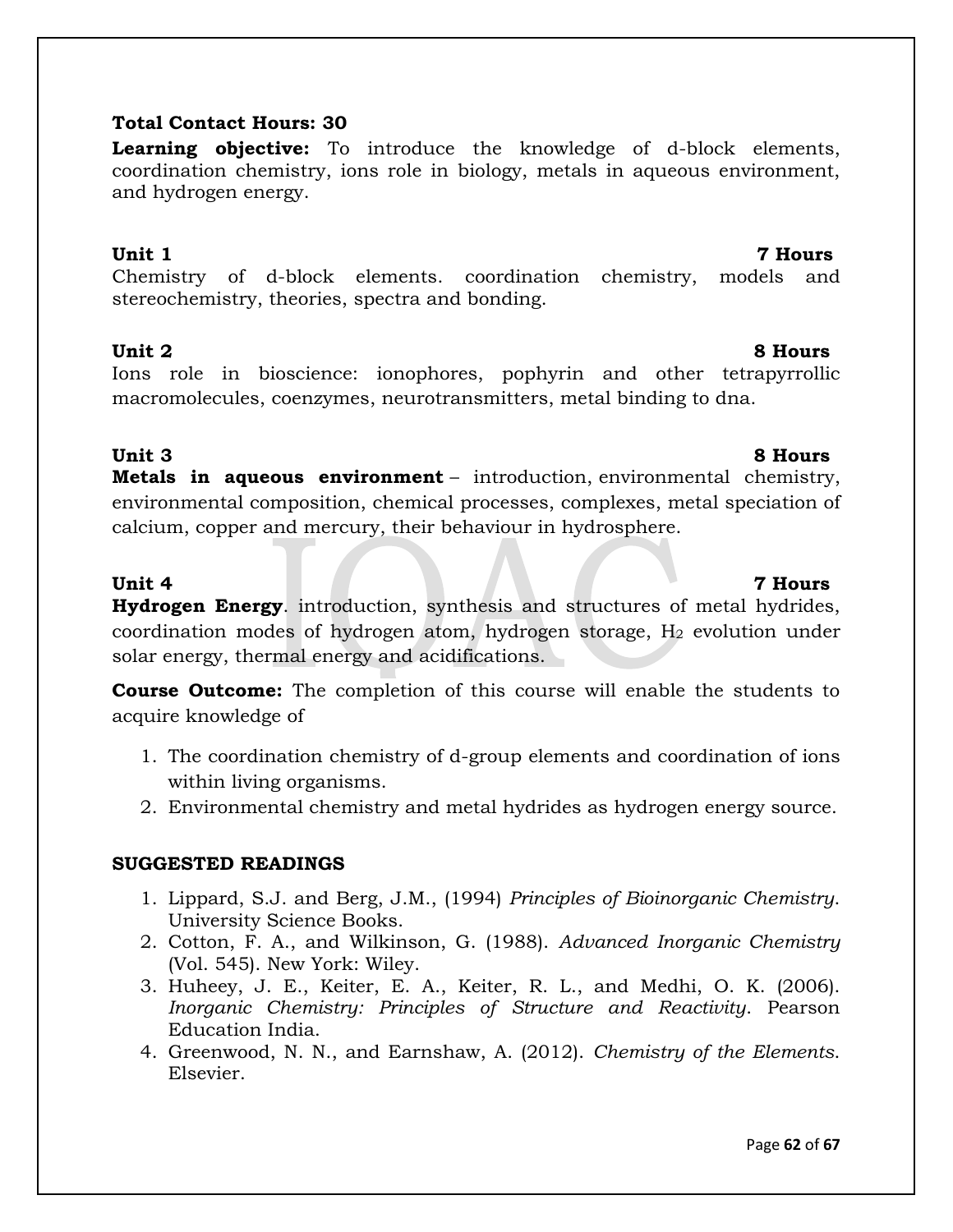- 5. Van-Loon G.W. and Duffy S.J. (2011) *Environmental Chemistry: A Global Perspective*. Oxford University Press.
- 6. Rao C.S. (2006) *Environmental Pollution Control Engineering*. New Age International Publishers, New Delhi,
- 7. Peruzzini, M. and Poli, R. (2005) *Recent Advances in Hydride Chemistry*, Elsevier Science B.V., Amsterdam.

## **Course Title: Introduction to Green Chemistry and Sustainability**

## **Paper Code: CHM.516 Total Contact Hours: 30**

**Learning objective:** To introduce basic concepts of green chemistry and their importance for sustainable development.

## **Introduction**:

Adverse effect of some of the current chemical practices on health and environment, concept and need of green chemistry, basic principles of green chemistry with examples– atom economy, wastage minimization, selection of starting materials etc. limitations/obstacle in the persuitof the goals of green chemistry, types of solvent.

## **Unit 2 7 Hours**

## **Emerging non-conventional techniques:**

Microwave heating as energy efficient source, mechanism of microwave heating, Examples of microwave assisted organic synthesis, sono-chemistry and green chemistry,

## **Unit 3 8 Hours**

## **Green solvents:**

Ionic liquids**:** properties and advantages**,** use of ionic liquids as solvent as well as catalyst, recyclability of ionic liquids. Solvent-free synthesis.

## **Value addition of abundantly available precursors:**

Need for the use of renewable precursors over petroleumbased feedstocks, biomass conversion (carbohydrates, lignocellulose biomass) into value added molecules.

**Course Outcome:** The students will be acquainted with

## $Cr$  $0 \mid 0 \mid 2$

# **Unit 1 7 Hours**

## **Unit 4 8 Hours**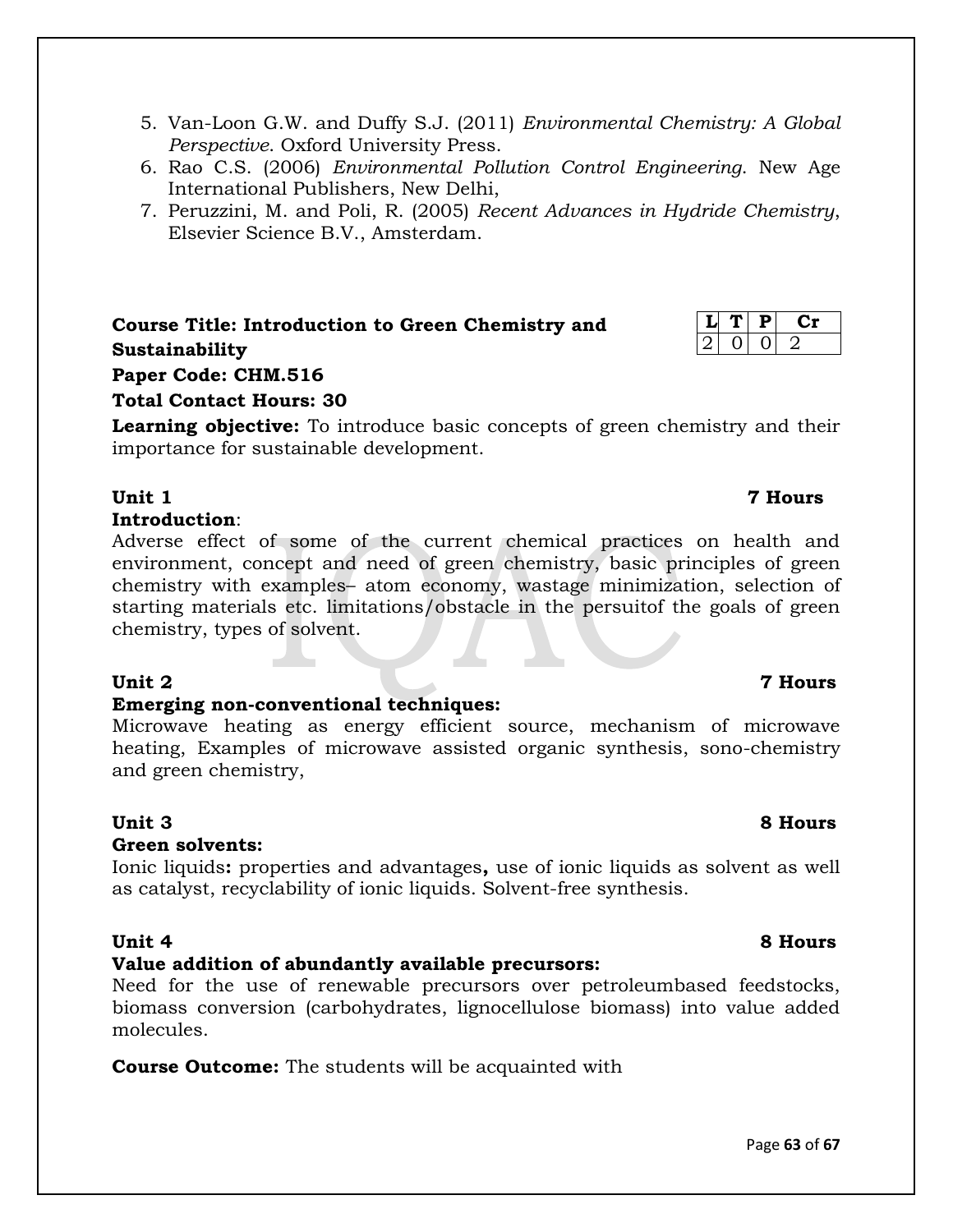- 1. Modern concepts and tools of green chemistry and their importance in sustainable development.
- 2. Utilization of abundantly available precursors for the production of value added chemicals.

## **SUGGESTED READINGS**

- 1. Anastas, P.T. and Warner J. C. (2000) *Green chemistry: Theory and*  Practical. Oxford University Press, US.
- 2. [Ahluwalia](http://link.springer.com/search?facet-creator=%22V.+K.+Ahluwalia%22), V.K and [Kidwai](http://link.springer.com/search?facet-creator=%22M.+Kidwai%22), M. (2004) New Trends in Green Chemistry. Springer.
- 3. Malhotra, S. V. (2007) Ionic Liquids in Organic Synthesis. Oxford University Press, US.
- 4. [Ahluwalia,](http://www.amazon.in/s/ref=dp_byline_sr_book_1?ie=UTF8&field-author=V.K.+Ahluwalia&search-alias=stripbooks) V.K. (2011) Green Chemistry: Greener Alternatives to Synthetic Organic Transformations. Alpha Science International Limited.
- 5. Klass, D. (1998) Biomass for Renewable Energy, Fuels, and Chemicals. Elsvier.

# **Course Title: Chemistry of Nanomaterials and**

**Fabrication**

## **Paper Code: CHM.517**

## **Total Contact Hours: 30**

**Learning objective:** To impart the basic and recent knowledge of nanomaterials regarding their fabrication, characterization and applications.

## **Unit 1 7 Hours**

## **Background to Nanotechnology:**

Scientific revolution- Atomic structures-molecular and atomic size-Bohr radius -emergence of nanotechnology-challenges in nanotechnology. definition of a nano system - types of nanocrystals-one dimensional (1D)-two dimensional (2D)-three dimensional(3D) nanostructured materials - quantum dots quantum wire- multifunctional nanostructures.

## **Fabrication and Characterization of Nanomaterials:**

Top-down and bottom-up approaches: chemical routes for synthesis of nanomaterials: chemical precipitation and coprecipitation; metal nanocrystals by reduction, sol-gel synthesis; microemulsions or reverse micelles, myle formation; solvothermal synthesis; thermolysis routes, microwave heating synthesis; sonochemical synthesis; electrochemical synthesis. physical methods: -inert gas condensation, arc discharge, plasma arc technique, MW

|  | د ه |  |
|--|-----|--|
|  |     |  |

## **Unit 2 7 Hours**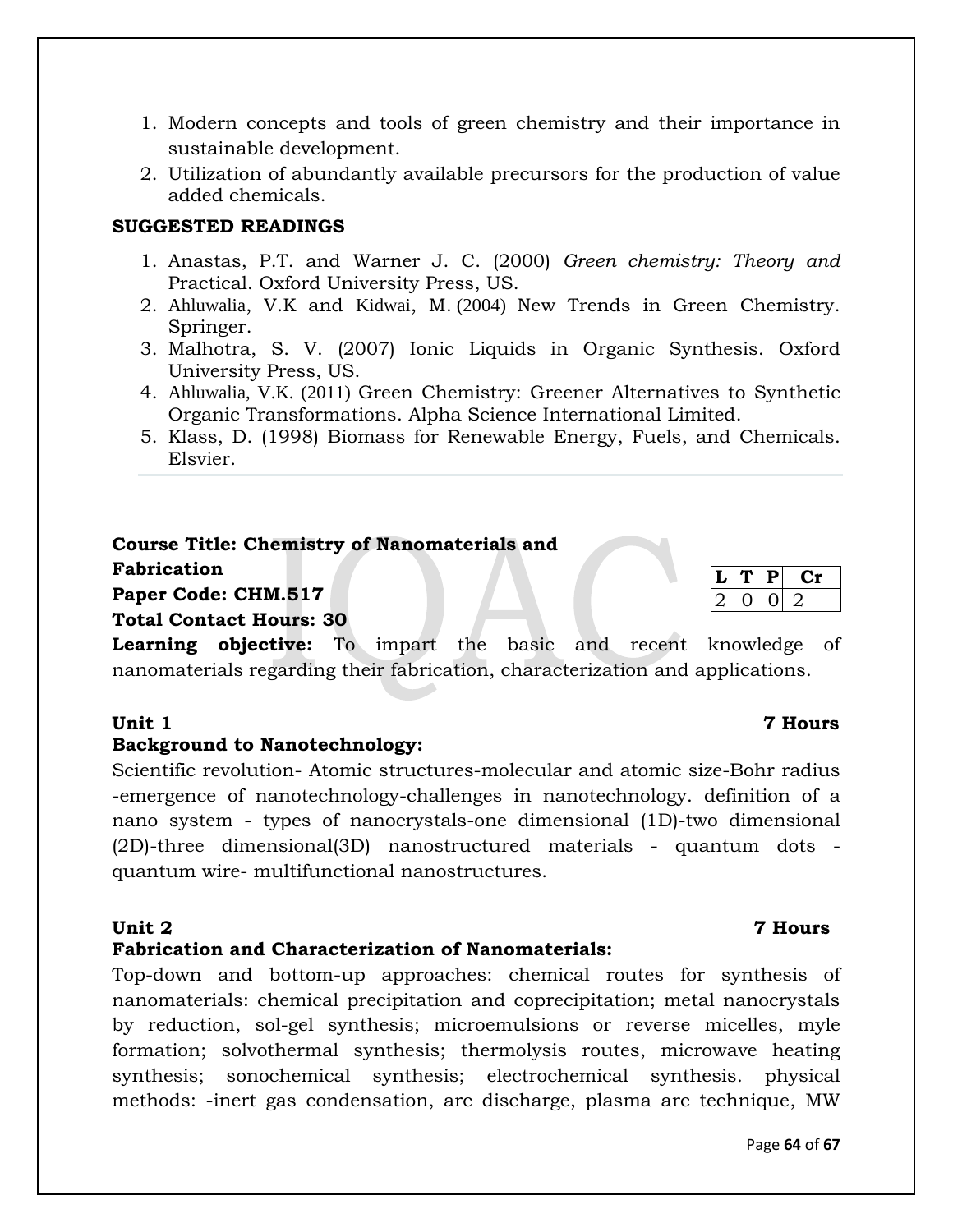plasma, laser pyrolysis, molecular beam epitaxy, chemical vapour deposition method and electro deposition. diffraction analyses, imaging techniques, spectroscopic techniques.

## **Nanomaterials and properties:**

Influence of nucleation rate on the size of the crystals- macroscopic to microscopic crystals and

nanocrystals - large surface to volume ratio. Metals (Au, Ag) - metal oxides (TiO2, CeO2, ZnOetc) - semiconductors (Si, Ge, CdS, ZnSe) - carbon nanotubes (CNT) - ceramics and composites - dilute magnetic semiconductor- biological system - DNA and RNA - lipids - size dependent properties - mechanical, physical and chemical properties.

## **Applications of Nanomaterials:**

Photocatalysis- solar cell-water splitting-energy harvesting- LSPR- molecular electronics and nanoelectronics- quantum electronic devices - CNT based transistor and field emission display -biological applications - biochemical sensor-MRI agent - nanomedicine: molecular manufacturing - MEMS - NEMS - Bio-MEMS - protein nanoarrays - nano fluidics and micro fluidics -selfassembly of nanoparticles for biomedical applications-bacterial structurescubosomes-dendrimers-DNA nanoparticle conjugates- bioactive nanomaterials-Au nanoparticles and CdSe quantum dots - molecular motors -nanoparticle and protein interactions.

**Course Outcome:** The students will acquire knowledge of

1. Nanotechnology, fabrication and characterization of nanomaterials, properties and applications of nanomaterials.

## **SUGGESTED READINGS**

- 1. Rao, C. N. R., Müller, A. and Cheetham,A. K. (Eds.) (2004). *The Chemistry of Nanomaterials:Synthesis, Properties and Applications*. Willy-VCH.
- 2. Poole, Jr., C. P. and Owens F. J. (2006). Introduction to Nanotechnology, Willy-VCH
- 3. Mukhopadhyay, S. M., (2012) *Nanoscale Multifunctional Materials: Science and Applications*. Willy-VCH
- 4. Kelsall, R. W., Hamley, I. W. and Geoghegan, M. (2005). *Nanoscale Science and Technology*. 2005, John Wiley and Sons.

## **Unit 3 8 Hours**

# **Unit 4 8 Hours**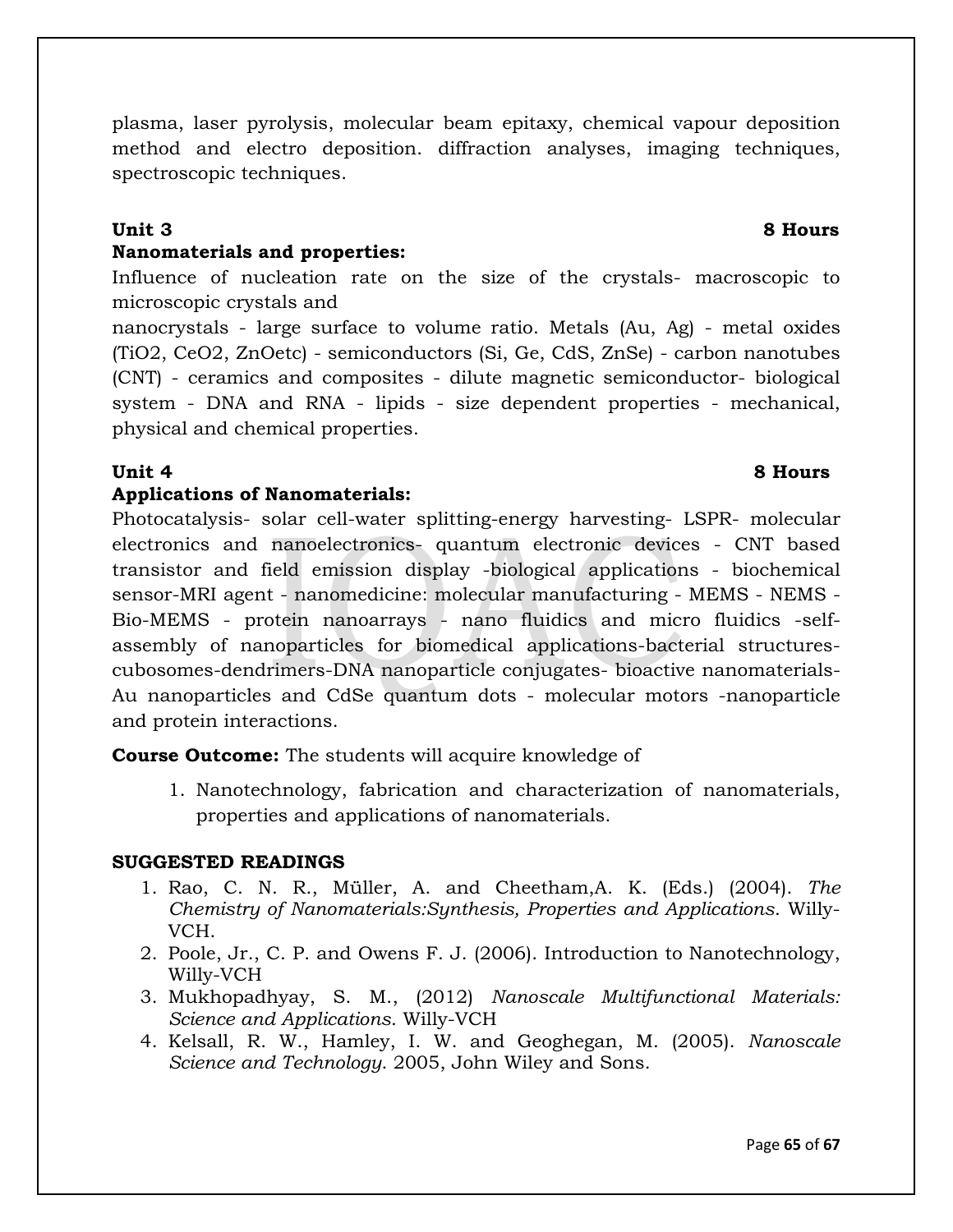## **Course Title: General Laboratory Practice Paper Code: CHM.528 Total Contact Hours: 30**

**Learning objective:** To impart the basic and recent developments in good laboratory practices.

## **Unit 1 7 Hours**

**Good Laboratory Practices:** Introduction and WHO guidelines on GLP and GMP. History of GLP. Quality assurance in GLP. Quality control laboratory, responsibilities, routine controls, instruments reagents, sampling plans.

## **Unit 2 8 Hours**

**Quality Standards and Quality Assurances:** Advantages and disadvantages of quality standards, concepts of quality control, quality assurance its functions and advantages.

Standard test procedures, protocols, non-clinical testing, controls on animal house, data generation and storage, quality control documentation, retention samples, records. Complaints and recalls, evaluation of complaints, recall procedures, related records and documents.

**Safety and Hazard Analysis:** Chemical classification of hazards, Radiation hazard, AERB regulation for Fire and its prevention, biosafety and biohazard. Weapons of Mass destruction

**Basic Analytical practices:** Titrimetry, Gravimetric analysis, Potentiometry and Spectrophotometric analysis. Pesticides and pesticide residue extraction, Solid phase extraction etc. Trace metal sample preparations and analysis. Proteomic and metabolomic sample preparations

**Course Outcome:** The students will acquire knowledge of

- 1. Good laboratory practices
- 2. Quality control and Quality assurance
- 3. Chemical, biological and radiational hazards in laboratory and safety.
- 4. General know how of analytical sample preparation.

# **SUGGESTED READINGS**

# $P$   $Cr$ 2 0 0 2

# **Unit 3 8 Hours**

# **Unit 4 7 Hours**